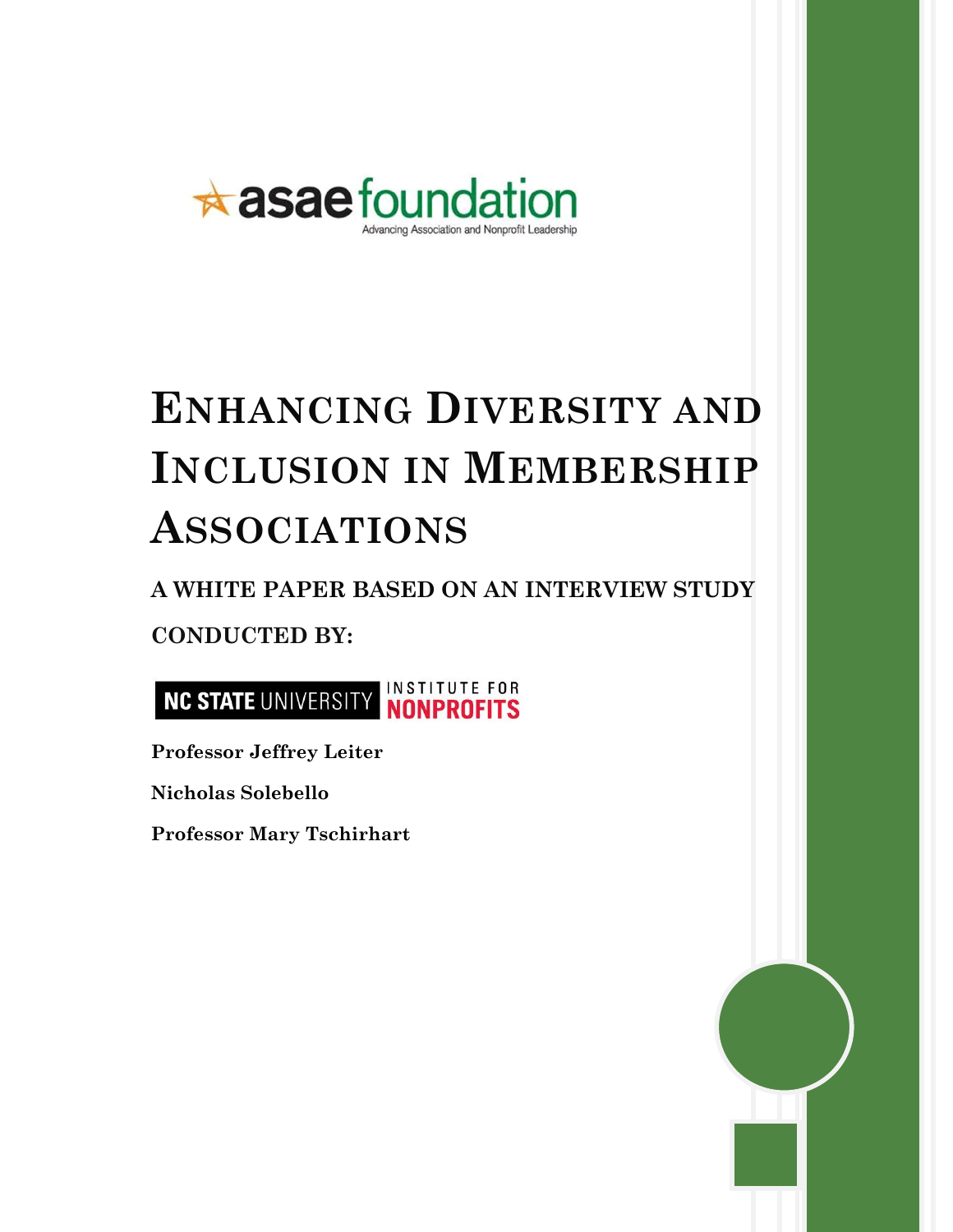### **Research funded by a generous grant from the Hyatt Corporation**



Edited by ASAE Staff:

Monica Dignam and Alexis Terry

Copyright © 2011 by ASAE Foundation. All Rights Reserved

Full research report available at www.asaecenter.org/foundation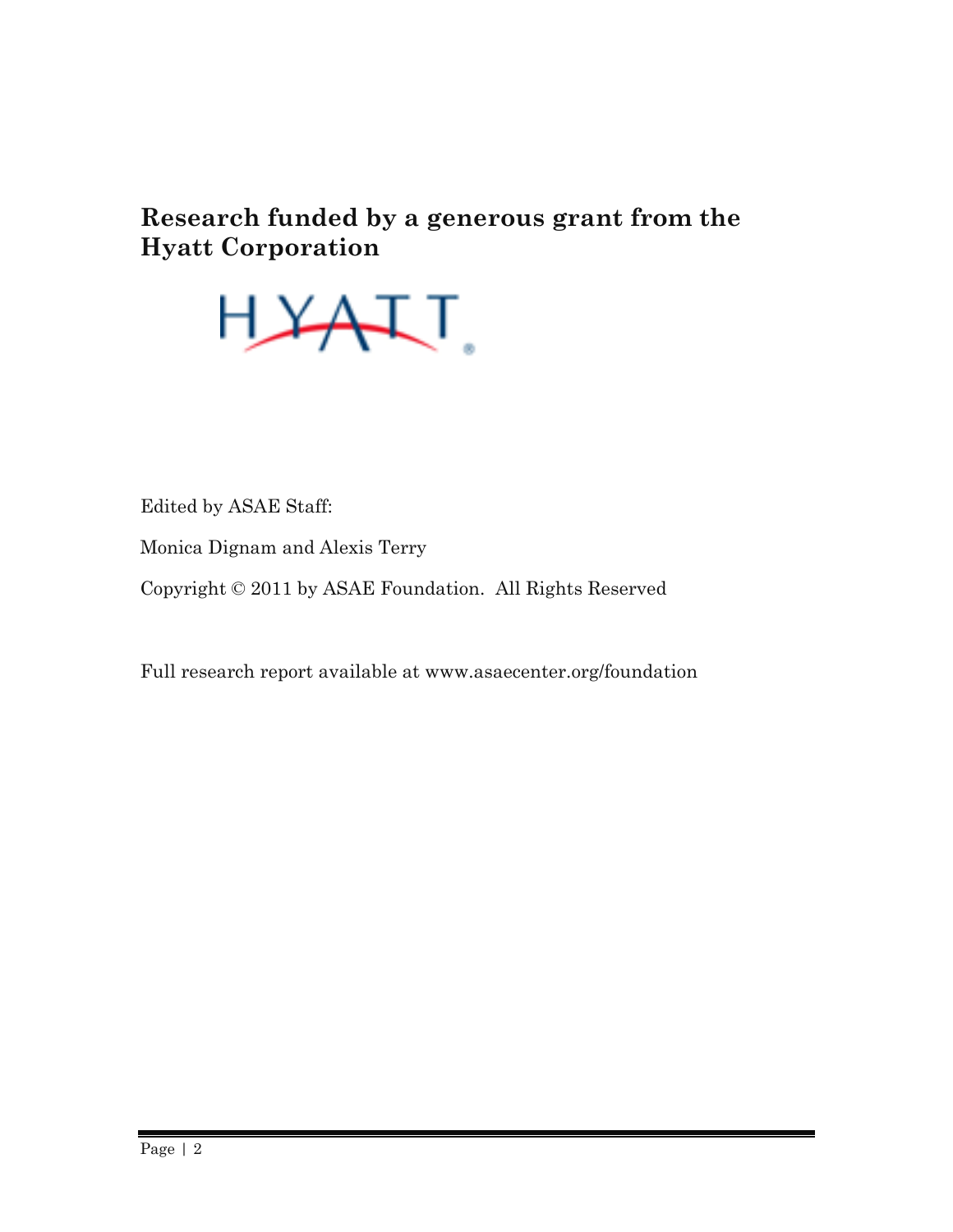### **ASAE: The Center for Association Leadership**

ASAE is a membership organization of more than 22,000 association executives and industry partners representing more than 11,000 organizations. Its members manage leading trade associations, individual membership societies and voluntary organizations across the United States and in nearly 50 countries around the world.

### **Hyatt**

Hyatt is a global hospitality company with widely recognized, industry leading brands and a tradition of innovation developed over more than fiftyyears. The Hyatt mission is to provide authentic hospitality by making a difference in the lives of the people it touches every day, focused to pursue a goal of becoming the most preferred brand in each segment for associates, guests, and owners. Hyatt manages, franchises, owns and develops Hyatt branded hotels, resorts and residential and vacation ownership properties around the world. As of March 31, 2010, the company's worldwide portfolio consisted of 434 properties.

### **Institute for Nonprofit Research, Education and Engagement at North Carolina State University**

The Institute for Nonprofit Research, Education and Engagement (Institute for Nonprofits) is a multidisciplinary center devoted to the strengthening the capacity of nonprofit organizations and enhancing nonprofit leadership. The Institute is a center of expertise, a host of a collaborative community of scholars and practitioners, and a convener and connector for the sharing of campus and community resources to facilitate research-informed policies and practices. It engages with a variety of community partners on research projects and educational programs.

 $\_$  , and the set of the set of the set of the set of the set of the set of the set of the set of the set of the set of the set of the set of the set of the set of the set of the set of the set of the set of the set of th

Institute for Nonprofit Research, Education and Engagement NC State University, Campus Box 7011 Raleigh, NC 27695 513-315-7031 http://nonprofit.chass.ncsu.edu

ASAE: The Center for Association Leadership 1575 I Street NW Washington, DC 20005 202-371-8315 http://www.asae.org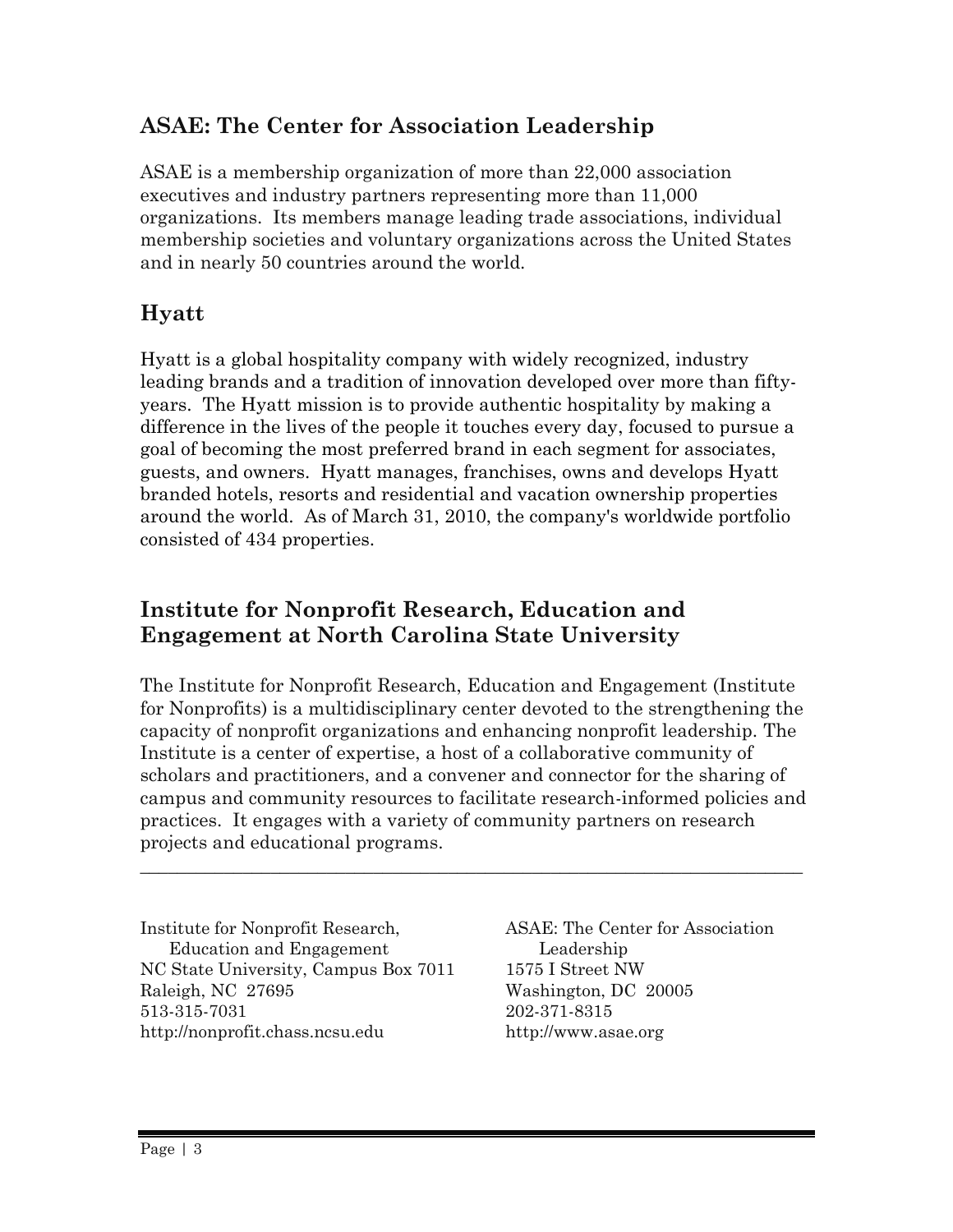### **ENHANCING DIVERSITY AND INCLUSION IN MEMBERSHIP ASSOCIATIONS** *A WHITE PAPER BASED ON AN INTERVIEW STUDY*

### TABLE OF CONTENTS

|  |  | 3B: Explanations for Degree and Nature of Emphasis          |  |
|--|--|-------------------------------------------------------------|--|
|  |  |                                                             |  |
|  |  |                                                             |  |
|  |  | 3D: Justifications for Focus on Diversity and Inclusion  31 |  |
|  |  | 3E: Case Studies: Associations with Strong Diversity        |  |
|  |  |                                                             |  |
|  |  |                                                             |  |
|  |  |                                                             |  |
|  |  |                                                             |  |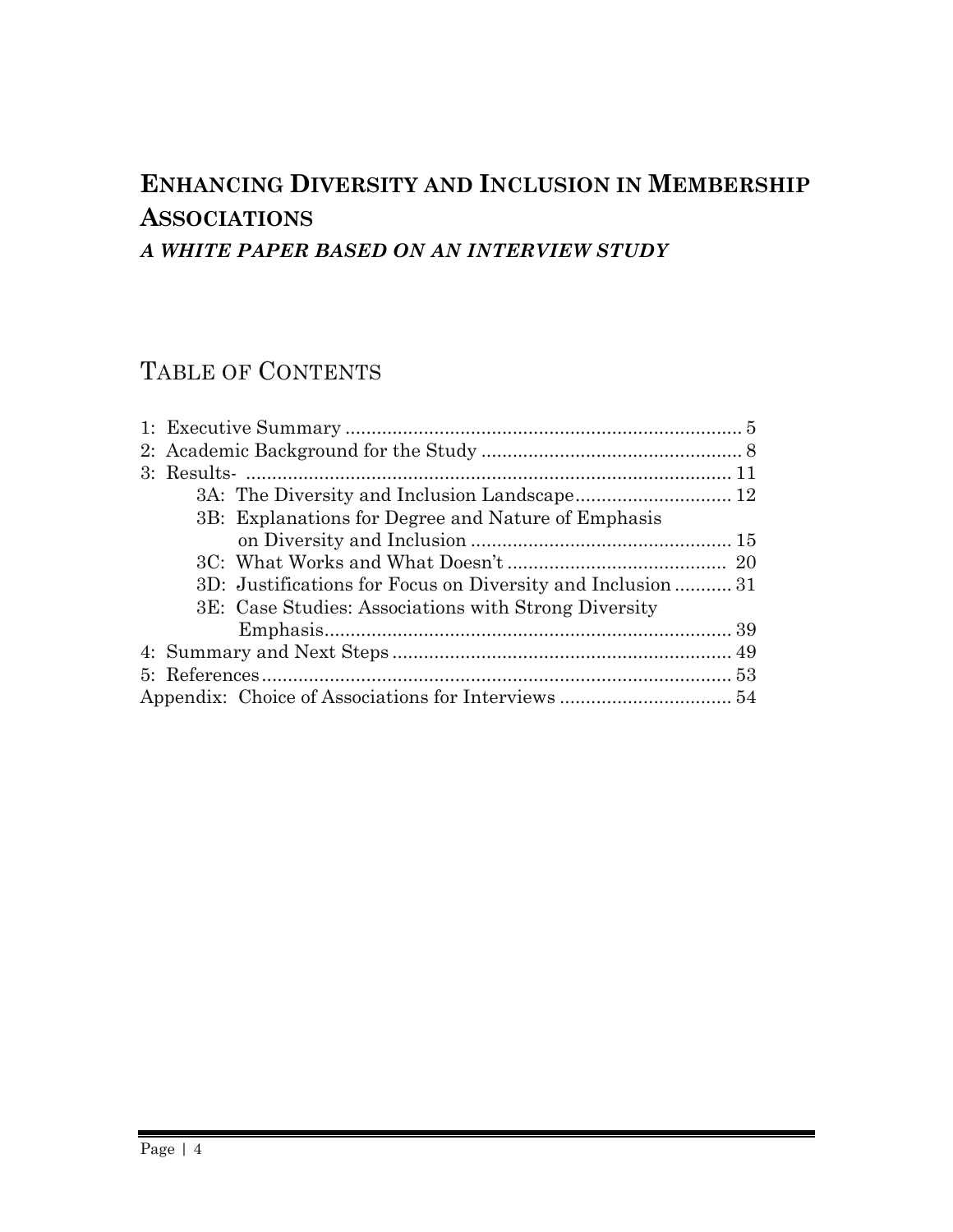### SECTION 1: EXECUTIVE SUMMARY

This report presents the findings from the third phase of a research project looking at diversity and inclusion in trade and professional associations. The qualitative study reported here offers insights from the field on practices and perspectives. Earlier phases provided a comprehensive literature review on the business case for diversity and an empirical examination of existing data related to diversity and inclusion.

This research project was made possible through financial support and other assistance from the ASAE Foundation through a generous grant from the Hyatt Corporation. The goal of this research project is to suggest reasons why diversity and inclusion efforts in membership associations sometimes work and sometimes do not. Enhancing diversity and inclusion in membership associations is a central part of ASAE's work, but interest and outcomes within the association world have been uneven. This research uses interviews and a focus group with staff leaders in twenty-nine associations to learn about efforts in their organizations to increase diversity and enhance inclusion.

ASAE's commitment to diversity and inclusion is reflected in part by its ongoing research program, of which this study is the most recent component. With the generous support of Hyatt Corporation, ASAE has commissioned a review of research on diversity and inclusion in associations and a compilation of findings available from its own surveys. In addition, last spring, ASAE mounted a survey devoted primarily to diversity and inclusion in its member associations. The study reported here adds a qualitative component to this ongoing research program in the diversity and inclusion area. It complements the statistical findings of earlier studies with insights and ideas learned from interviews and a focus group with staff leaders about their experiences, intentions, and reflections.

Respondents to the web-based survey on diversity and inclusion who agreed to be interviewed formed the pool from which we selected staff leaders to interview for this study. Interviews of about an hour in length were conducted in person and by phone with association leaders from twenty-three associations in six geographic areas. A six-person focus group at the 2010 ASAE Annual Meeting followed the interviews. Some staff leaders provided documents about their associations. Transcripts of the interviews and focus group were analyzed as the basis for this report. More details on the methods can be found in the Appendix. A copy of the full report upon which this white paper is based is available on the ASAE Foundation web page at [www.asaecenter.org/foundation.](http://www.asaecenter.org/foundation)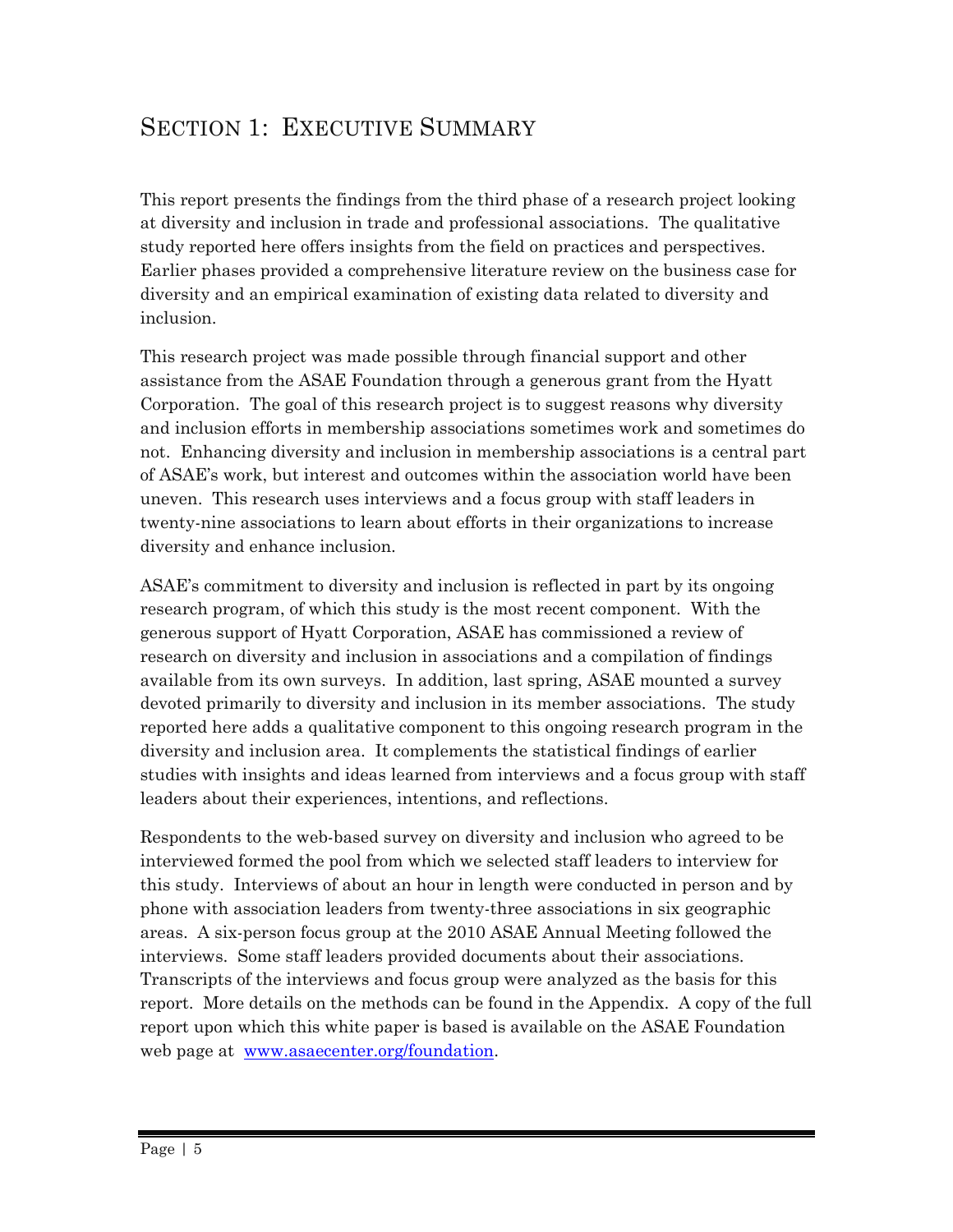This white paper begins with the research literature that helped orient our study and the methods we used in selecting respondents, conducting the interviews, and analyzing the data. The results of our analysis form the center of the report. In turn, we describe how the associations in which we interviewed differ, examine staff leaders' explanations for the degree of emphasis on diversity and inclusion in their organizations, discuss programs that succeed and do not succeed in enhancing diversity and inclusion, and, finally, provide brief case studies of four associations that strongly emphasize diversity and inclusion. Results are followed by suggestions for next steps in supporting membership associations' needs for information on diversity and inclusion practices and outcomes.

The study revealed a wealth of ideas from association leaders on what can be done to support diversity and inclusion initiatives. Key ideas are emphasized using text boxes and lists. While each association operates in a unique context, there are some common themes and lessons from association leaders' perceptions of their experiences that can inform general practice. Highlights of key findings include:

- Associations in our study with a significant emphasis on diversity and inclusion share a high level of comfort with change, conflict, and empowerment of others.
- Some association leaders use "diversity" and "inclusion" interchangeably.
- There is no one right way or one-size-fits-all method for diversity and inclusion. Formalization of diversity and inclusion policies and practices varies across associations.
- Real inclusion requires more than extending an invitation.
- There is a difference between monitoring, measuring, and meeting diversity  $\bullet$ goals.
- Without a long-term view, scarce organizational resources can exacerbate the ends-means rationality and commitment to diversity and inclusion.
- Increasing diversity may be as simple as reducing resistance to change.
- Attracting diverse constituencies requires catering to a diverse set of needs.
- Even with a champion, powerful individuals and groups can make or break a diversity and inclusion initiative through their control over decisions about resources and association direction.
- Focusing on one particular group can be seen as favoritism. Alleviate tensions by communicating to members why a program is focused in a certain way.

Overall, we find that associations that are explicit in their reasons for pursuing diversity and inclusion are also more likely to be proactive in their efforts to identify and address challenges to diversity and inclusion. Our respondents' discussions of these reasons, and the outcomes of their associations' efforts, may not reveal all that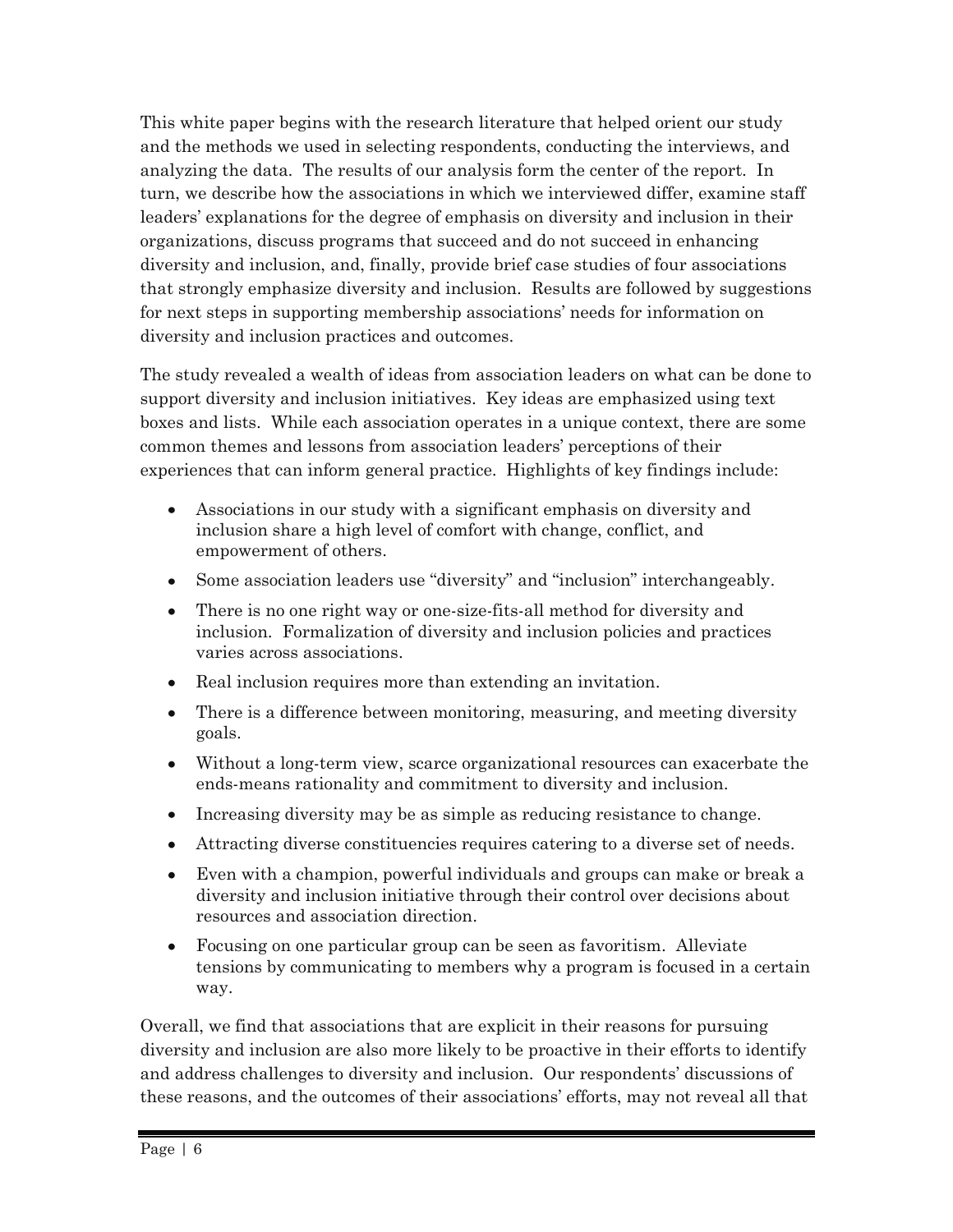is under the surface. In addition, it is important to note that all our respondents were concerned about creating positive experiences for their members, board, and staff, though not all framed these experiences as affected by diversity and inclusion.

In this report, the researchers present the ideas, opinions, and explanations of the association leaders they interviewed, understanding that they are shaped by the interviewees' personal values, biases, and experiences. To emphasize this, when the respondents' own words are used, we italicize quotes. Interpretation of what they heard is the researcher's. The views expressed by the researchers and may differ from those of ASAE, the ASAE Foundation or the Hyatt Corporation.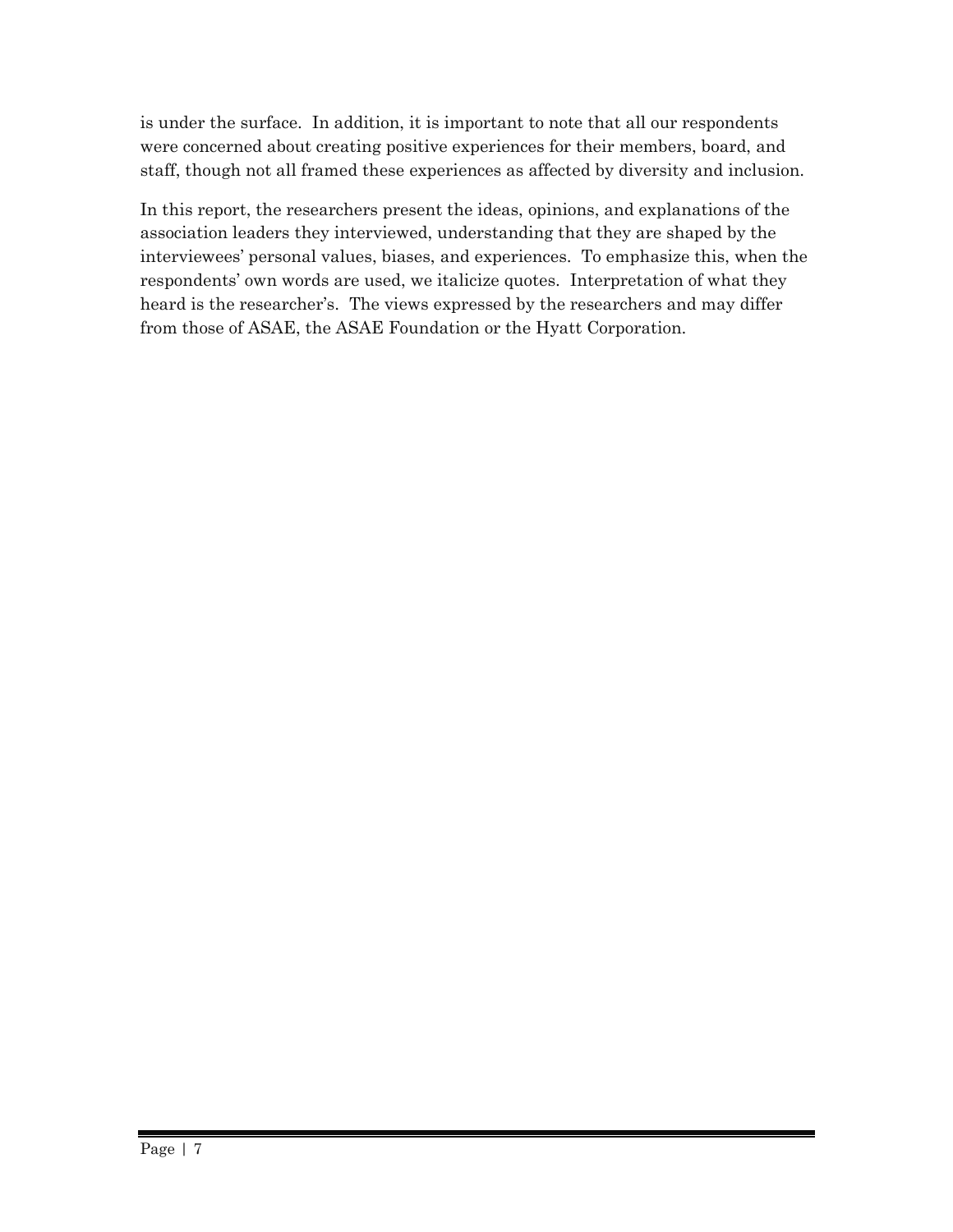### SECTION 2: ACADEMIC BACKGROUND FOR THE STUDY

Diversity and inclusion continue to be important topics in the ever-shifting social and cultural landscapes produced by globalization, new legislation, and demographic changes (Tschirhart 2008). Throughout the last forty years, the challenges of catering to and utilizing a diverse workforce have remained salient topics both in academia and in practice (Williams and O'Reilly 1998). Recently, research on diversity in associations has focused on defining diversity and inclusion, the initiatives organizations implement to increase diversity and inclusion, and the differences between the business case and social justice case for diversity and inclusion (Kalev, Dobbin, and Kelly 2006; Pitts and Wise 2010).

The study reported here is informed by past research, both from academic scholars and from previous studies conducted by ASAE. We focus on nonprofit membership associations and draw heavily from research that uses the organization as the unit of analysis. Specifically, we draw from research on organizational attempts to, and reasons for, implementing diversity and inclusion initiatives. We seek to understand why associations choose to invest in diversity and inclusion and why they do not, and if they do invest, how they do so, and with what results.

As sociologists point out (for example, Bielby 2008), biases in hiring, compensation, job assignment, and assessment still represent widespread problems in everyday organizational life. Many of these problems carry over into the membership association world. We cannot overstate the value of research on diversity and inclusion, especially to help association leaders address these problems. Factors like organization size, lack of incentives, geographic location, available prospect pools, economic climate and the history of the association may seriously affect an association's capacity to enhance diversity (Bond 2007; Marquis et al. 2008). Individual-level factors, such as members' beliefs in fairness and equality and management support for various diversity initiatives, may also affect organizational attempts (Bond 2007). All of these factors and more represent possible catalysts and challenges to diversity and inclusion efforts.

In spite of serious barriers, many organizations do attempt to foster a diverse and inclusive workplace. Past research suggests that organizations may have one of four orientations towards diversity (Ely and Thomas 2001):

- Discrimination and fairness
- Access and legitimacy
- Learning and effectiveness
- Valuing and integrating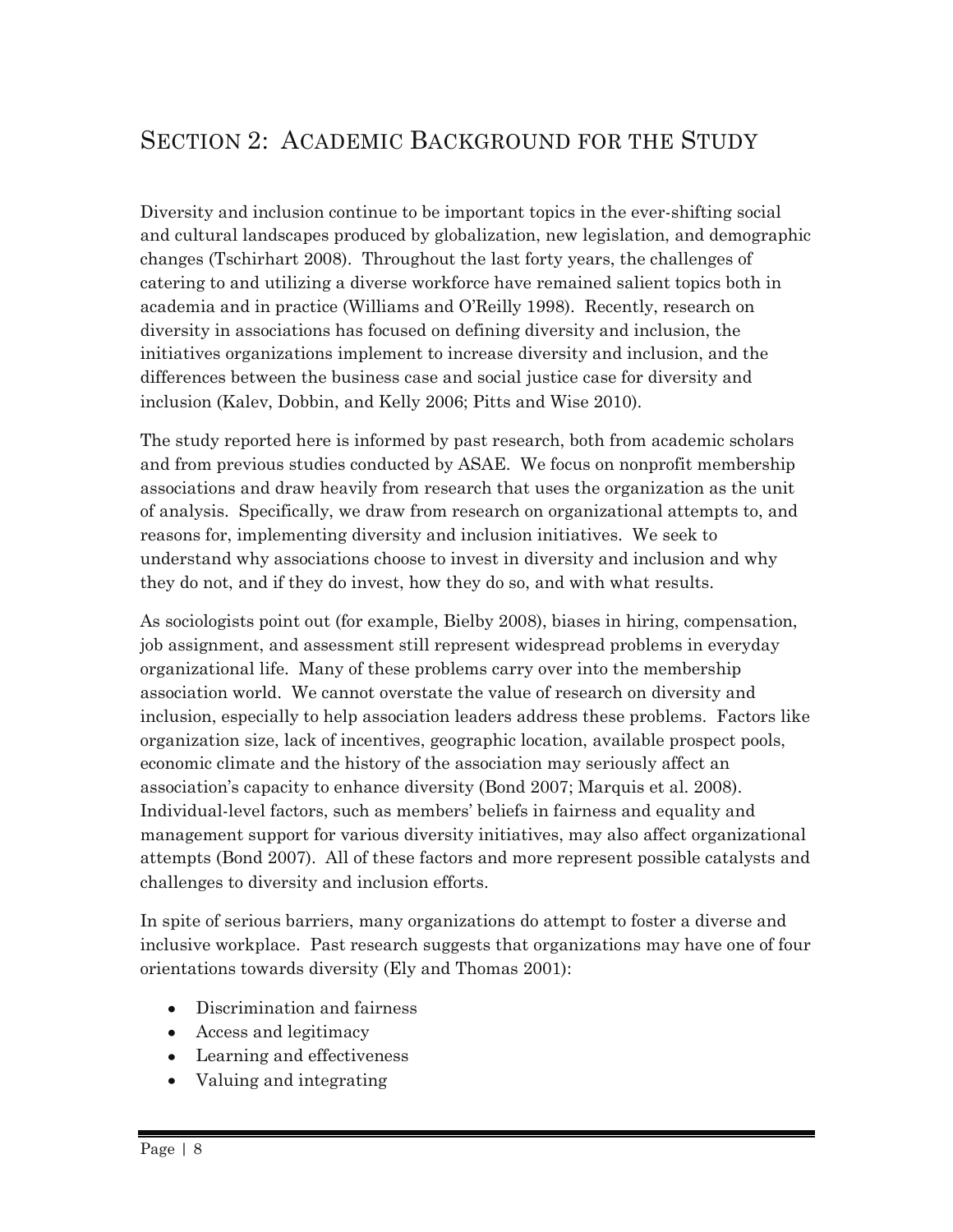Each orientation has its own set of consequences, at both the organizational and individual levels. For instance, the *access and legitimacy* orientation characterizes an organization that seeks to match its customer base with a diverse staff and membership base so that the organization can optimally respond to each individual customer's varying needs. However, an organization with this orientation may emphasize certain types of diversity to the exclusion of others. In contrast, organizations with a *valuing and integrating* orientation seek to establish a wellconnected and inclusive workforce where individual differences are valued and conflict is minimized through open communication and support networks. Yet, these organizations may have difficulty initially creating such an inclusive environment without establishing a connection between diversity and inclusion achievements and the financial or economic goals of the association.

As many studies show, diversity often represents something that needs to be rationally justified and pushed past resistance and, thus, associations may have more success implementing diversity initiatives with the business case for diversity than with social justice arguments. These two approaches to diversity, however, need not be mutually exclusive (Tomlinson and Schwabenland 2010). Indeed, increasing diversity and inclusion can enhance the organization outright, even without immediate financial benefit, through new ideas, legitimacy, and ultimately competitive advantage.

While individual studies show that diversity in work group composition may have both short-term and long-term positive effects for group functioning and productivity (Williams and O'Reilly 1998), past research, as a whole, provides inconclusive evidence as to whether diversity alone leads to positive strategic business outcomes (Ely and Thomas 2001). However, researchers are fairly adamant that "Diversity *can* lead to better organizational performance…but only if it is effectively managed" (Kulik and Roberson 2008:266). For example, increasing diversity may cause conflict, but organizations that address this conflict may reap positive results (Bond 2007; Kalev et al. 2006; Tschirhart 2008).

Past research on diversity and inclusion in associations shows substantial variation in the efficacy of various diversity initiatives. As Kulik and Roberson (2008: 266) point out, sound advice and best practices do not necessarily tell us "*which* diversity

Diversity can lead to better organizational performance but only if it is effectively managed.

interventions will lead to *which* desired diversity outcomes." There is no one best approach to diversity enhancement (Roberson, Kulik, and Pepper 2003; Wise and Tschirhart, 2000). Furthermore, diversity programs may have different effects across various underrepresented groups (Kalev et al. 2006; Tschirhart 2008; Wise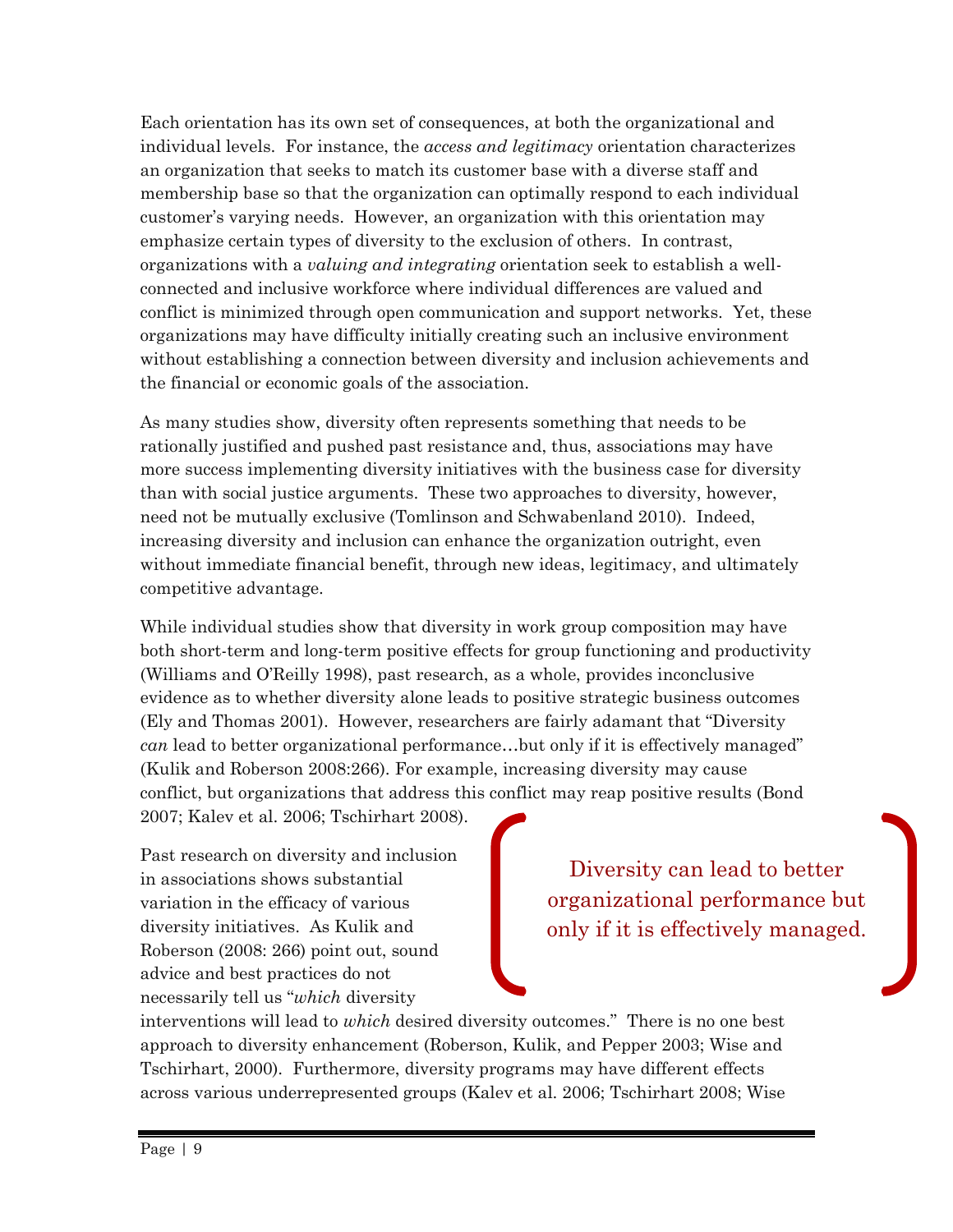and Tschirhart, 2000), suggesting that broad programs and/or a large number of programs designed to target every minority group may be ineffective. Some consensus does exist, however. For instance, Kalev et al. (2006: 602) show that "The most effective practices are those that establish organizational responsibility:

affirmative action plans, diversity staff, and diversity task forces." Organizations with responsibility structures also see more positive results from programs that include diversity training and mentoring (Bielby 2008; Kalev et al. 2006).

Most recent reviews of the literature find little research that should be used with complete confidence to design

The most effective programs establish responsibility through plans, staff assignments, and diversity task forces.

useful diversity management strategies (Pitts and Wise 2010). While diversity issues remain compelling for academics and organization leaders, research has not adequately advanced our understanding of the complex relationships between diversity, diversity management, and organizational outcomes. Thus, the field needs more research on diversity and inclusion in organizations, especially research that may contribute to understanding diversity efforts in voluntary associations (Knoke 1986; Tschirhart 2006).

One promising way to add to the current literature on diversity and inclusion in organizations is to focus more on qualitative research. As Pitts and Wise (2010: 62) argue in their review of the literature, "All of the articles included in this analysis used quantitative methods, which limits our ability to understand…the] nuanced relationships at work." Similarly, Tschirhart (2008: 28) argues that qualitative research, like interviews in a small set of organizations, "can be helpful in providing more in-depth exploration of common issues, approaches, and challenges as well as surfacing innovative ideas to guide association leaders." While we underscore the importance of quantitative data on diversity initiatives and management for creating results that can be generalized, qualitative research can provide a much needed view of the struggles, successes, and complexities of implementing diversity and inclusion programs. The qualitative research reported here extends the existing literature, providing detailed examples of what works, what does not, and why.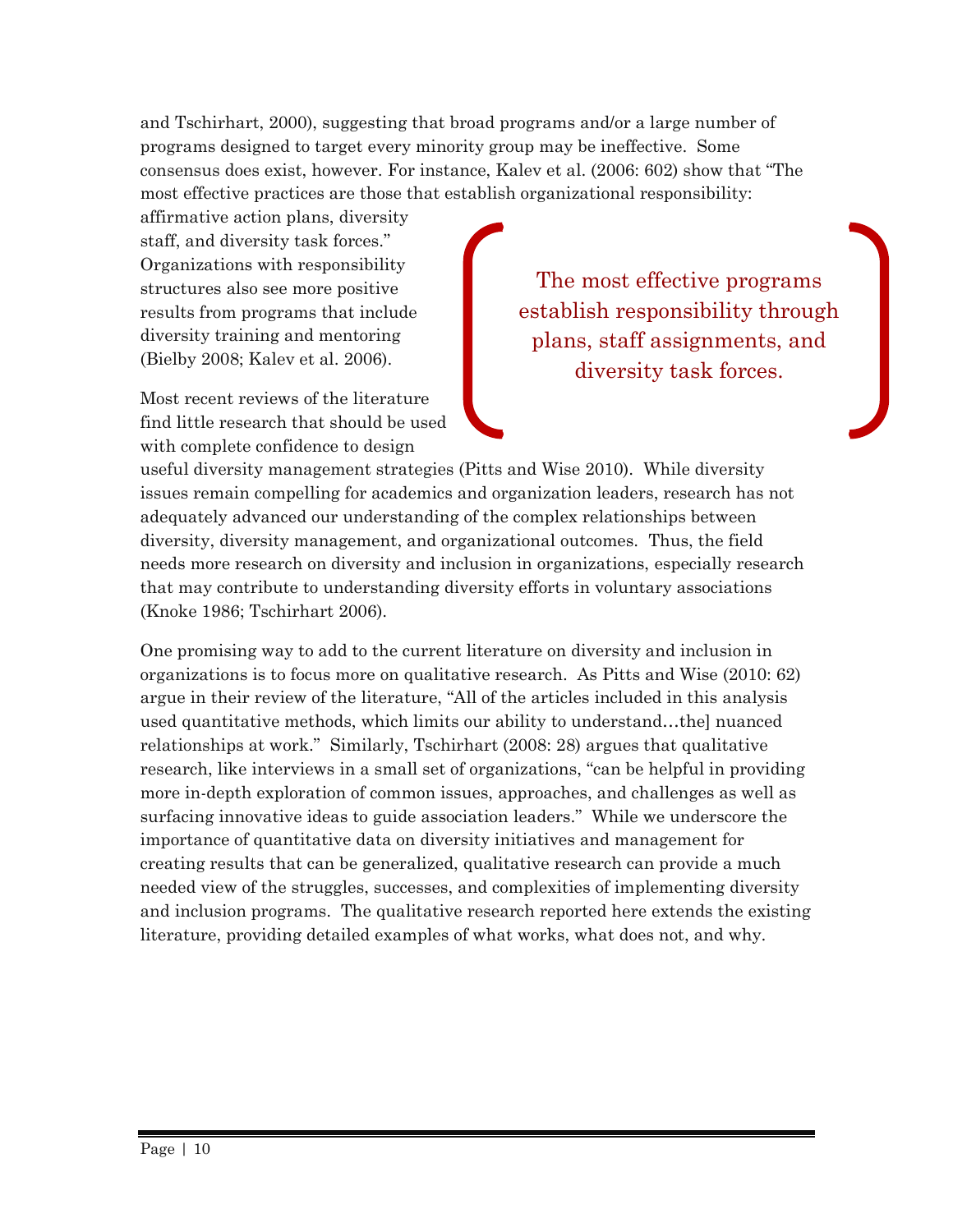### SECTION 3: RESULTS

This section presents the findings of our research. The section has five subsections.

- A. The first describes variation across the interviews with regard to diversity and inclusion.
- B. The second subsection discusses why diversity and inclusion are not generally emphasized in the thinking and programs of the associations whose staff leaders we interviewed and lays out the main reasons for this lack of emphasis.
- C. The third subsection draws out lessons and is organized around diversity and inclusion activities, some of which have worked well and others that have not succeeded.
- D. The fourth results subsection focuses on reasons for pursuing diversity and inclusion initiatives.
- E. The fifth subsection offers brief case studies of four associations that, in contrast to most we studied, have strongly emphasized diversity.

Throughout the results section, we use quotations and paraphrases to allow the staff leaders we interviewed to explain how they look at diversity and inclusion enhancement efforts. It is their perceptions and expressions that we report here. We did not impose definitions of diversity and inclusion. Some respondents used the terms interchangeably. Others distinguished between diversity as capturing the numbers of different types of individuals while inclusion was how different types of

individuals were involved in the organization. In other words, they looked at the composition of their membership, board, committee leadership, or staff to judge its diversity, and looked at the culture, processes, and practices to judge inclusion.

Some association leaders use "diversity" and "inclusion" interchangeably.

Our interviewees did respond to our questions about diversity **and** inclusion, but their answers were mostly about diversity, that is about the composition of their memberships, leadership, and staff. We heard much less about inclusion in its cultural, structural, and interpersonal aspects. Some comments showed the value placed on inclusion, but danced up to and around it, rather than explaining how they were pursuing it or why they weren't: "*Well, the million dollar question is how do you break down those walls*." "*It's …real engagement not representation.*" "*It isn't always just about getting numbers in the door; it's about creating that inclusive environment.*" "*An environment that…thrives on difference and welcomes difference,*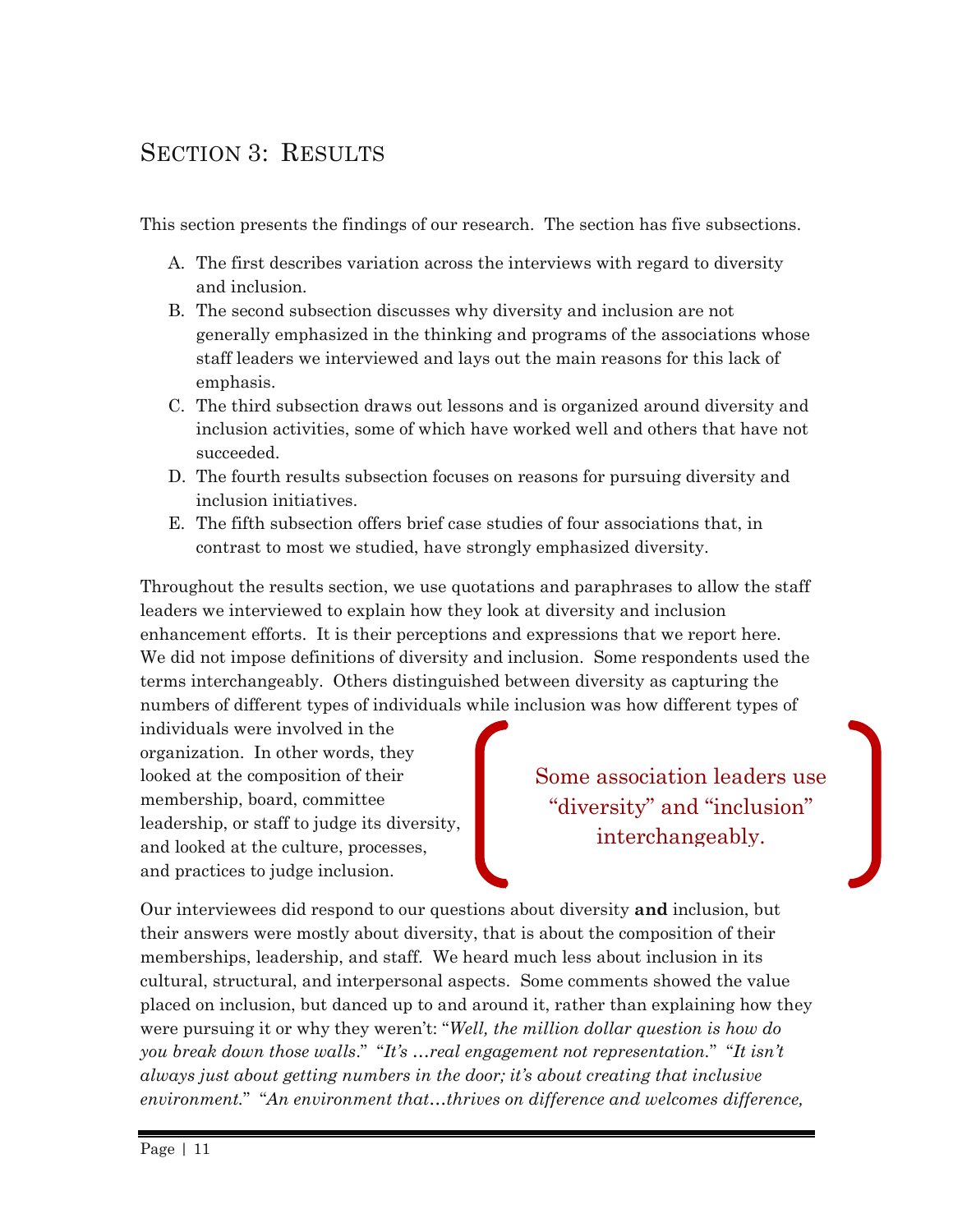*builds on difference -- that's the ideal*." "*We do want inclusion*." We heard only a little about the why or purpose for a focus on diversity and inclusion. Asked for their association's philosophy or orientation to diversity and inclusion, we tended to hear simply increasing representation of underrepresented groups, but little about reasons for doing so. Only a few respondents mentioned that it's the right thing to do, or noted legal compliance, improved access in minority communities, or the chance to gain more diverse ideas.

### 3A: The Diversity and Inclusion Landscape

We begin by describing the variety of diversity and inclusion approaches we found in our interviews. We comment on how association leaders describe their efforts and results; their diversity and inclusion focus; who or what takes responsibility for diversity and inclusion; and, finally, the level of formalization they have reached with regard to diversity and inclusion.

#### **Efforts and Results**

Responses varied to our questions about diversity and inclusion efforts and the results. Some interviewees are not concerned with diversity and inclusion; one stated: "*this is not a specific goal*." From some respondents we heard that they are thinking about diversity, but haven't done much about it. For example, one respondent explained: "*We are interested in diversity, but…we don't want to artificially increase a certain population just for the sake of increasing it because society says that's what we're supposed to do. We kind of let it happen naturally that people come in.*" From some respondents we heard that they have tried, but largely failed: "*We have tried but haven't put many resources behind it*." Some have put substantial effort into diversity and inclusion with the desired results: "*I think a lot of organizations might have a program…and maybe it doesn't last that long or maybe it changes into something else, [but]…ours is still focused on serving…persons of color. And so that is a very distinct and intentional success of this organization*." Finally, some have enhanced diversity without much effort: "*…not much effort; we've worked on it on a board level but…they've been there. It isn't like we've had to worry about not getting the pool to choose from*."

Associations differ on where they focus their diversity and inclusion efforts. Some focus on their staffs: "*We have a number of staff who are from Hispanic or Asian communities and [people who] were born in their [other] countries…from Vietnamese to Chinese to…Pacific Islander, Latin Americans or Central Americans and also from Russia. So, we've got a number of people who have accents when they're speaking [in English]…I would say seven or eight people out of seventeen. But I am the only person of color in a leadership position and then there's my colleague in the LGBT*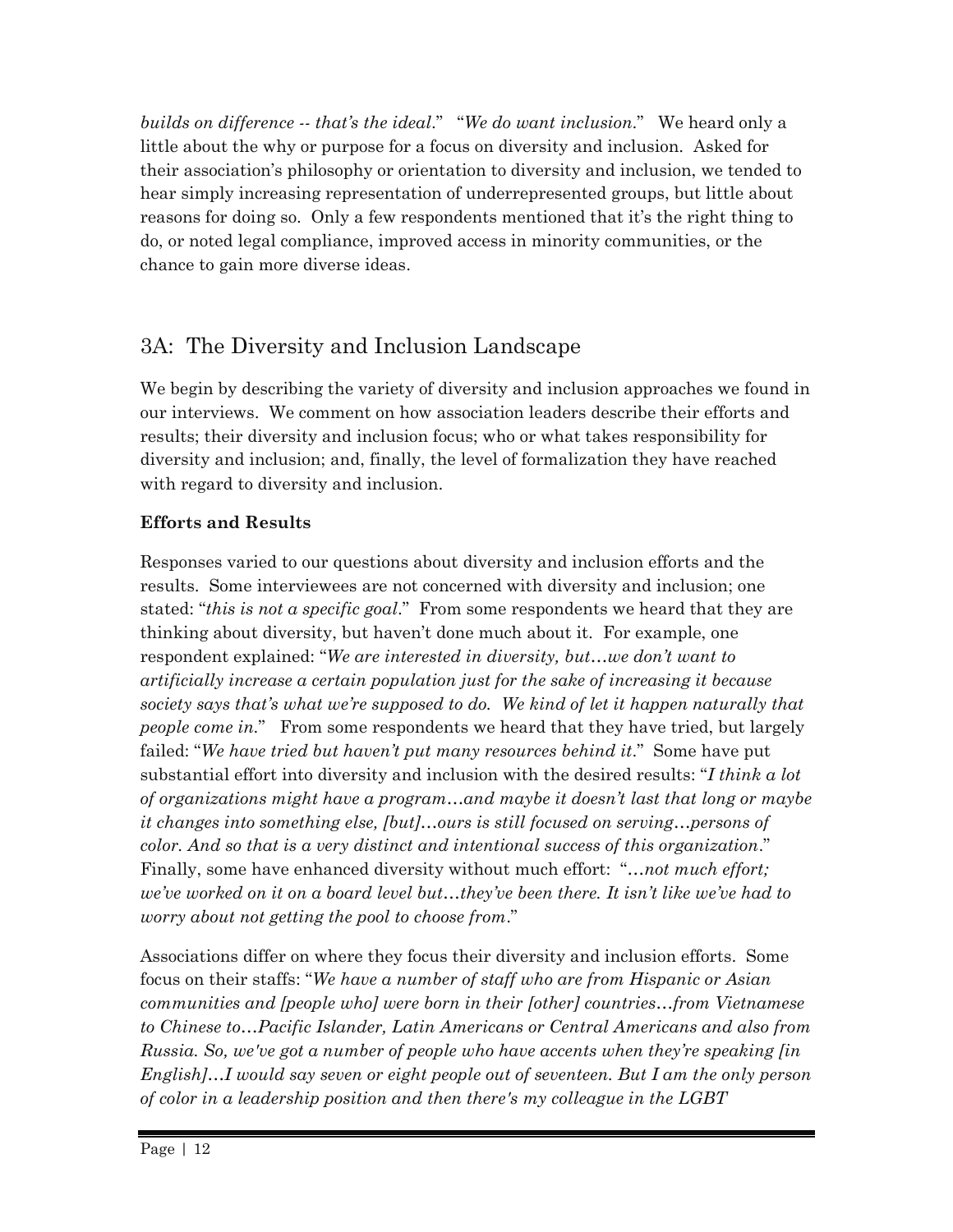*community. From our executive staff, they'd like to see that we promote the right people to those positions, looking at a person from an ethnic background would be preferable but not always achievable."* 

Other associations focus their diversity and inclusion efforts more on their memberships: "*…the first thing that comes to mind is diversity within the membership vis-à-vis the fact that we're a membership association and I think that assuring that there is diversity broadly defined within the membership…It's absolutely important*."

Still others focus on their volunteer and elected leaderships: "*…We haven't done a* 

*great job with participation among Latinos and Asians in leadership positions on the board. On staff we're fine, but on the board and committees we haven't done a great job so we need help there. So that's something that we're focusing on now*." The pattern revealed by our interviews is that there is a tendency to focus effort on one target—the board, staff or

There is a tendency to focus more on diversity than inclusion and to use a more targeted approach than a holistic strategy.

membership—rather than take a holistic approach. No respondent discussed a planned strategy to start with one target and expand the targets sequentially and systematically over time.

#### **Assignment of Responsibility for Diversity and Inclusion**

The leadership or responsibility for enhancing diversity and inclusion is taken up or assigned to different types of people or groups. In some associations, the CEO or executive director takes the lead: "*…this is one of our values…so if there were a growing area of violation or if I observed something that contradicted those values…, yes I would definitely speak up…*" Others have another staff person with this responsibility: "*We promoted a director of diversity about two years ago…What she's really brought to the table is opening the eyes of our organization as well as how we message things to our members and how to have that inclusion across all the materials we're producing*." Still other associations focus their diversity and inclusion efforts in one or more committees: "*I am liaison to something called the Status Committee for Racial and Ethnic Minorities in the Discipline…We actually have four status committees all of which deal with…how are people of this category doing in the profession and each of those committees takes on a little different project every five years or so.*" And some associations are less focused, either defusing the responsibility to everyone: "*It is a primary issue at every level for every person*;" or not succeeding in assigning it to anyone: "*…not anyone in specific. I would say our board of directors as a whole would have that responsibility, but I'm not sure they*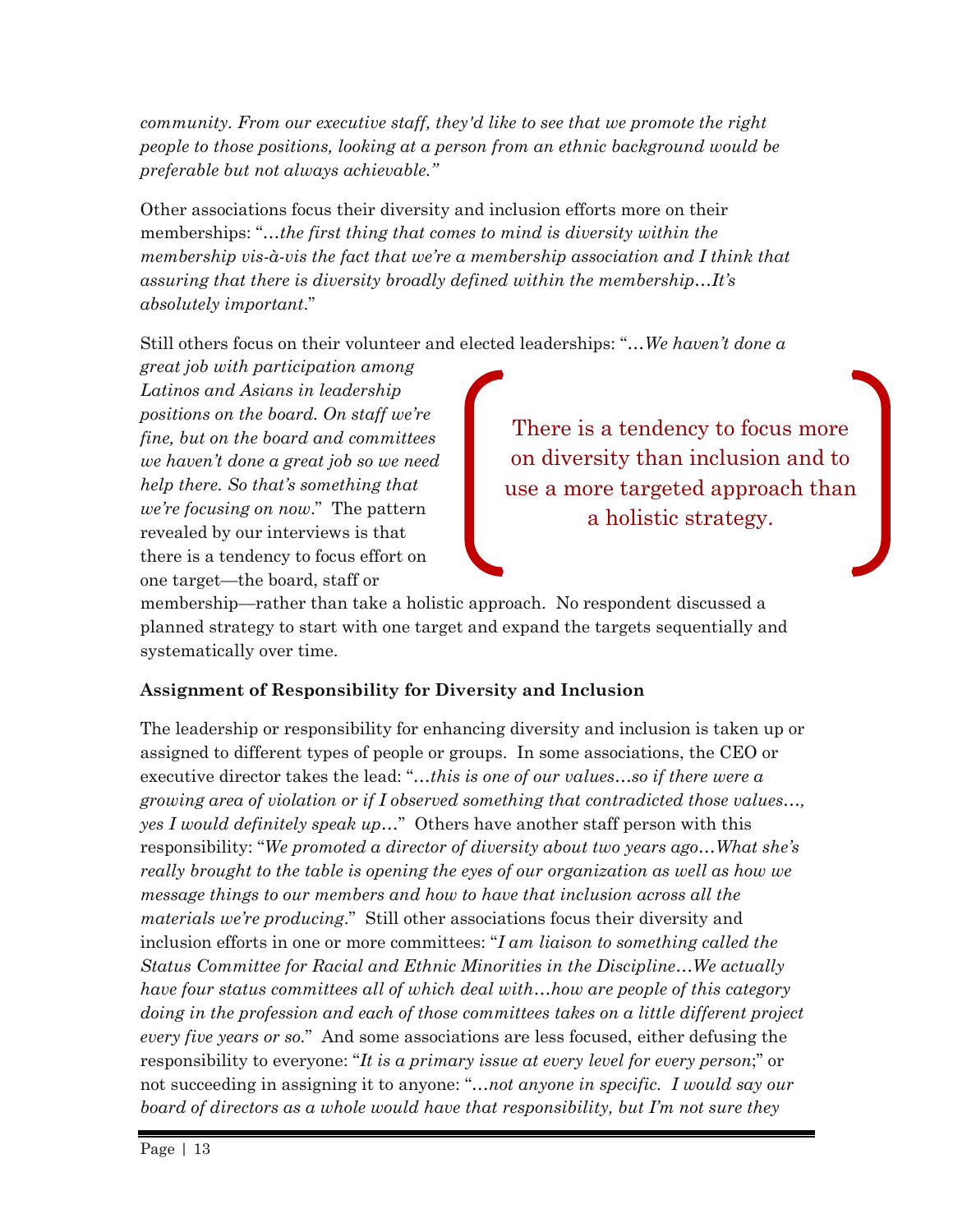*would necessarily say they play a big part in that... Sometimes I'm not real sure if they completely get it.*"

#### **Formalization of Policies and Procedures**

There is also variation in the extent to which associations have formalized their policies and procedures related to diversity and inclusion. Some respondents are clear about their emphasis on formalization: "*I would say we're more formalized than*  less...We've got employee policy manuals; we've got a lot of definition around what we *do. There are areas that are part of the compliance committee as well and areas on the business side where we could do better in terms of documenting our policies and procedures. But I would say from an HR standpoint, we're very well documented and from an organization standpoint I think where we really need to have the I's dotted and the T's crossed are documented."* 

Some respondents suggested that formalization was a defensive strategy: "*…they're written, 'cause that's the first thing somebody says if they contest something, it's, 'well, where is it in writing?' We have our by-laws, and we have our standard operating procedures, SOPs, and we add to the SOPs and we update and modify [them] continually*." Other associations are not at all formalized: "*I would not characterize [our] efforts as formal in terms of [our] principles…We always try to have an eye out for that, that balance. But no, nothing formal*."

We encountered several associations that do not have written diversity policies,

though they usually endorse diversity principles: "*I don't know that we have it in writing for hiring…it's the overarching lens that we view everything that we do*;" "*…nothing formal, we haven't talked about…strategies to formalize anything at this point. And…maybe it is just by nature of what our industry is, I'm not sure when or if that would come about*." In contrast, other

Formalization of diversity and inclusion policies and practices varies across associations. Some associations put no explicit attention on diversity but leaders may endorse diversity principles.

associations put great stock in their written diversity policies: "*Yes,…this was hammered out with…lot of work by our board and staff…It's in our personnel policies, it's in our practices in terms of selection of board members*."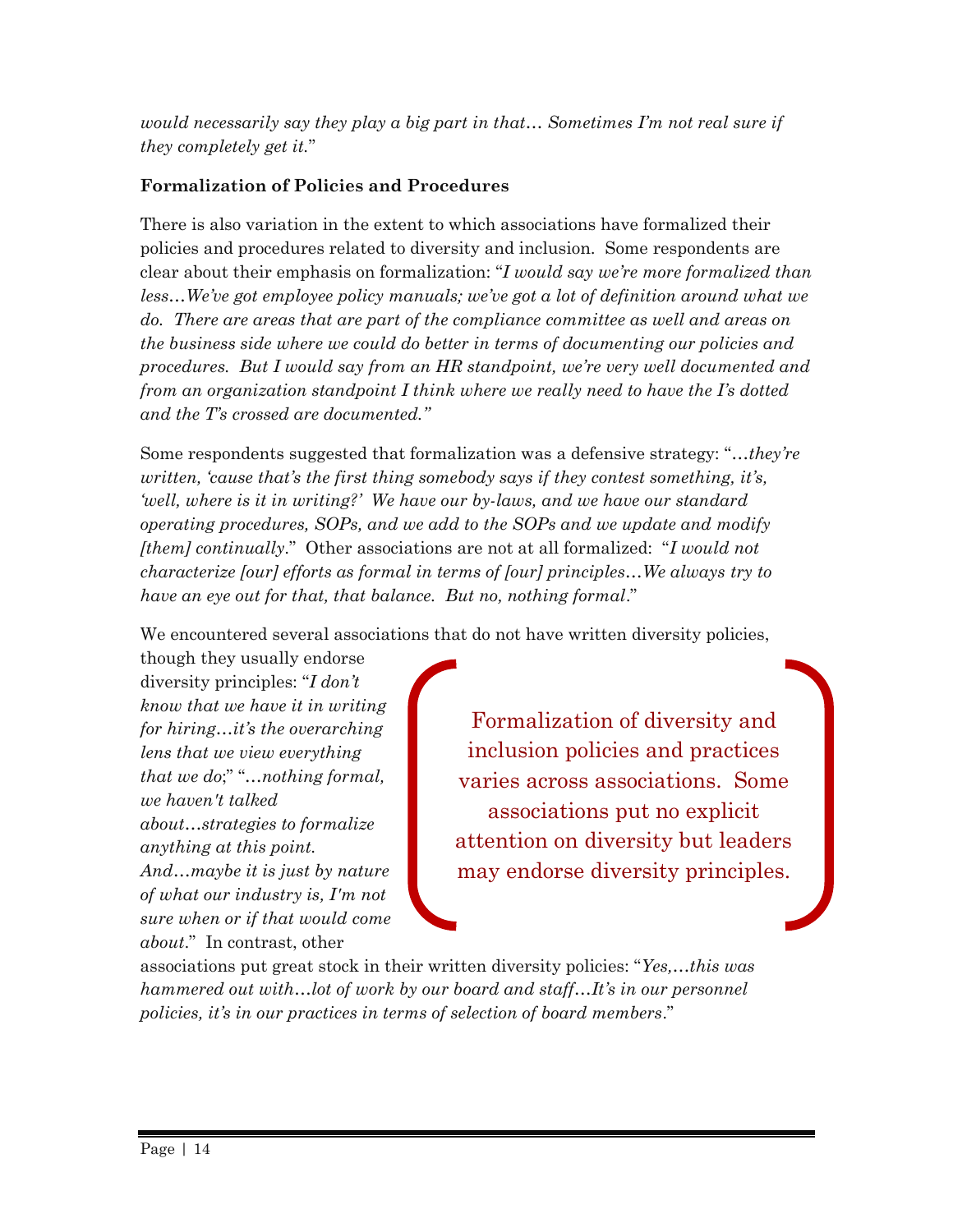### 3B: Explanations for Degree and Nature of Emphasis on Diversity and Inclusion

A main conclusion from our study is that only a few of the associations we studied emphasize diversity and inclusion, and when they do diversity is the focus, rather than inclusion. The rest of this subsection shares respondents' comments showing how they understand the lack of centrality given to diversity and inclusion in their association. First, we look at what respondents told us about different groups in and out of their association and how that explains their association's level of emphasis on diversity and inclusion. We then turn to other explanations for lack of emphasis. We then present a discussion of respondents' thoughts concerning types of diversity to emphasize and inclusion as separate from diversity considerations.

#### **Constituencies Affecting Degree of Emphasis on Diversity and Inclusion**

**The Population.** The population from which the membership is drawn is understood by some association leaders to account for the presence or absence of diversity or programs to enhance it. Some respondents told us that their association's field is easy to get into, rather than being exclusive, or that it attracts a diverse set of people. Others pointed to their geographic location as the reason for their diversity: "*…we don't have a diversity program, but, because of where we are, our demographic is naturally diverse."* The field may also be an obstacle to diversity in the membership: "*…it's really that we represent 80% of what's out there…The industry itself is not very diverse.*" In fact, some industries are dominated by family firms and most families are in one ethnic group. The trade association ends up largely as a closed circle: "*If you had 200 of our members in a room, I'd be willing to bet that easily over 100 have family connections in the business.*" Note that the association is passive in these accounts about the populations from which the membership is drawn. In a few interviews, however, we did hear about association efforts to shape the population from which the members are drawn, often through schools that train people for the field or profession.

**Members.** Respondents also told us that association members, themselves, can be responsible for the lack of emphasis on diversity and inclusion. One respondent stated "*…why do they [the* 

Members themselves may close doors to diverse others.

*members] want to go listen to the sales pitch about joining the diversity committee...many people in organizations often assume that their diversity efforts are just fine…sometimes they think…attending the session you're sort of admitting you've got challenges or issues.*" Also, newer members may learn the preferences of the older members, which may not be for diversity. Inertia sets in. In some cases, older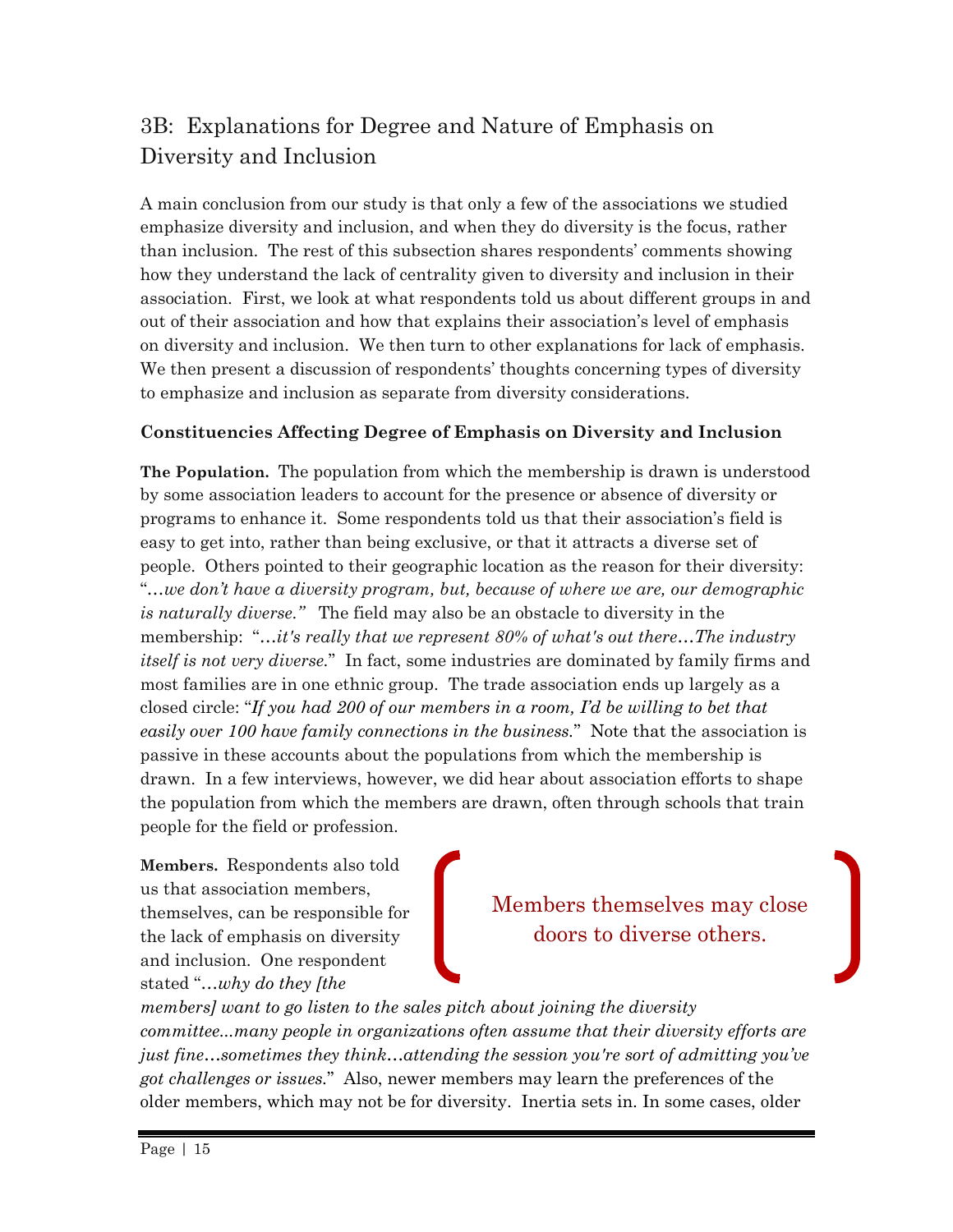members may resist suggestions from new recruits because of a "*this is the way it has always been*" mindset. Finally, long time members may value the association for a resource the association controls that gives them a competitive edge in their business. This can lead them to try to keep the association's doors largely closed to "*outsiders*" whom they see as potential competitors.

**Leadership.** As one might expect, the association's elected and volunteer leaders influence the effort put into diversity and inclusion. We heard of leadership that had become satisfied with the level of diversity and inclusion in the association or seemed to think that diversity and inclusion are not that important. Several of our interviews emphasized the key leadership role played by diversity champions: "*I do find committees, boards, and other volunteer leaders much more effective when there is a very strong champion*." Board-level champions for diversity and inclusion can face severe obstacles, including isolation and arguments that resources are scarce

and should be expended on programs of value to everyone in the association, not just for an underrepresented group. We heard the argument that diversity and inclusion efforts are not valuable for the entire

Committees, boards and other volunteer leaders can be more effective when there is a very strong diversity champion.

membership and the association. Also, we heard that champions of diversity and inclusion may get burned out in their efforts and/or be diverted into other causes and programs.

**Staff.** Our interviews also identified and demonstrated ways in which the staff, including the CEO or Executive Director can influence the level of diversity and inclusion enhancement effort. A CEO can have a strong agenda-promoting role, either retarding or developing diversity and inclusion programs: "*He was very old school…. When he was executive director everything happened in a particular way. …the person who came in to replace him had actually started a lot of minority programs and was very receptive to those kinds of things. That's why a lot of these programs (in our association) started off the ground in 1990, '91, '92*."

**Underrepresented Demographic Constituents.** According to our respondents, underrepresented groups may play a part in de-emphasizing diversity and inclusion. We heard about the problem of association members from underrepresented groups being pulled in many directions, becoming over-extended and burnt out. Special affinity or interest groups, established especially for these members, were pointed to as one of the tugs on these members. We also heard beliefs about various groups' tendencies and preferences, for example, the familiar account that this or that group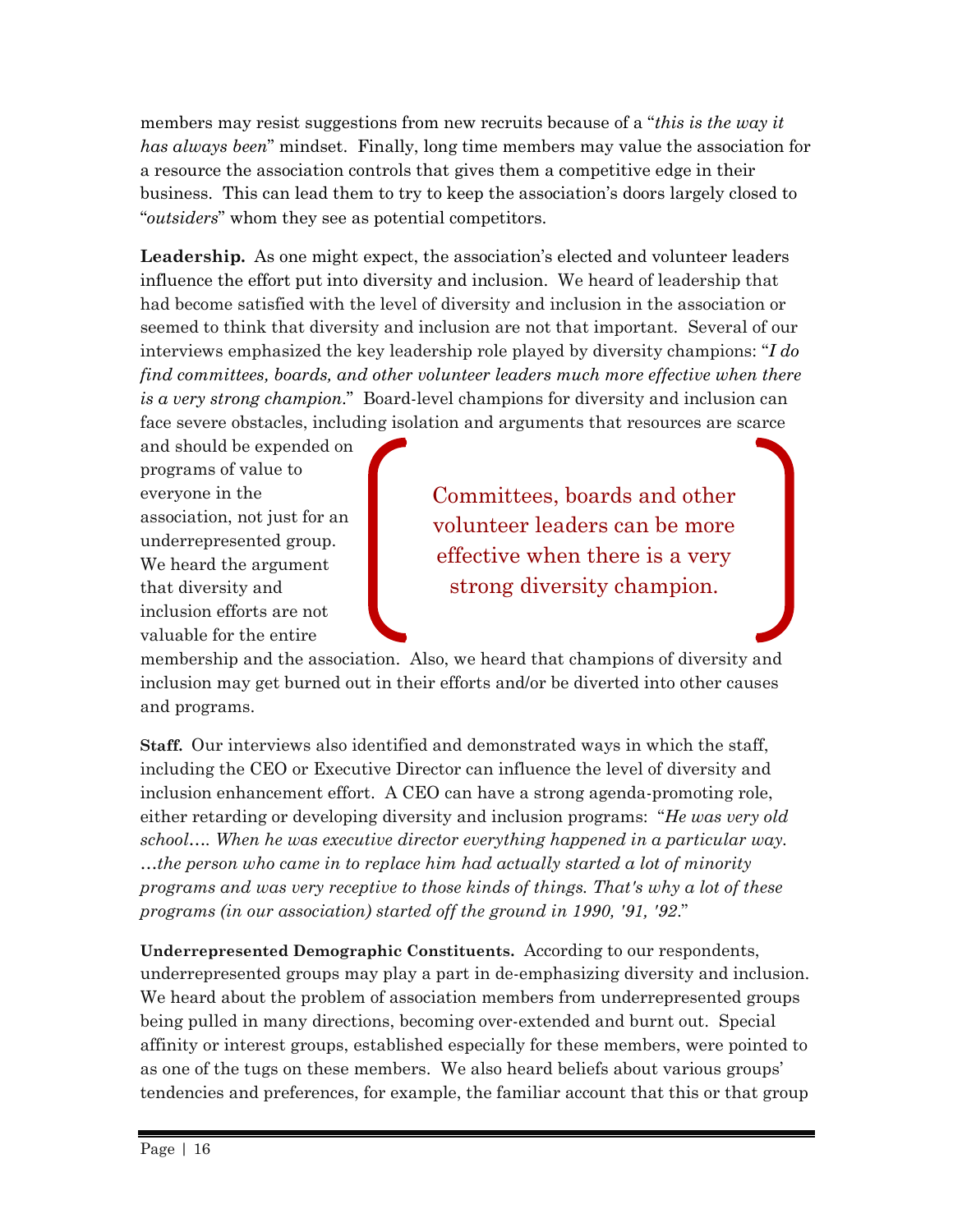prefers to associate with people of their own kind: "*at a lot of our events, the minority members, they just stick together*" and form organizations of their own "*they believe in building up their capacity within their communities.*" The twist here is that some staff leaders told us about their own efforts to help individuals and groups that were underrepresented in the association—but not too much for fear of seeming to

intrude. Here we see hints of worries that inclusion efforts will be taken as domination, leading our respondents to rein in their offers of assistance.

**Affinity Groups.** Some respondents reported establishing or working with affinity groups inside and outside their own association, with varying levels of success. By affinity groups, we mean groups established for

Associations may miss opportunities to create lasting and beneficial connections with formal and informal groups of individuals that are underrepresented in the association.

individuals sharing a particular characteristic such as race or gender. In one particularly successful case, an association provided the financial backing for an affinity group until it was able to get itself off the ground. More often, respondents reported not doing as much as they would like with affinity groups and emphasized future plans or intentions to start making connections. *"We would probably do more joint events with sister associations in the area that support different demographic groups"; "we've done some partnerships with them but not as much as we possibly could"; "they are a much smaller association, but we would like to do more work with them.*" When asked why partnerships with affinity groups stagnate, this response was typical in not giving a clear explanation: *"we've done some happy hours with that association [affinity group]…but we haven't really put a focus on it."* Similar to other barriers to diversity and inclusion practices, organizations may lack clear goals for their interactions with affinity groups. One respondent emphasized that the lack of interest of members discouraged the creation of affinity groups: *"some organizations will have an African American section or a Hispanic section. We just don't do that…because there hasn't really been a call for it."* While this respondent reported a lack of membership interest, he also made no mention of an actual organizational attempt to elicit interest or find out if an affinity group might be welcomed or helpful. Thus, overall we see that through a lack of focus or a lack of perceived need, associations may miss opportunities to create lasting and beneficial connections with affinity groups.

**Diversity Committees.** Standing committees and ad hoc task forces on diversity can show an association's intention to address diversity and inclusion issues. They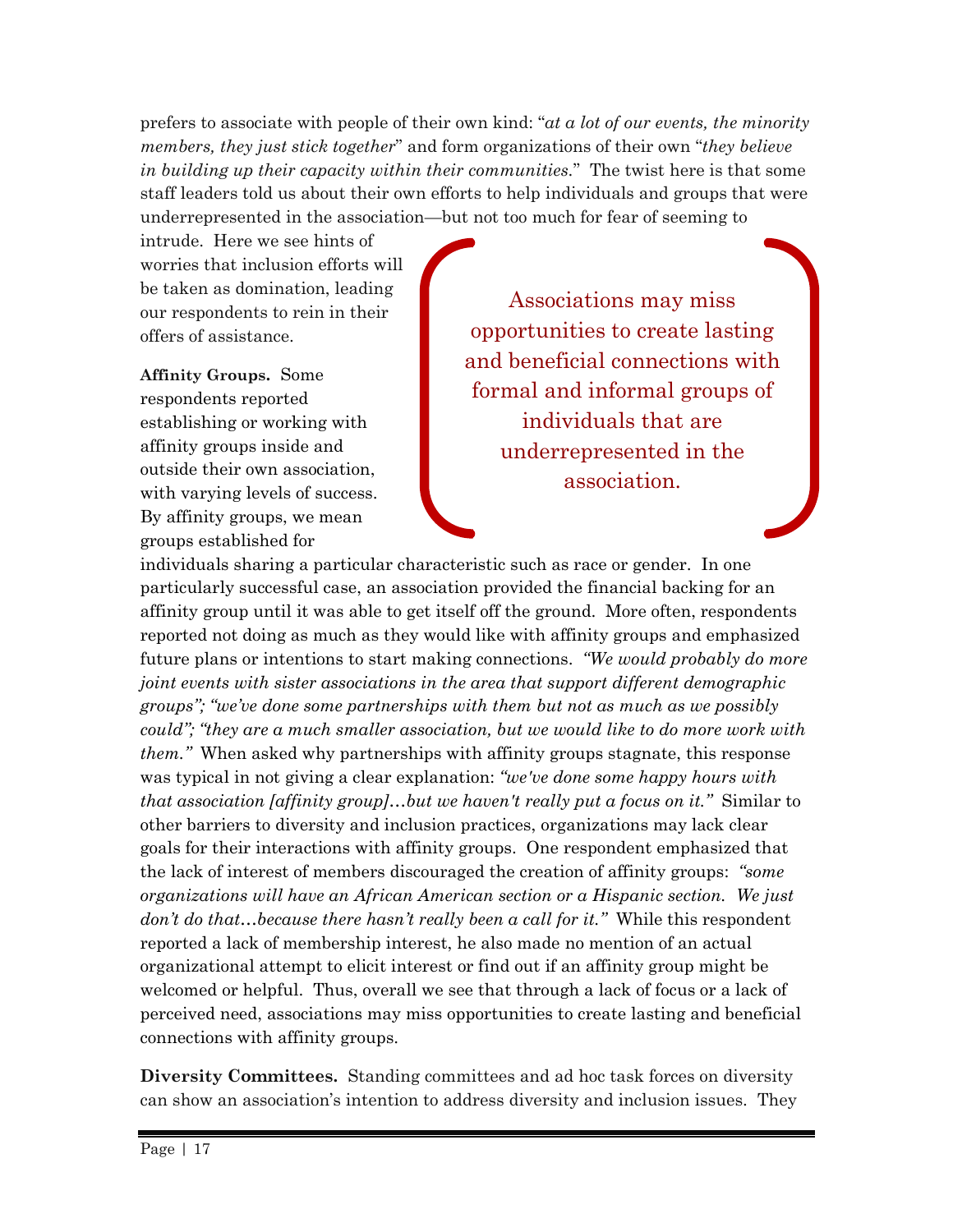may make far-reaching decisions and have the authority to implement these decisions. Effective diversity and inclusion programming may be, but is not always, the result of the efforts of diversity committees. These groups may become forums for *"whining and complaining"* or *"to challenge the organization, but not in a positive way."* Their memberships may stagnate with the association failing to apply its own term limits; without new members, the committee can fail to generate new ideas. A diversity committee's charge may be so general that it never pursues more focused or attainable goals. Conversely, a diversity committee may work only on one underrepresented group and never attend to others.

#### **Other Perceived Barriers to Actively Pursuing Diversity and Inclusion**

**Merit.** Our respondents offered a range of explanations for the state of diversity or diversity management in their association. First, we heard a reliance on standard commitments to merit influencing how much diversity could be achieved "*…our staff is all women. I was looking to hire an education manager and I was told that this was going to be a man … It didn't happen…I needed to pick the best fit*."

**Competing Goals/Mission:** More common were statements about the association's goal or mission. Some of our respondents presented diversity and inclusion as worthy but losing out in a conflict of multiple association goals: "*we have more pressing challenges,"* "*we have to weigh the costs of various programs*"; "*the tough economy has made us focus elsewhere*"; "*we put a lot of effort into diversity in the past, but this has tailed off*."

**Disagreements.** Some respondents had serious worries about diversity and inclusion. One worry was about disagreements: "*When you get a group of people together talking about it [diversity],… it really is an intense conversation because we all have different interpretations of what diversity and inclusion is all about or should be about… People have really strong feelings about it*."

**Cliques.** Another worry was about competition among different diversity claims: "*I think for us to do a lot of special things for these specific groups would be a disservice to the other groups.*" And, the more diverse we become, the more we have cliques and conflict among groups.

A final kind of explanation pictures other organizations as the problem or the solution with regard to diversity and inclusion. Staff at an association that is downstream of another, membership-wise, may picture their association as having to take whomever they are sent. Professional associations may look to schools that train professionals to diversify the pool from which the association draws its members. In other words, some of our respondents diffused responsibility for diversity to other organizations.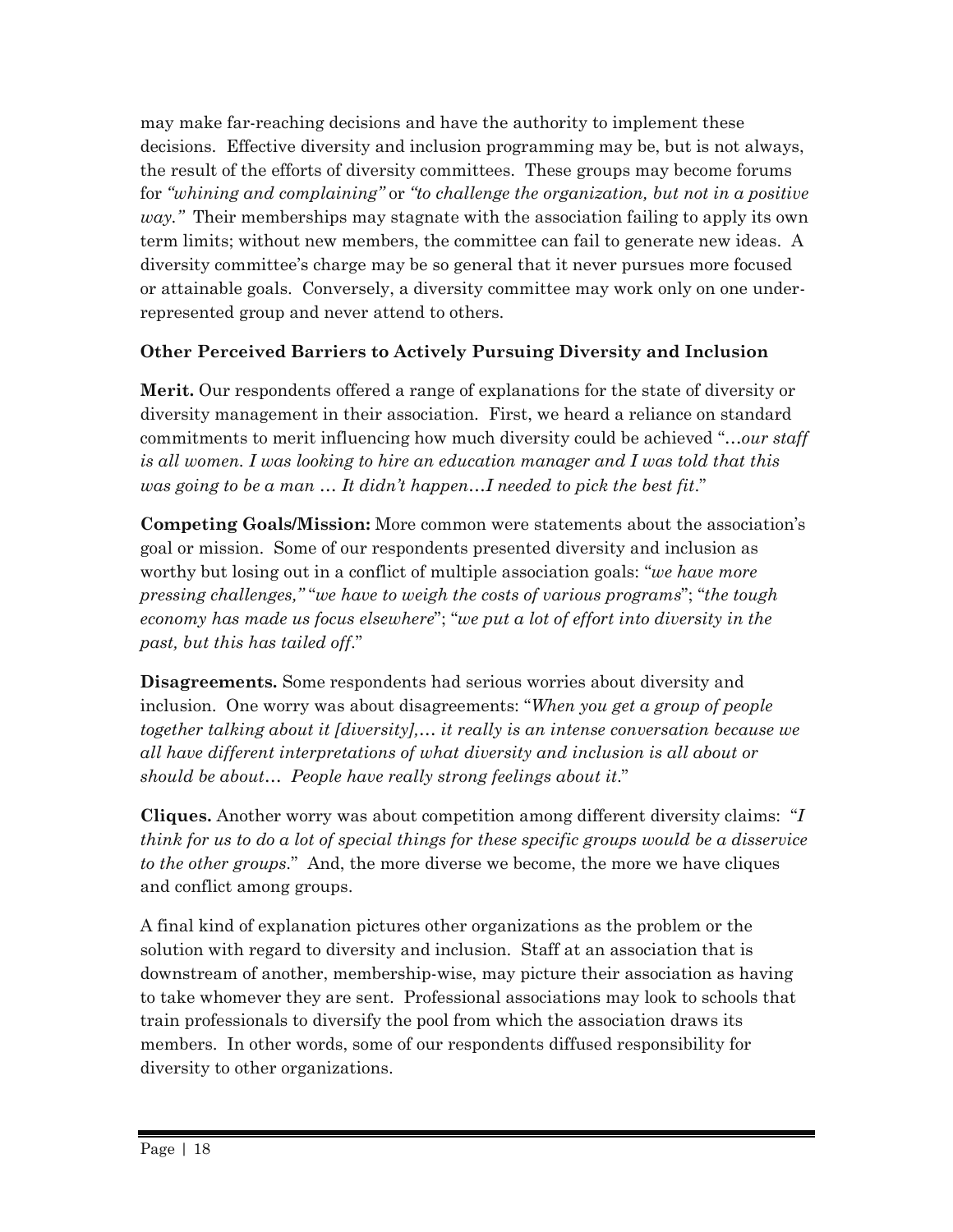#### **Diversity Dimensions**

Our respondents talked less about race, ethnicity, and gender than about age, both at the membership and the leadership levels. However, their stories and comments demonstrated that there are numerous diversity dimensions that are relevant to associations. Race and gender, in particular, were the focus of a variety of initiatives and respondents expressed tensions and successes in attempting to address challenges related to them. As appropriate in this form of qualitative research, we let the interviewees emphasize what they wished, and the lack of age diversity was what most wanted to talk about in depth.

The reasons for our respondents' emphasis on the lack of age diversity are many. For example, they noted that patriarchs or matriarchs of family businesses may not encourage or even allow the younger generations to represent the business in its trade association. They explained that younger professionals don't join the professional association in part because they don't yet see the point and in part

because the leadership of the association holds on to power. The association also may not reach out to younger professionals with programs tailored to them or facilitate their entry into leadership positions.

Some associations do not seek information on the diversity of their membership.

Staff leaders also told us repeatedly that they don't have good information about the diversity of their membership. Some worried that it's hard to get members to report their demographics, and that there is reluctance to ask.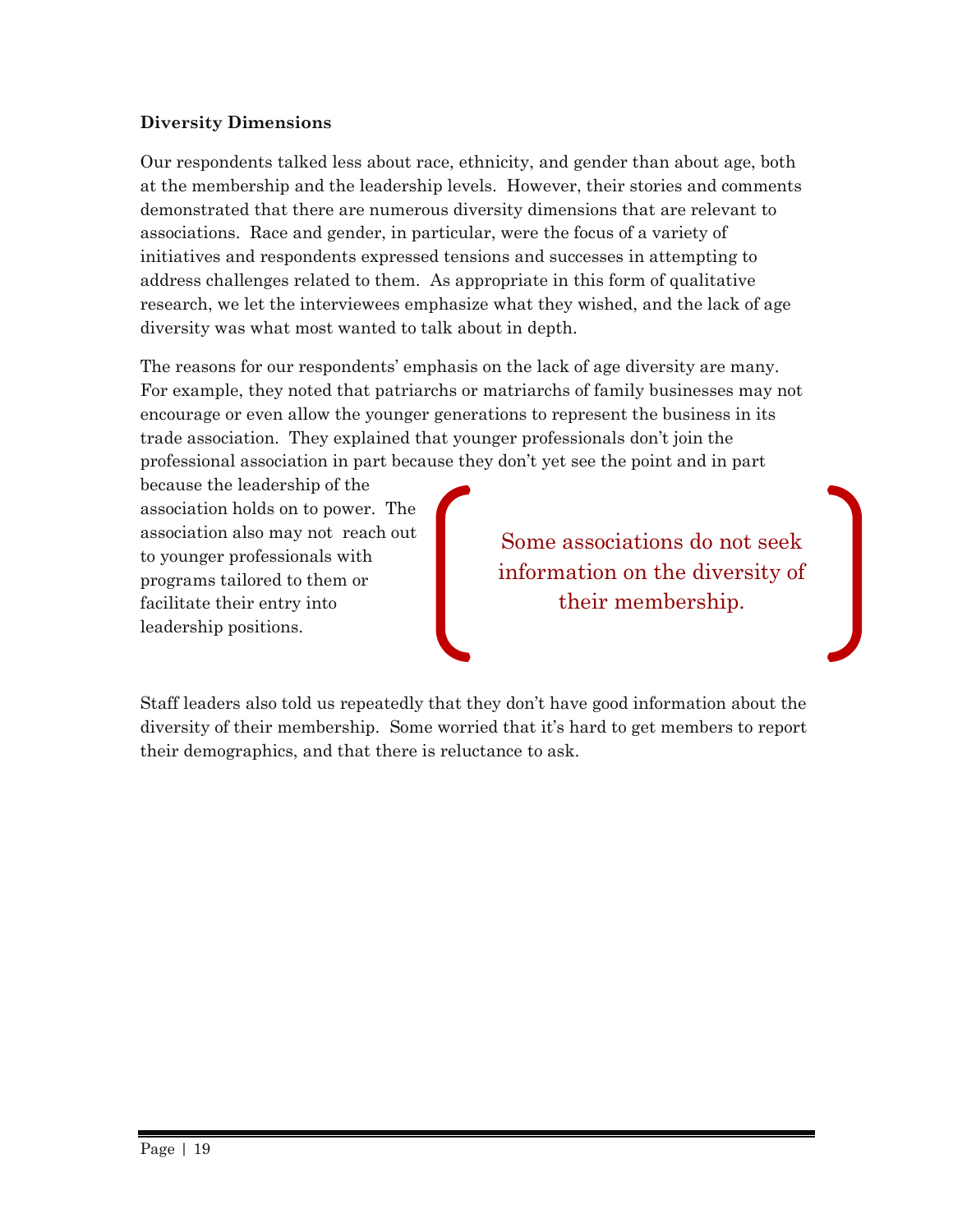### 3C: What Works and What Doesn't

In this section, we describe what our respondents told us about their associations' diversity and inclusion initiatives. While most reported only modest effort in this regard, the examples and anecdotes they provide are informative. Examples from associations rich in diversity and those without shed light on what has and what has not worked, and why. From registration and conference waivers to scholarships, setting up affinity groups, or awards, our respondents provided us with a broad landscape of potential ideas and programs—each with its own set of unique problems and a core set of similarities that most associations include within the scope of work of their diversity and inclusion activities. The lessons learned from these successes and failures should be worth considering by any association attempting to focus on diversity and inclusion.

#### **Balancing Participant Benefit with Level of Effort**

Associations need to ask whether the time, effort, and financial requirements match the expected rewards. The following description of one D&I program offered by an association illustrates a mismatch between participants' expected reward and

required effort: "*So we have a program…where we…basically invite students of color and students who wish to work cross-culturally to come to the conference for free. They have free registration, free workshop, specialized luncheon, and then…they're paired up with somebody in the association who…meets with them [at] intervals throughout the* 

Programs need to be perceived to be worthwhile to those they are intended to serve.

*conference…[This approach] has not worked…The planners [think] that this is a great value, which it is, but…[participants]had to agree to attend so many hours of the event. [They] had to go to this luncheon, …to an afternoon orientation session, which all of these were great things in and of themselves, but these students were not fond of that level of … required structure. Like the payoff for that was not what they were seeking."*

To this association and others, overcoming this initial hurdle was very difficult. In this particular case, the organization provided valuable mentoring opportunities, free food, and free conference entry, but the time and effort requirements outweighed benefits. Ultimately, this program was too time intensive.

Fixing a program like this can prove difficult. This respondent reported having tweaked this initiative over and over again at each new conference with little success. They have yet to find the balance between payoff and time needed.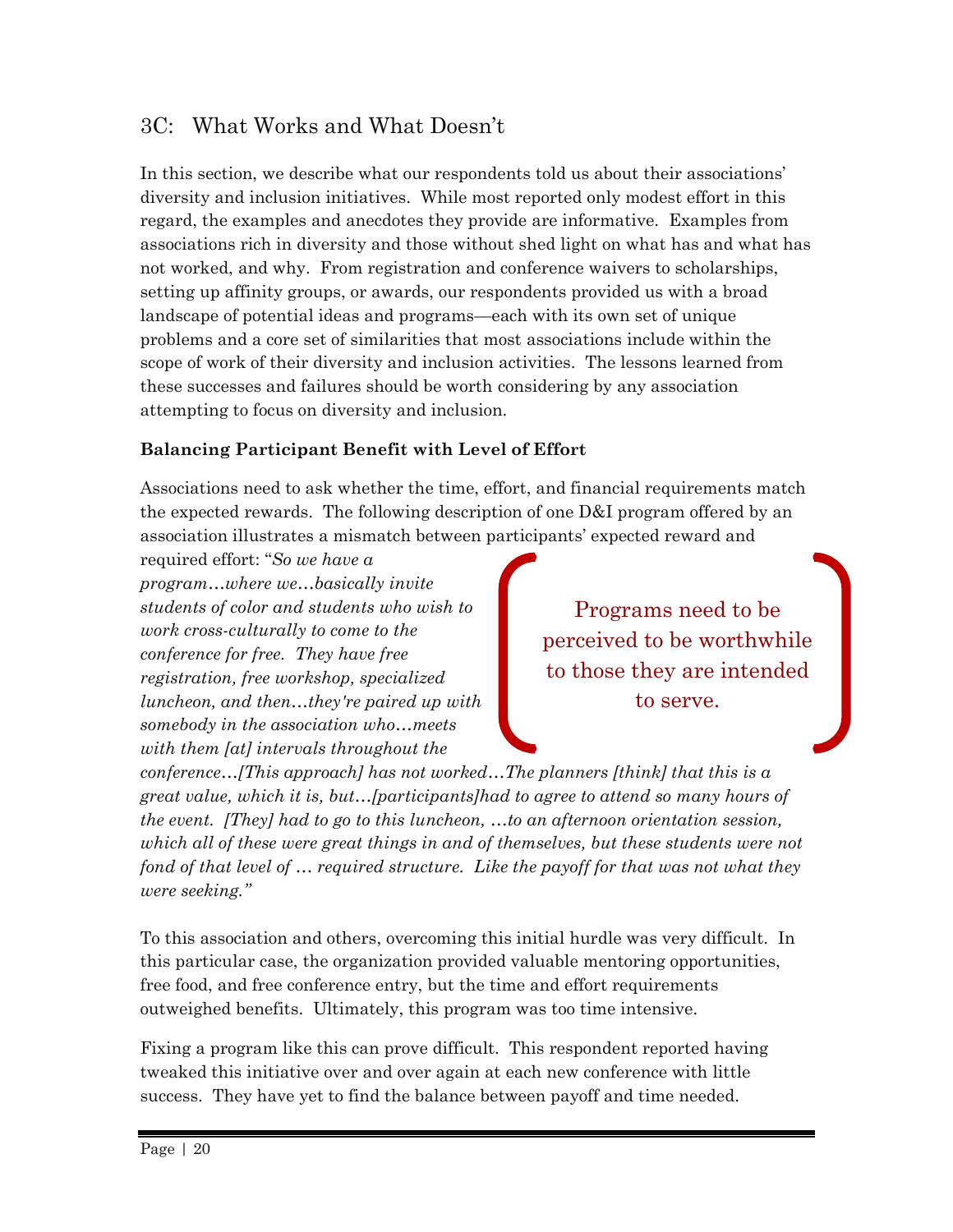Another respondent told us of their leadership program in which the association provides training and development for people of color. Each year a new group was assembled. The respondent described struggling through the years to provide content that would make the participants feel like their time was well spent. After a series of bad reviews and feedback, they finally figured out what members were looking for. *"The program … didn't give this particular class…what they needed…and that was specific training. The program that we put on [the following year got] a lot more positive…feedback. [The training] was … one of the best things that we could have ever done. It was behavioral style training; it was…similar to a Myers-Briggs-type questionnaire that provided insight for each person on what their particular style is and how they…interact with people…treat people the way they want to be treated…lead people the way they need to be led, manage people the way they need to be managed…So things like that where…they learn how to navigate their own organization and also to apply that to their constituents…Also cultural competency, because you discover how a particular community might want to receive information …"*

In some cases, associations create effective diversity and inclusion initiatives (both in time required and reward received) and still struggle to continue the program due to extraneous circumstances. For example, one respondent described a program for younger members where they held brown bag lunches once a month with professionals in the field to have an open question and answer session about issues pertinent to their jobs and futures: *"It probably lasted the bigger part of a year…They finally realized that, just getting [credentials] doesn't mean you know it all. And that there's other things that you have to learn, and it depends on who your teacher was in school, in classes, as to whether you really got all that you needed…But…as the market started going down, they had to work harder. They weren't as willing to give up their time then. And so [the program] just kind of went."*

#### **Limited Pool of Prospects to Draw Upon**

Another issue related to balancing time and effort that association leaders described centered on the difficulties finding people from underrepresented groups to serve in volunteer leadership positions. As one respondent told us, it can be difficult to convince people of color to participate: "*Each year when we seek candidates…, we try to identify several people of color and encourage them to run. More often than not they don't…Well, it's not just them. It's everybody. Serving on a board is a big responsibility, and I think a lot of people aren't willing to make that commitment or don't know that it's not as big as a commitment as they might think it is."*

While any member may hesitate to join a committee and accept a board nomination because of the time commitment, some respondents told us that it is more difficult to get members from underrepresented groups into leadership positions due to increased competition for their time: "*I've tried to get Latinos involved with positions*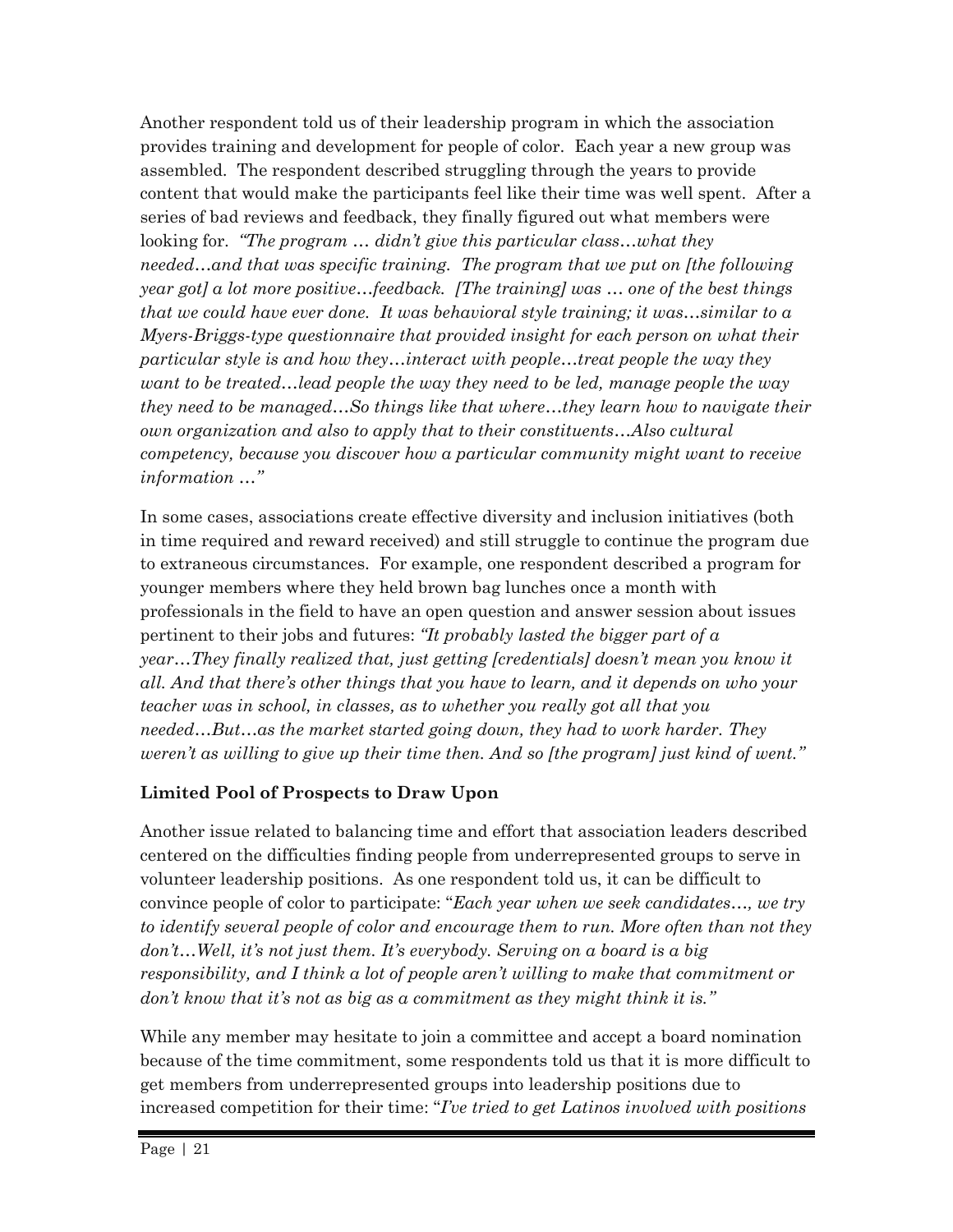*and they're like, I'm too busy, I have too much going on, I'm in too many groups. And I'm like, you can be on a state board on this and that and they turn me down…*" Similarly, another respondent provided this anecdote about their attempts to hire a highly qualified minority for one of their top positions: "*Generally a [person of color] with a lot of experience in nonprofits is very sought after so we're asked to get in bidding wars with other organizations. I went into a bidding war one time with government, and state government actually figured out how to…outbid us, and that person went to state government and I was devastated."*

#### **One-Size Doesn't Fit All**

While recognizing the costs and benefits of various programs is important, some associations voiced a related concern: attracting a diverse set of underrepresented

groups meant catering to a diverse set of needs. These associations did not have any one program or initiative that fulfilled the needs of every underrepresented group each group had to be focused upon separately. Indeed, when it comes time to determine the balance between time, effort, money, and reward received, associations may

Attracting diverse underrepresented groups requires catering to a diverse set of needs.

find that this balance varies from group to group: "*It's difficult to reach out to some of them because they feel like they don't belong or they don't feel the association addresses their needs…In the past we've had special membership categories for members who worked [in different subfields and settings]. We've had task forces to try to…understand [how their needs could be met by] the association."*

Echoing this sentiment, another association leader told us: "*A few years ago…we weren't doing much for our larger firms and…they were going to be leaving us because we just didn't have anything for them and this was a big diverse part of our membership, so we [created] a taskforce,…went to some of our conferences, had some focus groups…What is it we could offer or provide for them? And they came up with some really interesting ideas and…we were able to take those things…and run with them."*

These examples showcase how diversity and inclusion programs cannot be one-sizefits-all undertakings. If your association has a variety of membership levels, professional types, or underrepresented groups, then these groups are likely to be looking for different benefits.

One respondent described this difficulty as follows: "*We have some challenges...with working across [member institutions that serve underrepresented groups] because we*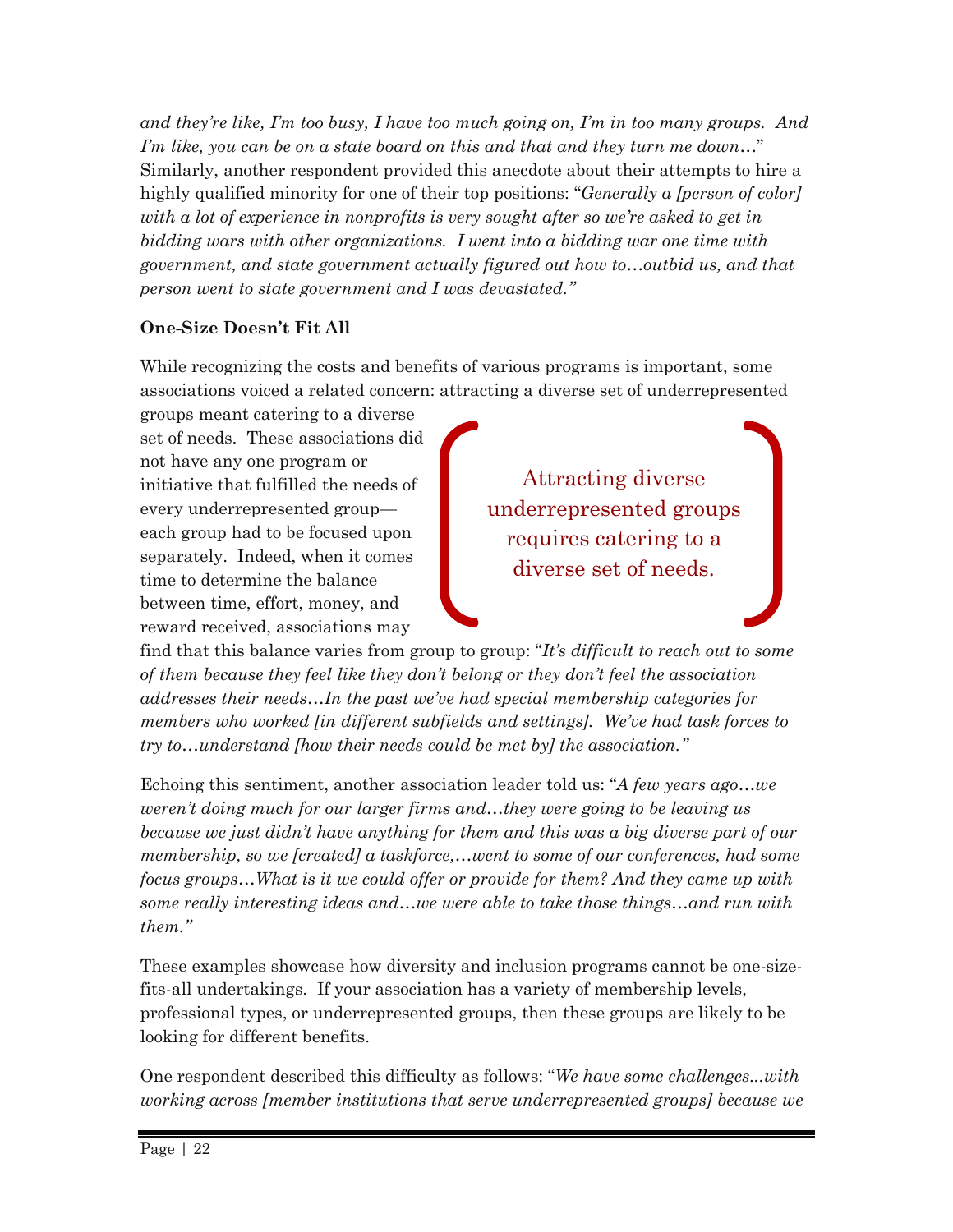*try to be as openly representative as possible but they don't all have the same needs…What the people at a research institution were looking for in terms of resources for teaching their students were not the same resources necessarily that students at tribal institutions would find valuable. So...there is a challenge in working across different groups. I mean in some ways, when you talk about diversity it's tempting to sort of lump people together and say…if you're not in the majority then you have this set of needs. And the reality is that the set of needs varies hugely, and we need to be more targeted and more thoughtful in terms of how we reach out to different groups…Also we need to realize that it's ok…for some programs not to serve every non-majority group."* As this respondent tells us, focusing on diversity and inclusion requires not only a focus on what each individual group needs but to be okay with varied approaches.

But, focusing on one particular group over another can be seen as favoritism, making other groups feel unimportant or deemphasized and creating problems for the association. Designing diversity and inclusion programs means having to make some tough

Focusing on one particular group can be seen as favoritism.

choices—but part of any resulting tensions may be alleviated with formal communication to other members that explains why certain programs focus solely on one particular group.

The form a D&I policy takes could also affect the association's desired outcomes: "*[Our] diversity statement [is] very vague…[Originally it said our association] promotes involvement in leadership opportunities regardless of race, ethnicity, gender, religion, age, sexual orientation, nationality, disability, appearance, geographic location, or professional level. The board debated that statement and there was one particular board member that was against this statement mostly because of the sexual orientation piece in there and wanted that wording pulled out but the rest of the board thought…that by listing all the other areas specifically, pulling that area out would be detrimental to the organization to have that as a statement. And so they opted to pull that whole sentence out and just leave it a more broad diversity statement -- just saying that we seek diversity and inclusiveness."* 

On the one hand, as the respondent illustrates, having a more general diversity and inclusion statement would cover all of the association's bases by not leaving anyone out. On the other hand, it may leave the door open for ignoring specific groups and ultimately represent a very thin form of diversity and inclusion statement. By not listing each group, an association may fall into the trap of treating each underrepresented group like they are the same instead of unique groups with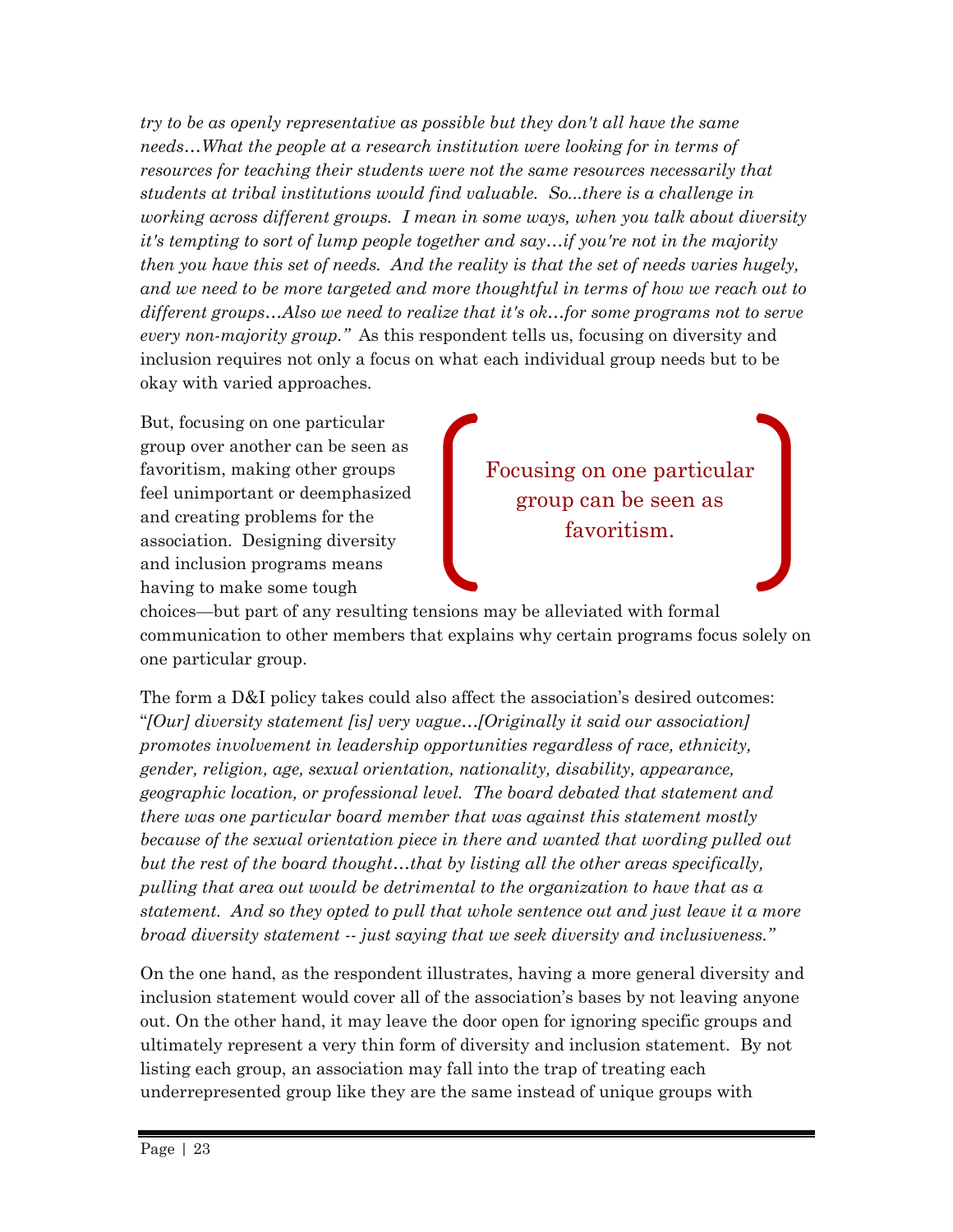varying interests and needs.

#### **Real Inclusion Not a One-Time Invitation**

To tackle the diverse needs of each group in an association, some respondents told us that the best programs include underrepresented groups at the planning and implementation stages. For example, one focus group participant, whose membership association focuses on youth programming, said: "*We have a 16-member board, [with] four slots [for] youth members, with full voting rights…We rely heavily on [their] input, because we have a lot of peer-to-peer programming so we want to make sure that whatever it is we're talking about, you know these kids [aren't] saying "well, that ain't going to work."* 

Another interviewee told of their association's efforts to make younger members feel empowered by encouraging them to build programs of their own: "*[For] the young members…we formed a new…committee a couple of years ago and we've really tried to* 

Established systems can produce desired results. It is not a one-time deal if you have them in place.

*empower them to come up with ideas…So we began building programs and building things…and making sure that we don't have the older members just assuming what they think they want. We have that particular group telling us what they feel like they need. And so I think that is a very good thing."*

In both of these examples we see associations actively attempting to create effective programs with input from the intended beneficiaries from the beginning. By not assuming what underrepresented groups want and/or need, they ultimately save the time and effort that might come from having to fix the program in the future.

Once a program is up and running, associations can encourage graduates or participants targeted by the initiative to give feedback. This can be especially important if an association's leadership is considering ending one or more programs. For example, discussing an attempt by the board and finance committee to stop their mentoring program, one respondent described how graduates of the program were given an opportunity to voice their opposition to the resolution and ultimately save the program: "*So…it was a proposed resolution [to end the program] that went to the house of delegates…And all the society delegates…have the opportunity to come to the microphone and address that issue…[so] all of the delegates would just need to [do is] go to the appropriate hearing…to provide testimony on that issue. So yes, many people came and spoke on behalf of [our mentoring program]."*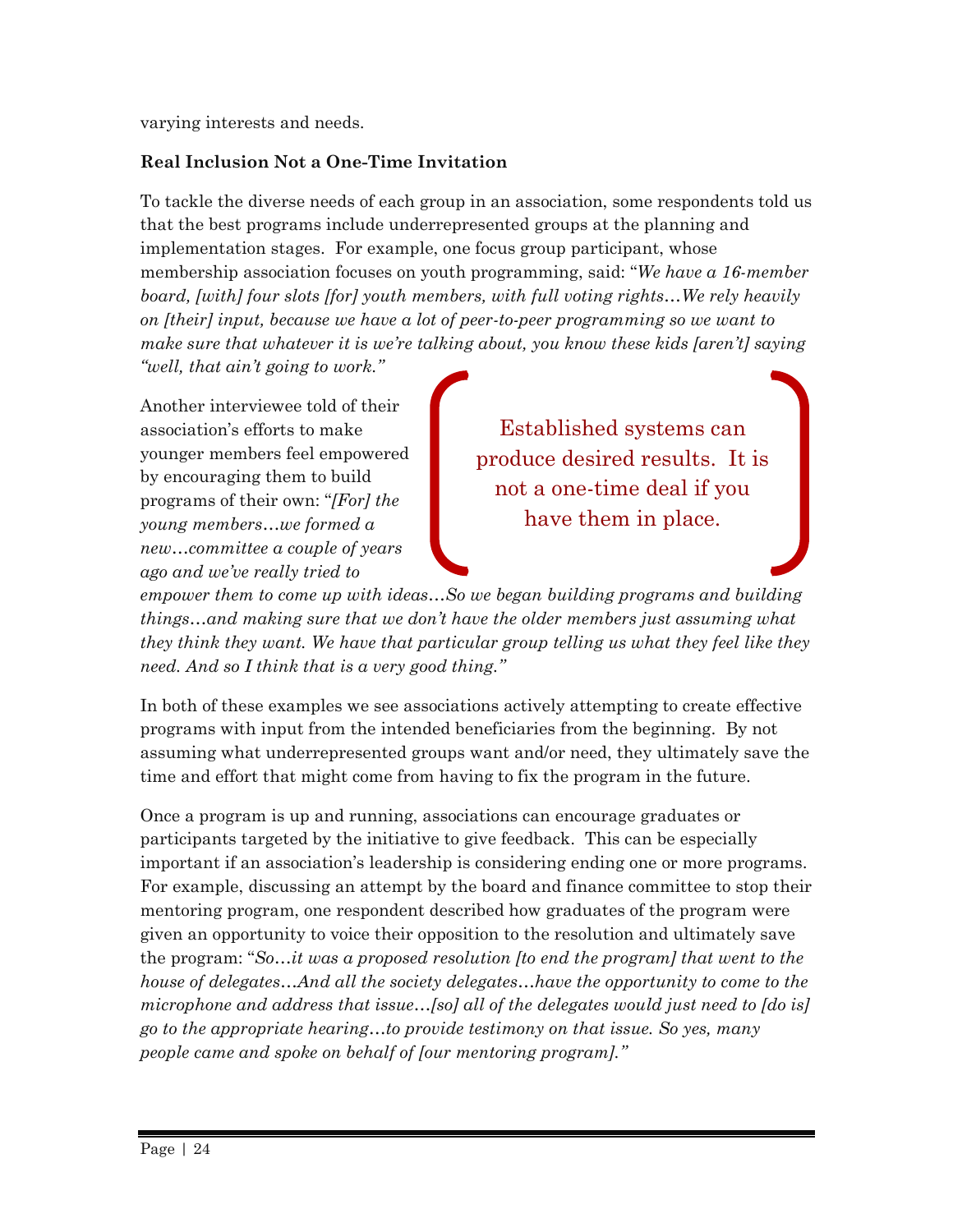#### **Leaders and Champions are Important**

As the last example implies, powerful groups in an association can make or break programs through their control over decisions about resources and association

direction. Indeed, the respondents with successful diversity and inclusion programs often emphasized the role that leadership plays in getting D&I initiatives started and off the ground, as well as providing ongoing support as the initiative matures.

As one respondent in the

Powerful individuals and groups can make or break a diversity initiative through their control over decisions about resources and association direction.

focus group told us, "*It's all about leadership. Ultimately in any organization, it is about leadership as to what's going to happen. What are the dynamics? Who's going to be involved? How are they going to be involved? And that's a critical factor I think*." Echoing the importance of leadership commitment, one respondent, said that while the economic downturn was partly to blame, the president who created a program "*lost interest fairly fast [and] it just kind of dwindled.*"

While some respondents' insisted on the importance of leadership support, many of our respondents suggested that diversity and inclusion programs fail because they lack champions—individuals who passionately advocate for the cause. Statements like this one were typical, "*there has to be a real champion, somebody who's really willing to take the lead, take ownership and provide direction and guidance. And I think it's fair to say for our diversity initiatives, we haven't had that focus, that direction*."

Champions may need leadership and institutional support to make their programs really stick. Lack of leadership support can derail diversity and inclusion programs before they start, even with a champion to advocate its cause. Ultimately, as one respondent told us, "*You can't advocate diversity and inclusion to the minority to make it happen. [they] can't solve it…We're [only] successful, [if everyone] embraces it.*"

How does one go about getting everyone to embrace the need and utility of diversity and inclusion programs? Making the connection between champions and leadership support is certainly crucial. Yet, as one respondent suggests, the composition of the leadership could be the way out of the problem: "*Well, [if] you diversify the board, the push back on the diversity programs becomes less…because…while it is certainly not absolute, our non-majority board members are more likely to vote in favor of diversity*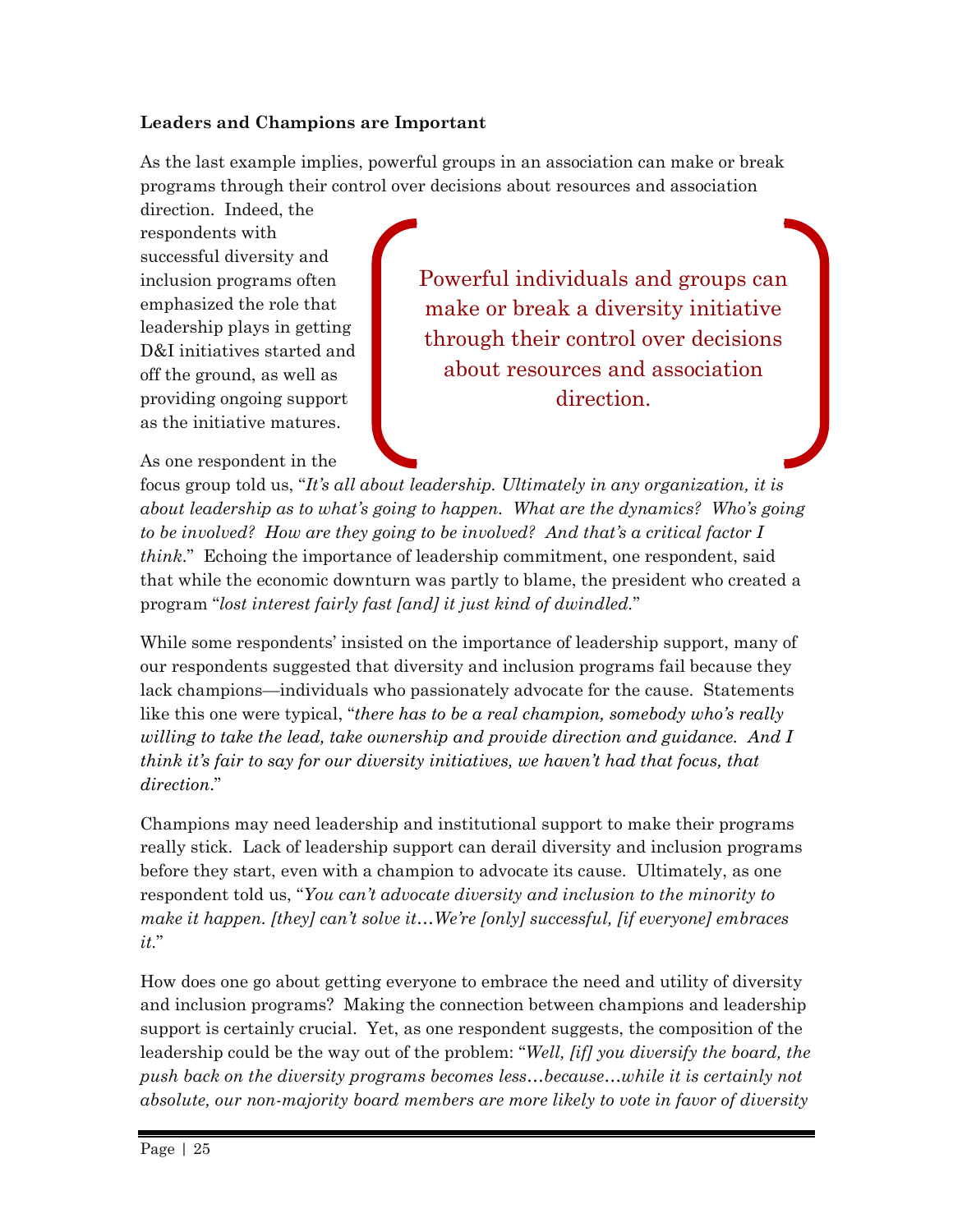*programs. [This will help] break down the barriers to success in the area of diversity and enhancing cultural competence across the field."*

#### **A Long-Term Perspective is Needed**

Thus far, we have described how important it is to match perceived benefits with level of effort required, realize that each group may have specific needs, understand that utilizing members in the creation process could be effective, and accept that one individual alone likely cannot make diversity and inclusion programs happen. Yet the success of diversity and inclusion is still more complex, depending on a variety of other factors like the structure of the association and whether or not association leaders are willing to give the time to allow the program to succeed.

Some of our respondents with more successful programs told us that institutionalization (building diversity and inclusion into the organizational structure) helps set the groundwork for future programs. As one said: "*I think some of the things [others] can probably learn from us is the structure, putting systems in place. I think that produces…the results that you're looking for*. *It's just not* going to *be a one-time deal if you have these systems in place."*

Just as important, however, is the realization that diversity and inclusion initiatives, once started, take time to bear fruit and sometimes the payoff is not readily apparent.

Giving programs the time for learning and

Diversity and inclusion initiatives, once started, take time to bear fruit and sometimes the payoff is not readily apparent.

improvement goes a long way towards eventual success and continued implementation: "*I think the minority scholarships were a little touch and go at times. We were still having so many students that were not completing degrees…in the earlier years. There was some real concern among a lot of the leadership that maybe this program just wasn't working. And thankfully they thought well, we'll just keep doing it and see how it goes and it's gotten [to where]… now you have to say that it's a success…I think the bigger issue is that we do some of these things and we think that there's payback and we think there's success in them, but it's a bit difficult to measure frequently…But a lot of the stuff you just sort of figure it has to be doing something good. If you're increasing the visibility of our field with minorities and if you're increasing the sensitivity of minority issues within the field, how can that not contribute to success? But I can't put a number to them."*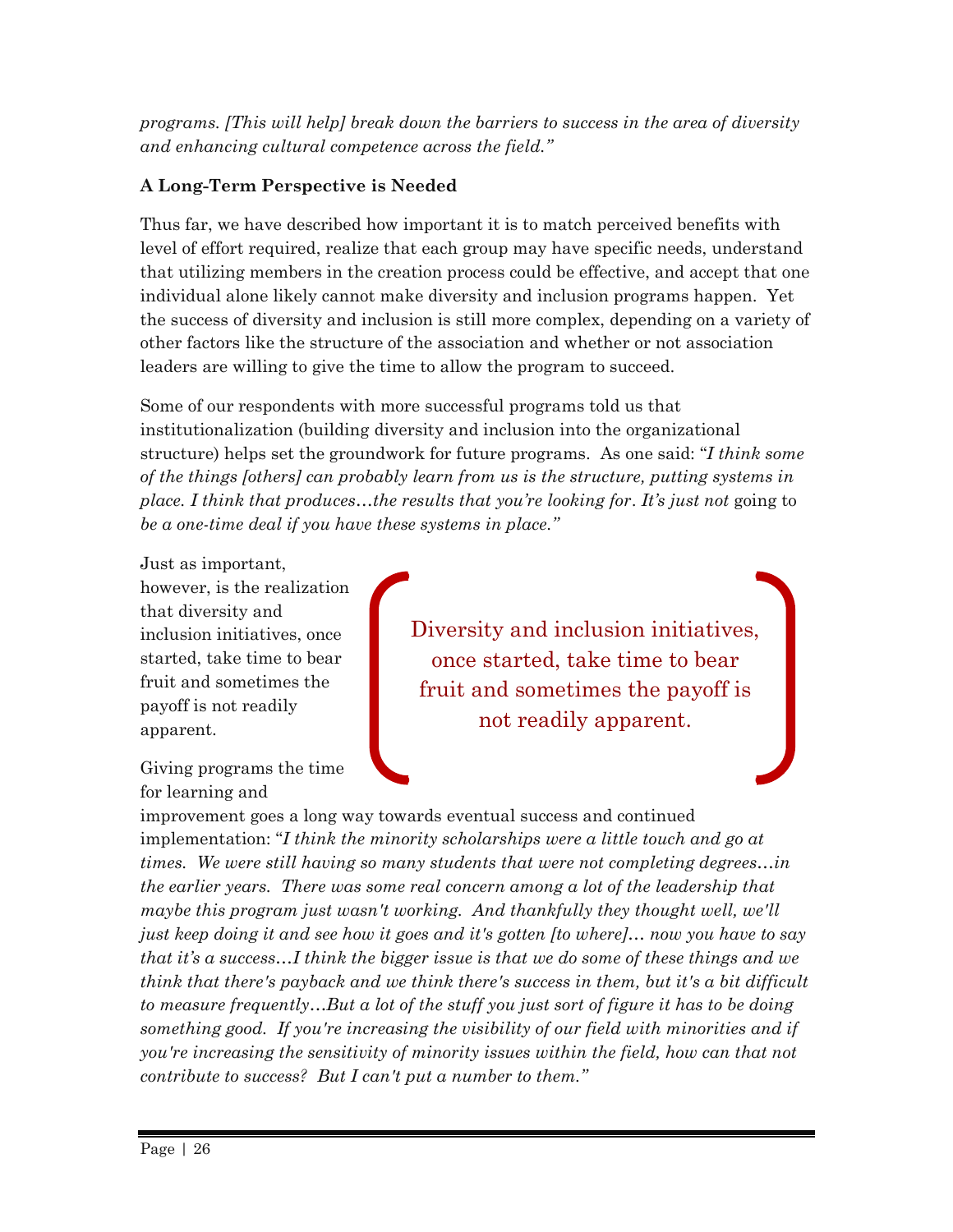Another respondent, in describing their internship/fellowship program for underrepresented groups, outlines the importance of allowing diversity and inclusion initiatives to continue despite concerns about costs and funding: "*We're a nonprofit and we're small, and we keep all of our funding streams very low…So the board passed it as a trial run. And…then every year they would come back because they had to get refunded each year, and part of it was just getting it into the routine, honestly.* So, you know, once you get over the hurdle of funding for one year then the *next year you can say well you funded it, we managed to account for it within the budget...there isn't suddenly this uproar. We can fund it for a second year. We can fund it for a third year…[By] then you rotated the entire board…so by the end of that time everybody who has come on has seen it as a part of what we do because they've had it since the beginning. Know what I mean? It's been in there and it's been routinized, so the funding becomes part of the process…It's no longer the hurdle.* 

Another respondent told us that a focus on diversity and inclusion, especially when

it involves training younger members for leadership positions, can be difficult to continue without patience: "*One of the wonderful things about [our association] is you get leadership opportunities really young. [But] one of [our] real problems…is we* 

Helping younger members learn leadership may require association leaders to learn patience.

*have very young leaders. So…you can safely make your mistakes in [our association], but you've still got a lot of people making mistakes…As one of the professors that works with one of our college sections says, "They're learning leadership and we're learning patience."* 

In these examples, simply giving programs designed to support diversity and inclusion time to develop goes a long way toward institutionalizing it.

### **The Need for Follow-Through**

Many programs, however, need more than just a long enough time. Indeed, these programs require a concerted effort from the association to follow through and cultivate a programs' potential throughout its life cycle—or else good ideas may result in ineffective execution.

One respondent told us of an attempt to partner with a Latino affinity group to work with them on future diversity and inclusion projects: "*What we did was we…would put one of our members on their board as an ex-officio and they would put one of their members on our board…to show inclusion and, you know, working together. And that really hasn't worked out that well, on both sides. The guy that's supposed to be*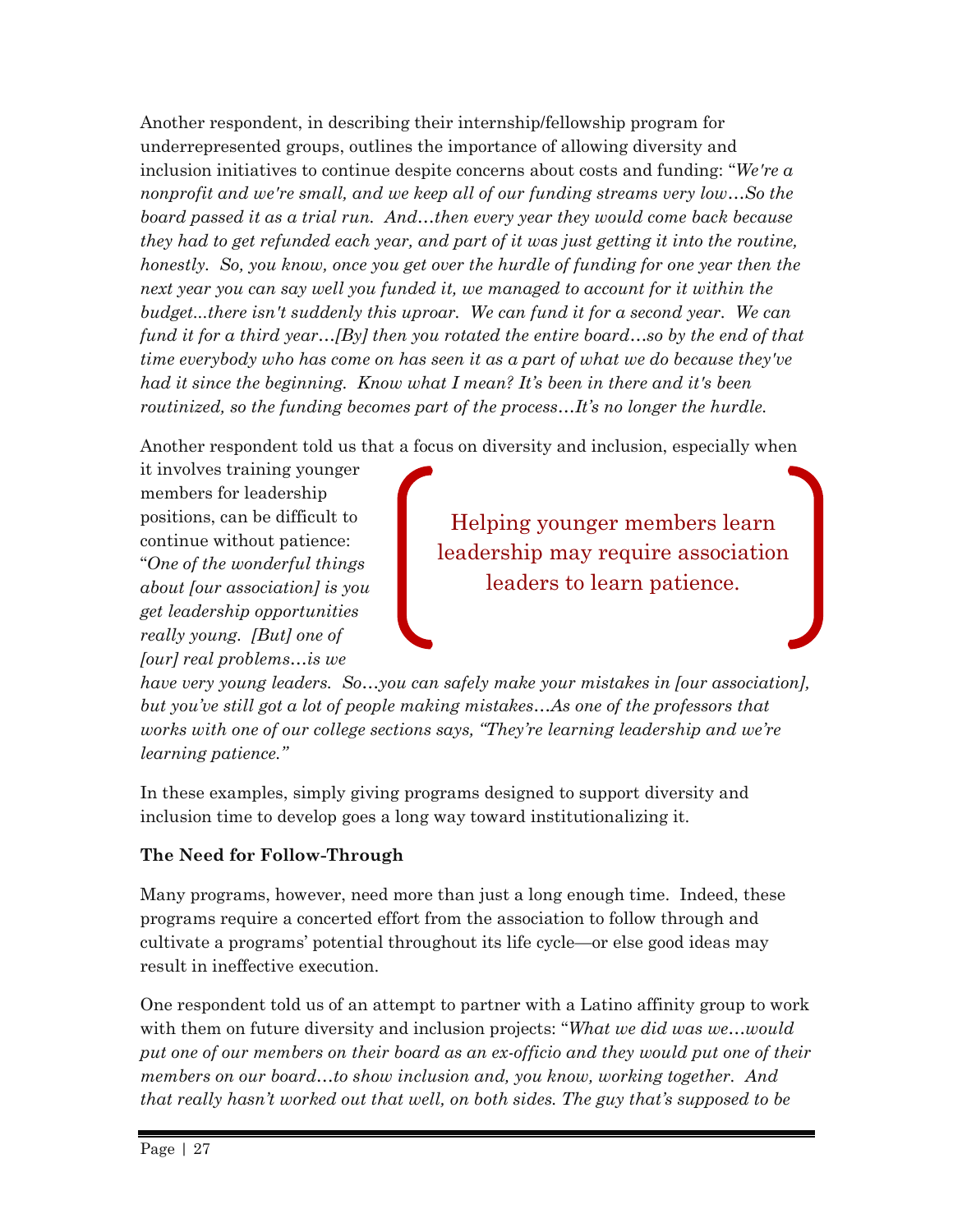*on our board, that's supposed to come to our meetings, doesn't hardly ever come and vice-versa."* Here we see a good idea—a partnership between two associations that could potentially lead to important programs, ideas, and events in the future—that never makes it past the surface stage of development. Without adequate controls and follow through between the associations and their representatives, having this exchange of board members achieved little. Other associations had similar problems—as one respondent shared: "*We're taking steps but we're not connecting that final piece—we're not finishing it*."

Similarly, another respondent describes the problems with one of their current diversity programs—a scholarship program designed to bring historically underrepresented groups into the field: "*The challenge with it is that the program has changed, it's never been really documented in terms of why it was changed or what different things were tried, and so now we're at the point where there's no consistency between classes; there might be a few classes where they have the same* 

*sort of training and then the three or four classes behind them have something totally different."*

Taken together, these examples show the need for concerted effort and followthrough to make diversity and inclusion work. To paraphrase one of our respondents, diversity and

Lack of leadership support can derail diversity and inclusion programs, even with a champion to advocate for it. Everyone needs to embrace it.

inclusion is not a one-time deal and it is done. Associations would do well to keep a long-term attitude towards diversity and inclusion because these programs may take time to develop. Both patience and follow-through are needed.

#### **Diversity and Inclusion is an Orientation, Not a Program**

Diversity and inclusion effort are most successful when policies in place helped ensure that it is on everyone's mind and in everything they did. As one respondent told us, the policies really come to life "*[in] our whole board, our nominating community, our everything. And then within the staff [it becomes] such an inherent deep value that it's not like I have to remind people all the time. I mean it's in our hiring, in everything, even staff committees we put together.*"

Similarly, another respondent described what their association does: "*We have a couple of different policies in place. We have a diversity statement we've adopted that*  basically just states we value and seek diverse and inclusive participation within the *organization. And then…when we put out a request for nominations for our*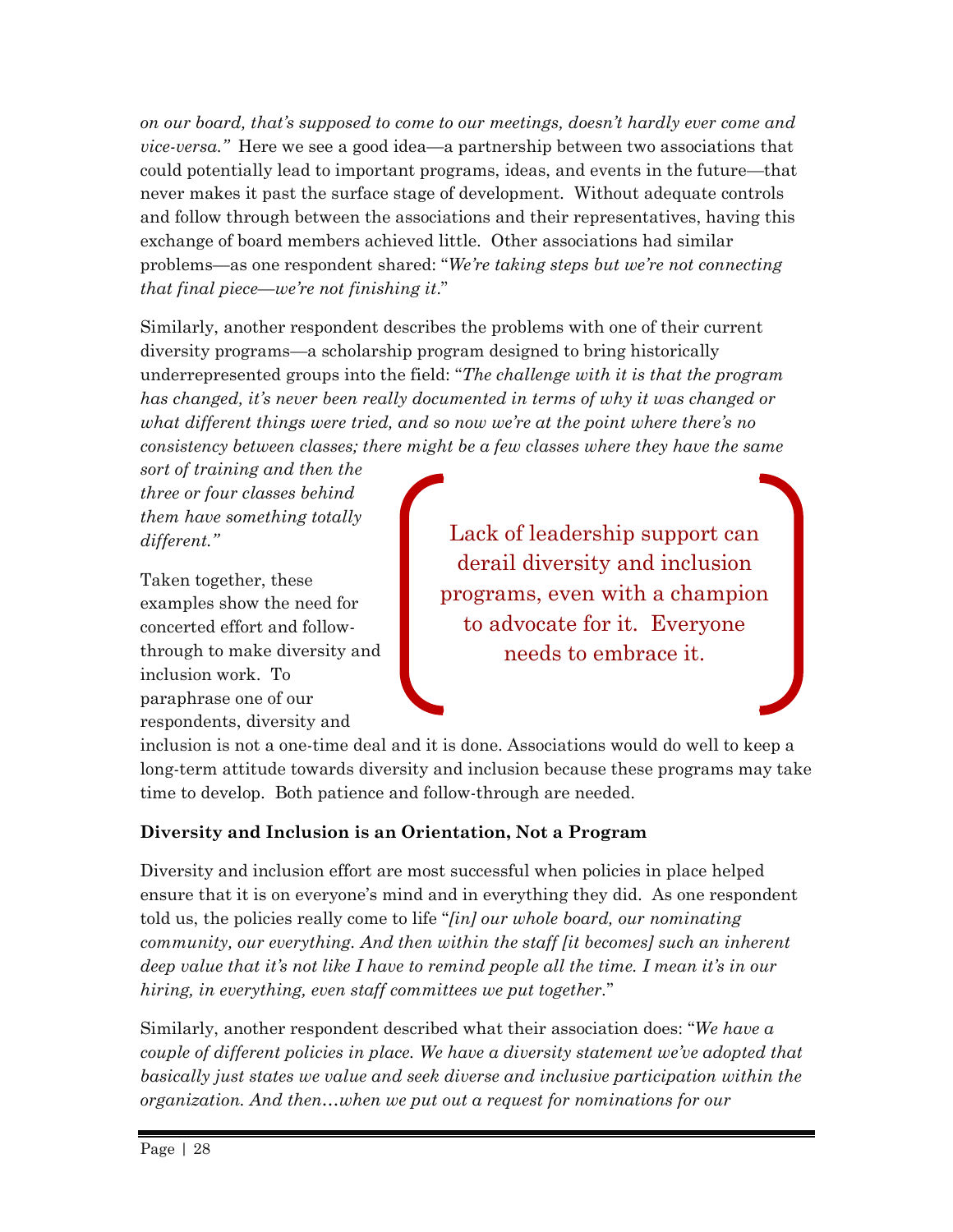*board…we list…qualifications that we'd like people to consider when they're making their nominations and one of them is that this candidate…would support a diverse board."* By having diversity and inclusion not only as the guiding principle of the association, but also as a requirement of the nominating processes, associations may be better able to create new diversity and inclusion programs in the future.

Some association leaders told us they have a diversity committee tasked with creating and garnering support for diversity and inclusion programs in the organization. For example, one respondent told us, "*[We engage] the diversity* 

Diversity committees can be more or less effective based on how the association develops, supports, and implements them.

*committee in the nomination process…It really has been a terrific way for us to feel really good about the perspective and the culture that is represented at [the organizational level].*"

Yet, sometimes associations establish diversity committees, but they do not do so in productive ways (e.g. by withholding support, direction, or power to really make an impact). One respondent described how their association created a diversity committee: "*It was just they were sort of there to—we need this committee because we need to be focused on diversity, but they didn't really…know how to implement a strategy within the organization. And it was, more or less, we're here because we're from these communities not because we are effective or that we can produce a strategy in a grant…that a board could agree on or could support."* As a result, in this respondent's association, the diversity committee had historically been unable to help the association focus on diversity and inclusion in productive ways.

However, in recent years, this interviewee describes how the association has stepped in to not only figure out the problem, but make effective changes: *"…In the last couple of years we've really refined it and made some changes [in the Diversity Committee]. So…we've been able now to…get some new, more progressive thinking individuals onto [it]."* Thus, we see how an association that critically analyzes its diversity committee's composition, resources, policies and procedures can implement changes to create a more effective diversity and inclusion program.

The lessons learned from the examples of policies and diversity committees can also be applied to the actual implementation of programs that support diversity and inclusion. As many of our respondents told us, diversity and inclusion efforts have not been their main focus organizationally. Even when they are, or have been in the past, comments like these were typical: "*we have tried [pushing diversity and*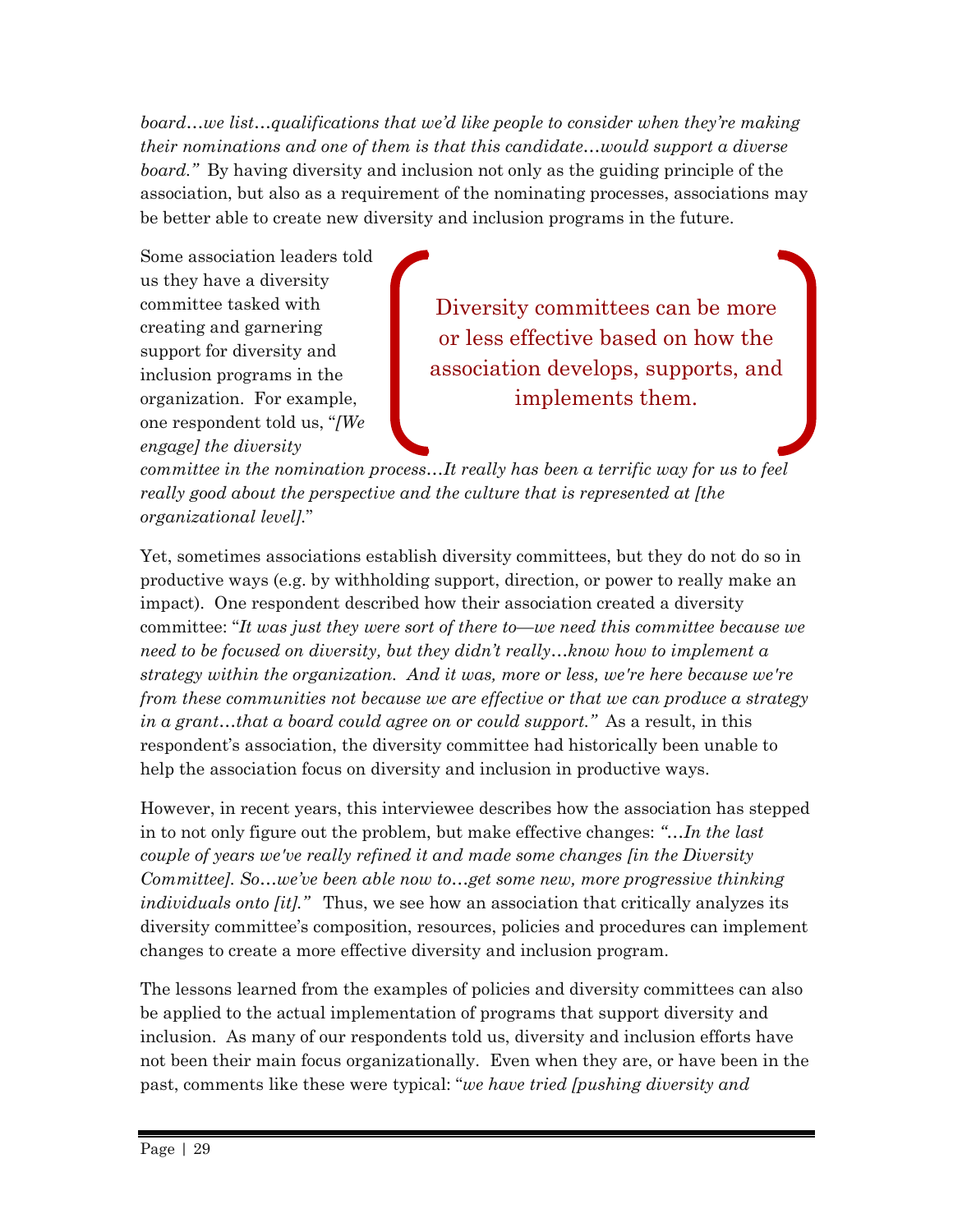*inclusion], but haven't put many resources behind it*" or "*We've done some happy hours with [local affinity groups], but we haven't really put a focus on it.*"

Similarly, as one respondent described, their association made sure to have a diverse set of entertainment at their conferences but, for a long time, some arrangements received more attention than others: "*…a Mexican-American, [said], 'Why do we do these things on the side, why is diversity something on the side, why is this* 

*entertainment on the side?' That statement hit me like a ton of bricks. And, it's like, yeah, why? And from that moment on our marketing firm is off on the mission, getting reasonably priced entertainment, but high quality that actually brings some different culture into* 

The ultimate challenge is to make sure diversity and inclusion efforts are a centerpiece of the association, not something on the side.

*the center. It's been really pretty effective, because it's like all of a sudden you're in a different culture without realizing it. It's been fun watching some of our older, more inflexible members, you know, moving to the music.* As this respondent describes, the ultimate challenge is to make sure diversity and inclusion efforts are a centerpiece for the association, not something "*on the side.*"

The next example illustrates just how big of an impact a focus on diversity can have: "*About ten years ago, we instituted a new award within the society…that goes specifically to people who work with diversity issues—who try to increase the diversity within the field. And I think that makes a difference—for when a society recognizes professionally people who are doing things to improve diversity then that shows other people that that's an important thing to be doing. And often the recipient has a chance to say a few words to the crowd and kind of talk about…why they're doing these things and…how important it's been to them. So I think in terms of raising people's awareness and sensitivity to diversity issues it's been really good. And I think that has helped raise visibility of diversity issues in the profession by having this become one of our major awards…and it's become a major piece of our work."* 

In brief, as these examples show, devising policies, procedures, and programs effectively can lay the ground work for propelling efforts to increase diversity and inclusion in the future.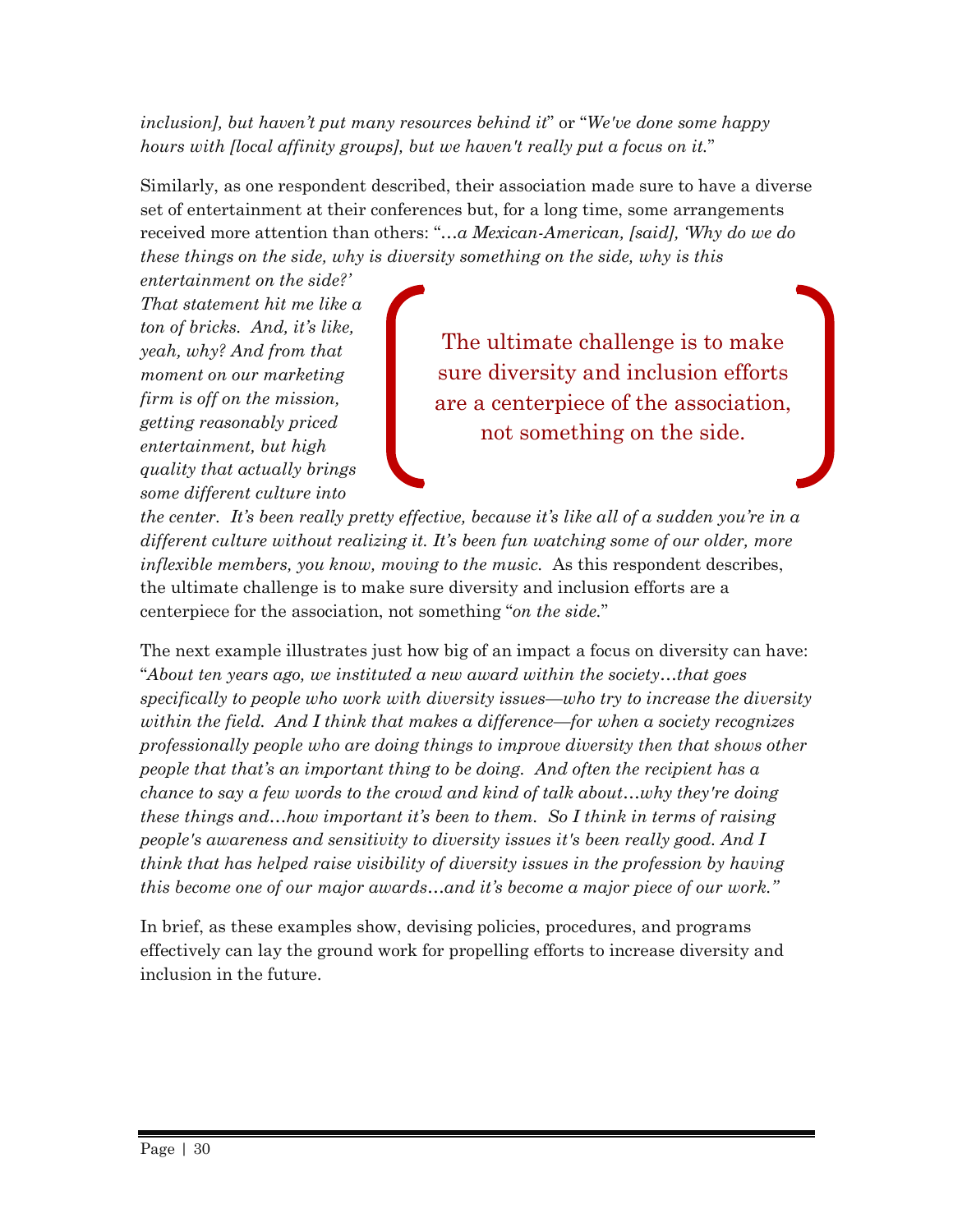### 3D: Justifications for Focus on Diversity and Inclusion

While the previous section dealt with devising and implementing diversity and inclusion programs, the next section offers reasons why some of our respondents'

associations take the diversity and inclusion challenge head-on. The reasons may be used to justify the need for a focus on diversity and inclusion. This may help prevent avoidance of thinking about what the association can do to address diversity and inclusion.

Diversity and inclusion efforts not only help individuals, but associations as well.

#### **Diversity and Inclusion as the "Right Thing to Do"**

A few respondents told us their associations create and sustain diversity and inclusion efforts because they feel it is the right thing to do. They see their programs as cultivating and developing a diverse set of people from historically underrepresented groups who faced, and continue to face, structural and individual discrimination in their fields. For example, some associations have created fellowship or internship programs for historically underrepresented groups that offer mentoring, job training, and opportunities for volunteering or leadership.

Programs as simple as scholarships may go a long way to increase diversity in the field. One respondent, whose field has historically been a white and male profession, describes their program: *"The scholarships…have been around since I've been here. [They] were actually started…[in the] mid-nineties…[at] the recommendation by the board of women and minorities. [We could] draw more minorities into the profession…if we had scholarships that were targeted specifically to them and we had a really extensive scholarship program. A lot of scholarships every year, not huge…amounts…but closer to two to three thousand dollars a year kind of range…"* 

Some underrepresented groups may not have faced historical segregation but still may be forgotten in important ways. As one respondent told us: *"Some groups are so hidden that just acknowledging their existence and [giving] a little bit of an opportunity to network is huge. For people with disabilities…it's probably the group we've put the least focus on although… certainly one that we're very conscious of in our language and our diversity principles…So we've been very conscious and actually doing some interesting things like close captioning major sessions at our events…and one of those great side benefits is that it helps some of our members who may not be*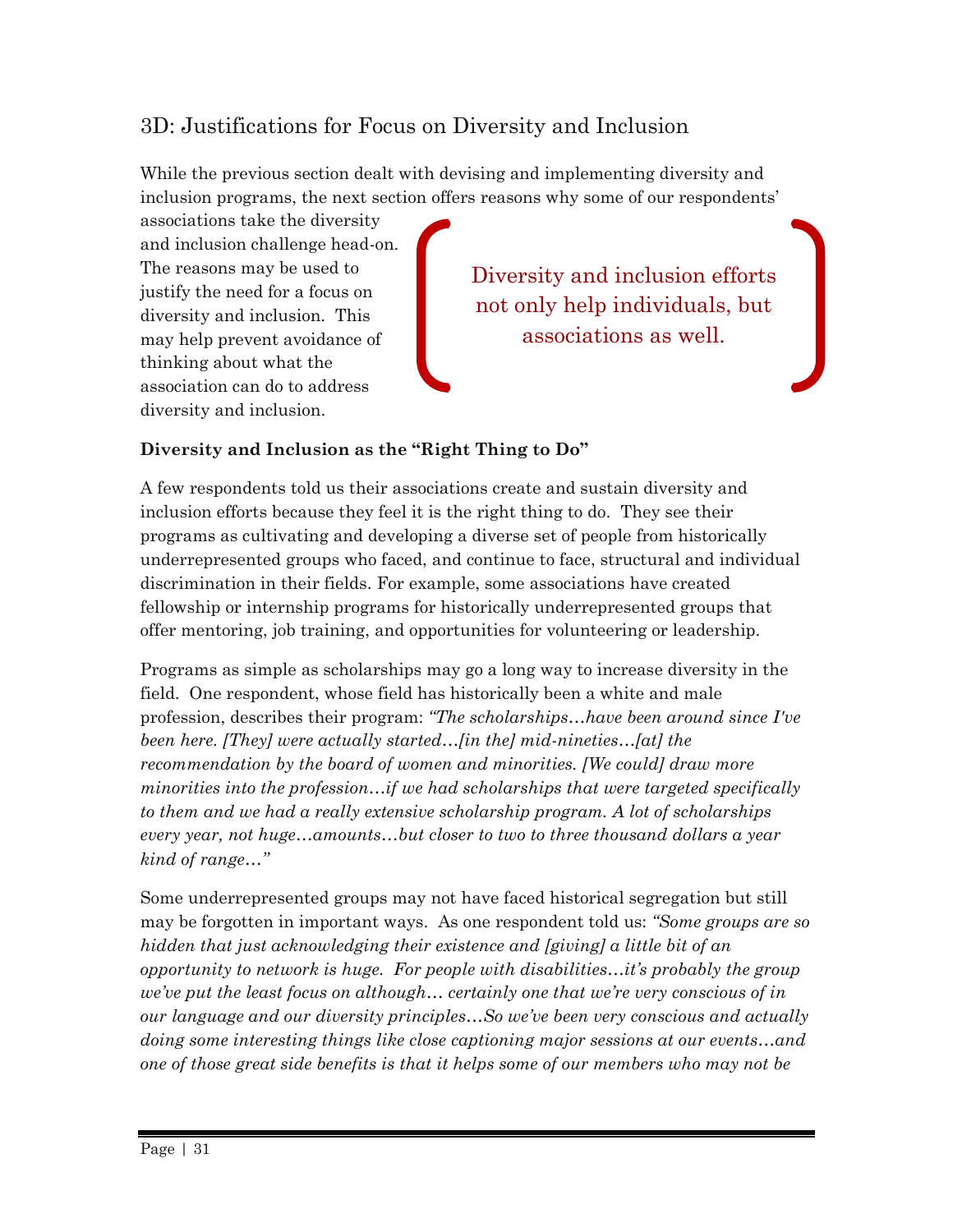#### *considered a person with disabilities but may still have trouble hearing in a large hall."*

Both implicit and explicit in these examples is the belief that these programs need to be implemented—that it is a social justice issue. As an added benefit, however, everyone can feel the positive effects of these initiatives, especially the closedcaptioned conferences sessions. Indeed, as the next section illustrates, though some respondents support targeting diversity and inclusion programs to specific groups, they recognize that the positive consequences are not always limited to them. Other members and the association as a whole may benefit from some of the most narrowly targeted efforts like fellowships and scholarship programs.

#### **Diversity and Inclusion as a Business Imperative**

While we were surprised that so few of our respondents reported active diversity and inclusion programs, it was an even bigger surprise to see so few recognize how diversity and inclusion programs can be of benefit to an association in a variety of ways. For the most part, they did not focus

Some may think diversity and inclusion programs are unfair and that limited resources could be better dedicated elsewhere.

on changes in the population that may make greater diversity in their association inevitable. A few saw that population changes had diversity implications for their memberships or that they were diverse because their population was diverse. There was little to no discussion of efforts to implement strategies to leverage population changes.

Our respondents rarely advocated a business case for diversity. Some of the respondents, instead, seemed to suggest that diversity and inclusion programs are unfair and that the organization's limited resources could be better dedicated elsewhere. Yet, as one respondent mused on an idea that never got any traction: "*[A lot of people ask] 'does it impact our bottom line?' I wanted to do a program on…how it does impact their bottom line. Have some diversity experts come in and talk about what it means to a firm, to an industry to be all white..."*

As a few of our respondents pointed out, associations can achieve real and significant benefits from creating and implementing diversity and inclusion programs. For instance, some respondents advocated diversity and inclusion efforts in order to build a stronger membership with better ideas and plans for the future. As one respondent said, "*We look at the composition of every committee, every task force, every group that is helping to make decisions about the association. And in so*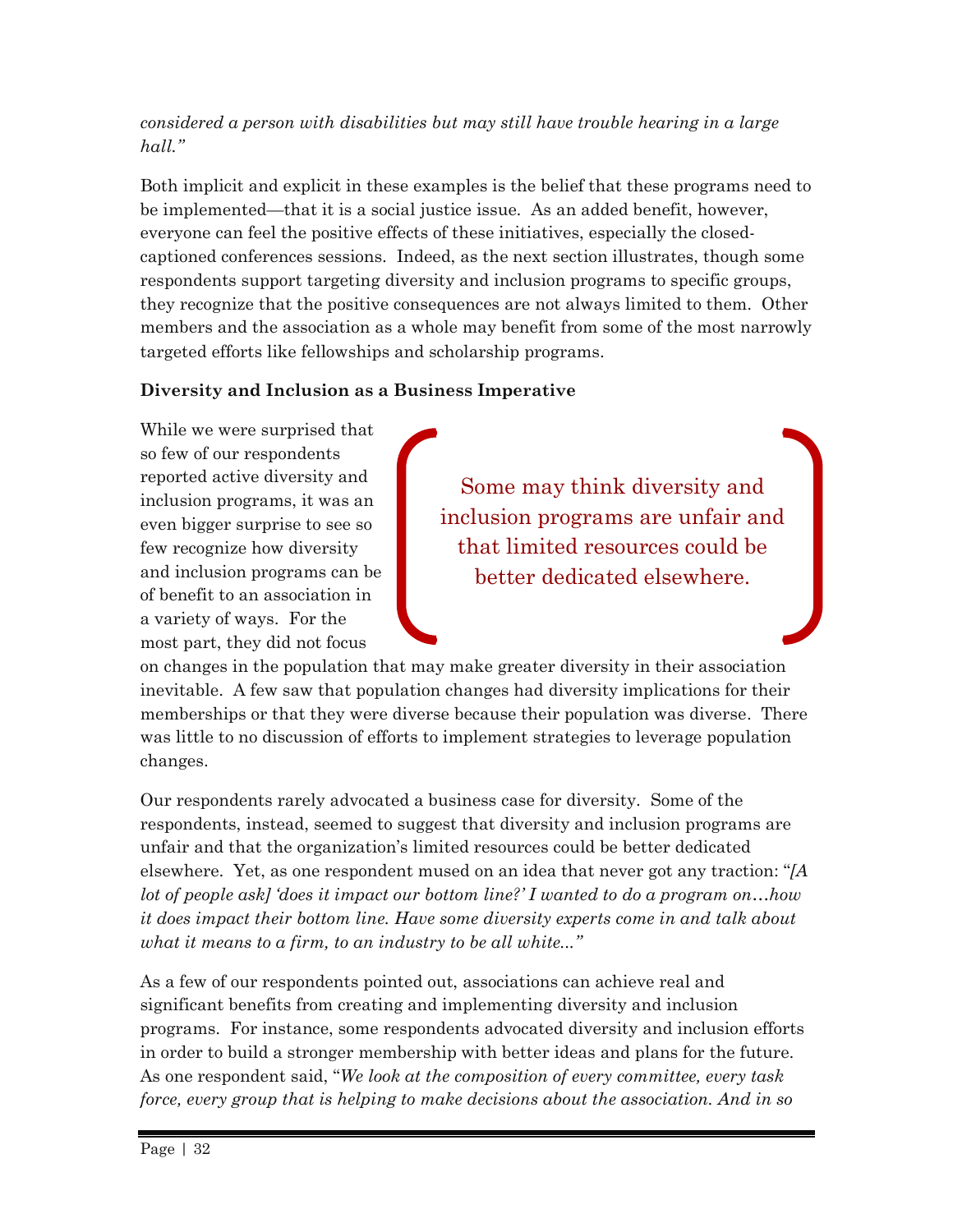*doing…we're like setting a table that brings together the people that we want to see helping us make decisions.*" Another respondent echoed this notion: "*as we add more, add different perspectives and different cultures, different perspectives around culture… we're seeing even more quality in terms of our outcomes and decisions*."

Like diversity and inclusion programs more generally, sometimes creating a diverse board or increasing diversity in the membership requires association leaders to take a chance on someone who has potential but may not have all of the required credentials yet: "*This is back 25 years ago when I was a membership director and I was hiring a coordinator-level person and I had narrowed the search down to an African American woman and a Caucasian woman and the Caucasian woman had references up the wazzoo [but] they were…pretty equal…at least in my perception at the time and the African American woman had no references. And I was talking to* 

*the recruiter and, you know, she couldn't get them [the references] for me so I hired the Caucasian woman instead of the African American woman. And the Caucasian woman didn't work out and looking back I thought I should've taken that chance and I am still upset with myself on that…"*

Increasing diversity may be as simple as reducing resistance to change.

At times, increasing diversity on boards and in leadership can be as simple as breaking down resistance toward change: "*There were several proposals to nominate this person to be on our board of trustees. But he's a very unconventional person (laughs) to put it mildly…he just says what he would like to say. He pulls no punches and his language can be somewhat colorful. Because of that there are certain people who are currently on the board that would, that will and have completely nixed his participation at a board level. So it really kind of hurts our opportunities to leverage this guy's talent because we're only looking at whether or not he fits the mold of a traditional HR person.* 

*"There was a lot of resistance to allowing younger board members into leadership positions. A lot of folks thought it wasn't right because they hadn't paid their dues yet.* Gone through the system. These older members would try and tell the younger *members 'this isn't how we do things here'."* 

Ultimately, these examples show us that doing things the conventional way may not lead to the best outcomes for an association and may even block associations from fostering new talent and creating new ideas to propel them into the future. As some respondents told us, diversity and inclusion programs bring new talent and ideas to the fore, while increasing the diversity of the association overall.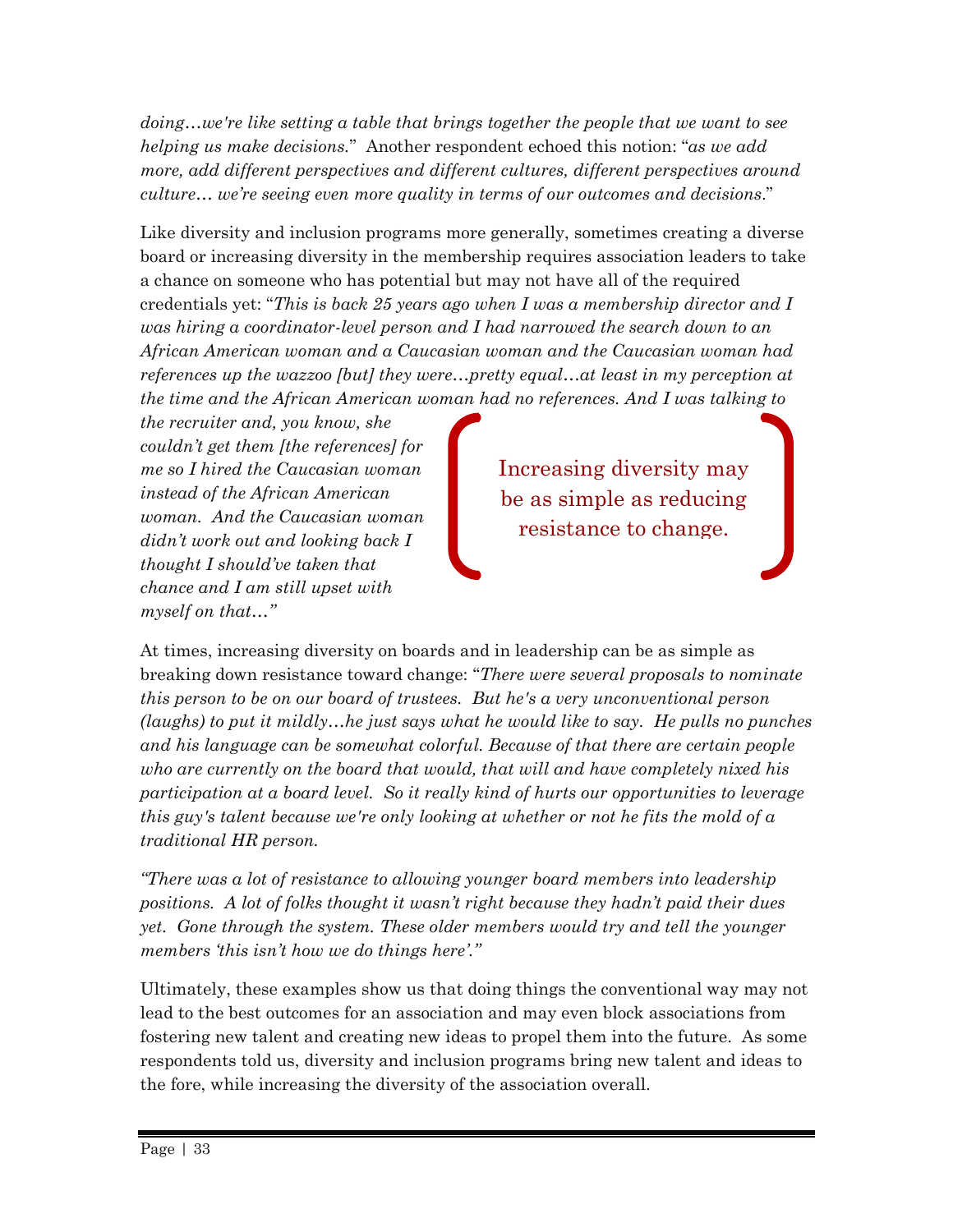Respondents voiced examples of problems their association and their members' organizations face regarding a stagnant or declining new membership rate. Some association leaders told us that finding new members to join poses a real difficulty, especially in these tough economic times. Yet, one way to attract new membership, and thus, stem dropout rates or slow growth, may be to make underrepresented groups the targets of an association's efforts.

Diversity and inclusion efforts can serve as effective recruitment mechanisms: "*[A few of our members] were having some problems with members [in their own organizations] dropping out, and I was encouraging them to…get a more diverse board and think about…looking a little differently…They had a lot of older white males on their board—and I said, you know you might want to look at [younger professionals], the female [professionals], look at a little more diversity and that might help you with then bringing in other members in those same types of groups."*

Some organizations, like one of the trade associations in which we interviewed, have a committee with a goal is to help industry members develop future leaders in their associations: "*[The committee plans] an actual conference that they hold [where] the idea of it is…to have the senior leadership come with the …the rising stars, the up and coming, and have them attend together to go through …different sessions… it's helped a lot of companies in recognizing that they need to also identify who their …future leaders are going to be for their company."*

But where do you find these future leaders? Or, how do you attract these new members? What types of diversity and inclusion programs are effective? Our respondents provided us with many possibilities. For instance, though costly, one respondent reported that their association recently translated their entire website into Spanish. Now children from Hispanic and Latino communities may see this and know that there are associations geared towards their groups.

An association in the health sector, is making concerted efforts to make ensure presentations at their conferences included information on as many racial/ethnic groups as possible: "[*At] our conference now…we've instituted intentional requests for people to include information about...communities of color in...presentations...It's not that we need them to be culturally competent themselves - it helps of course, and ultimately that's our goal - but it's to provide information on other populations so the communication that they're doing shows what they're doing isn't fully focused on a Caucasian community but that it's inclusive of other communities so that even if they are serving a primarily Caucasian community, [they can show] some examples of other communities that have had success… So it's just doing a little more research and including that in their overall project description or program description or in the content itself. And if they can't, that's ok. It's not that the programs have to be rejected necessarily, but we just want them to be aware and to give as much information as they can to give a whole picture."*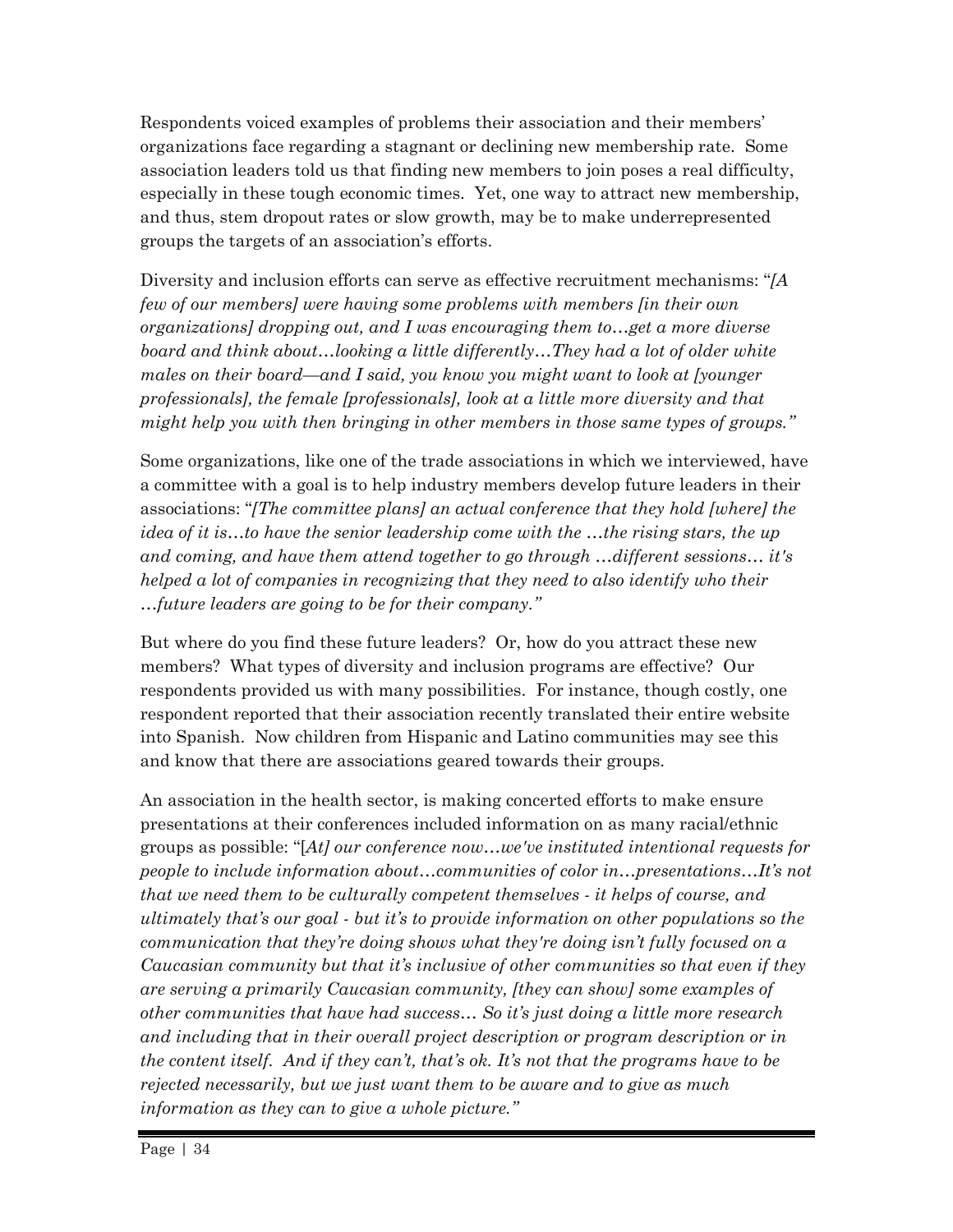While this effort's main purpose may be to attract potential clients, members who belong to these different groups may also feel like the association is sensitive to their needs and life experiences.

Other associations take a marketing-level approach to attracting a diverse set of members and clients. As one interviewee reported, "*In the past four or five years we have used an outside service to use pictures for marketing materials and those pictures, if you look at them, it's every nationality, it's every age group…*" Echoing this idea, another respondent when showing us their marketing materials, told us that "*we chose her [for a marketing brochure] because it was very ambiguous as to what race she was…[but] it's really hard to find good people that look like real people and do have the diverse races and still professional…*" This respondent cautioned about the use of diversity in marketing material, however, if the association could not back up its appearance of diversity.

Other initiatives, however, like the scholarships we mentioned previously, offer a diverse set of students a chance to build a career in an association's field. Indeed, scholarships for underrepresented groups can be valuable for recruiting new and diverse members: "*We have a set of minority scholarships that we offer…[and] we actually try to capture people when they're still in high school and get them to consider [our field] as a career path...[It's] not a huge amount of money but a lot of times it does make a difference between someone who can go to college [and] perhaps choosing [our field] as a degree path."*

A bigger problem for some associations is keeping track of members once they finish school. As one interviewee told us: "*Some of the schools… have student chapters of our larger national association…so we try to…invite them to come to some of our meetings and luncheons for free. But we don't typically do a whole lot of work in keeping them engaged once they graduate. And that really would be the key.*" Other associations echoed the importance of keeping track of students and how this would

ultimately help their efforts towards building a diverse workforce. Some associations actively intervene in the education system anywhere from kindergarten to high school. They make sure students know about their discipline and seriously contemplate a career in their field. In high school, especially, respondents told us

Actively recruiting students from a younger generation doesn't necessarily increase racial diversity.

that keeping in contact with each student goes a long way toward eventual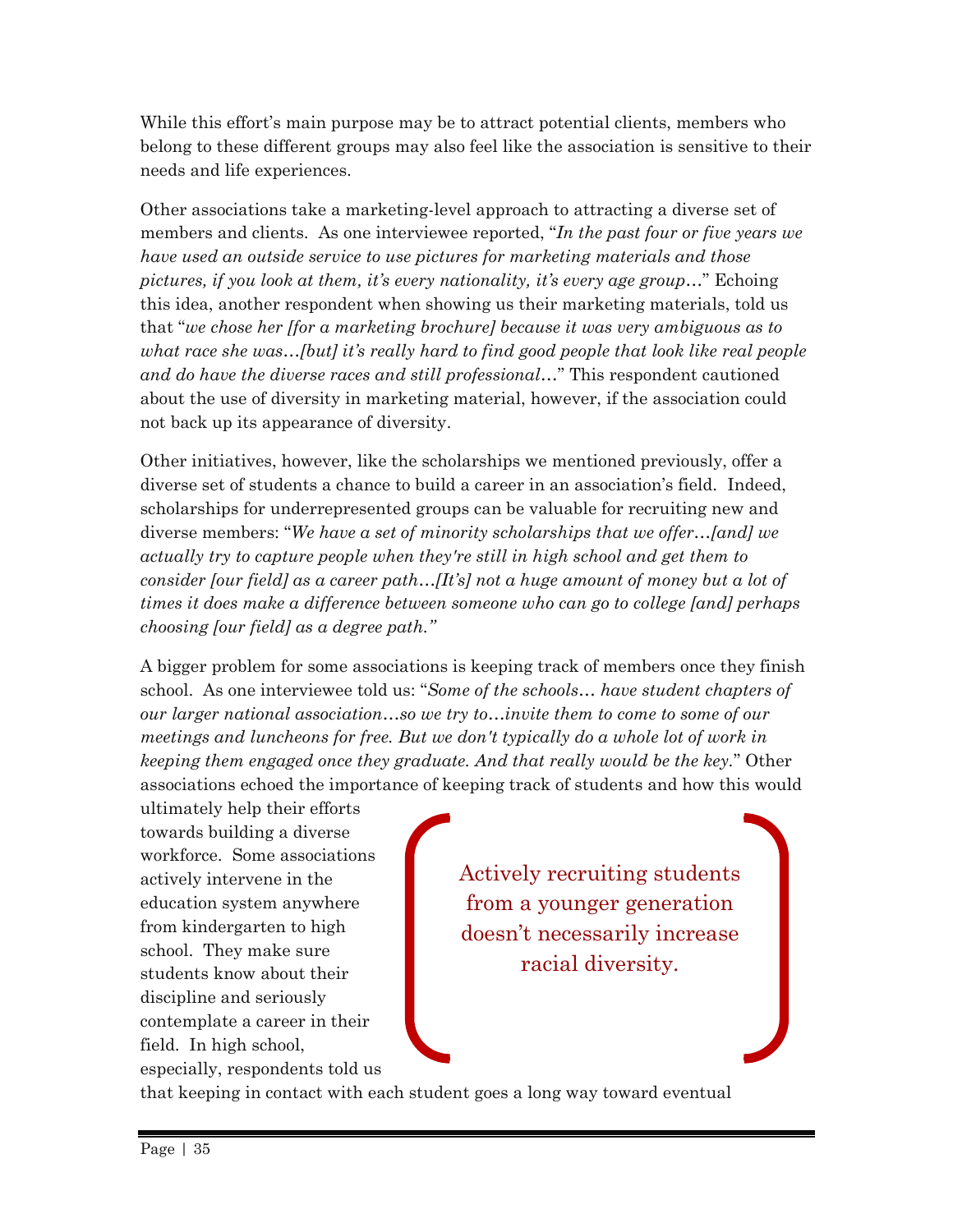recruitment into the profession or association. As one respondent summed it up: "*[If you catch] them at their early careers...then you'd have their membership dues for the entire length of their career*."

While all of these examples could potentially be good ideas for associations trying to increase their diversity, this next respondent provides a cautionary example: "*The developing leaders. That's the group for 35 and under, which is one of our diversity initiatives because you know it's very easy to look at our leadership and say 'wow this is a group [of] old white men…' [So we] started the developing leader committee. We were hoping, going on this theory, that young people are so much more diverse than we are—we thought that would bring in more racial diversity, and it did not. Turns out the developing leaders in [our field] are just as white as the rest of us. [But] still, we do now have the developing leaders involved. We have 200 members 35 and younger. Fifty of them are very active on the committee, so that has definitely added some energy to the chapter, but no color. More women though, more women have come in through developing leaders, I believe."*

#### **Diversity and Inclusion for Legitimacy**

While our respondents often couched their use of diversity and inclusion programs in either terms of affirmative action or strategic opportunities, occasionally they emphasized a third benefit—that of association legitimacy. Not only can diversity and inclusion efforts bring in a fresh and diverse batch of new members (and membership dues), but actually following through with the efforts shows prospective members and the general public that an association's commitment to diversity goes well beyond its policies.

The following is an example of an association in which diversity efforts helped establish an affinity group for a specific demographic group in their field. While this was important in and of itself, the interviewee tells us how this initiative actually benefits the association directly: "*I think our partnership with [a group for individuals that are under-represented in the profession]…was amazing. It didn't exist before and I don't know that they would have been able to start without the material support we gave them…We provided that kind of support and took care of their money. They were able to collect dues way before they would have been able to otherwise. And, I think we…helped them become legitimate in the eyes of the industry, you know.…We got the associated sheen…I mean, for us it's proof of the words we say. We say we support diversity; well, by supporting [the affinity group], we proved it. And we put our values into action."*

Indeed, the "*associated sheen*" shows outsiders and other future members that this association cares about diversity and, thus, would be a safe space for a diverse set of people. It also builds up a strong reputation for the association.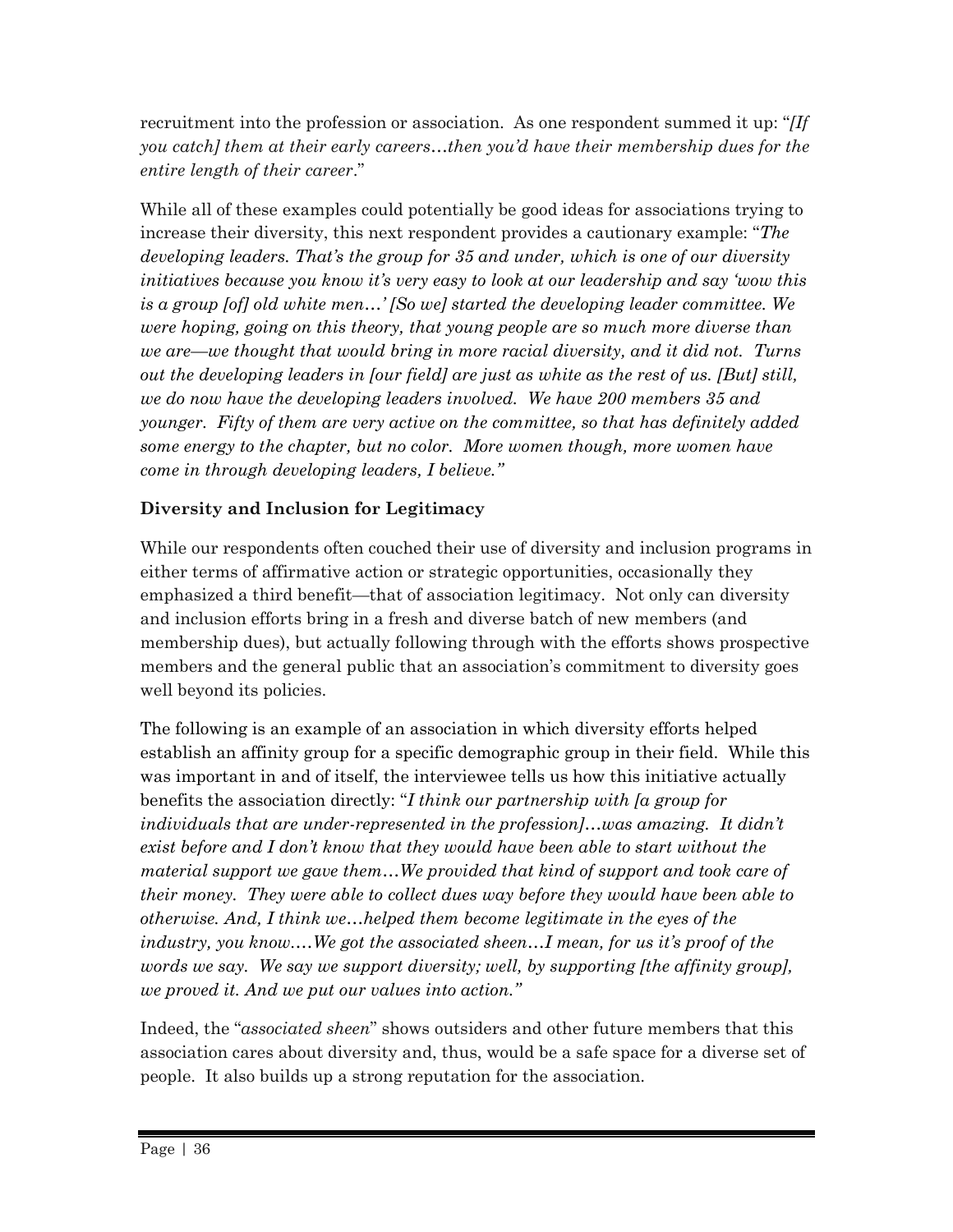An individual at another association that provides its diversity committee with the power and resources necessary to be more than just a soapbox observed that the committee has done tremendous things, including important things for the association: "*The conference that [our diversity committee has] put together is just* 

*going to be outstanding. They've got three different panels. One focusing on generational diversity, one focused on women and leadership, and the other one focused on religion in the work place. And then they have two great keynote speakers. Again they're going to honor someone in our community that has the reputation for sponsoring diversity* 

Putting values into action attracts attention and demonstrates legitimacy for the issue and commitment to addressing it.

*and inclusion. And so they are developing a very good reputation for our association…"*

If the organization values diversity and inclusion in some way, then there needs to be proof—and what better way to prove it then by putting those values into action: "*I'm a watchdog…almost in everything we do that we're reflecting those values. For example, in collaboration with a national organization…to create the program [for a conference]…[the] other organization recommended dozens of people all of whom were white…I and our staff person who was the liaison…just said, 'Well we can't do that,' and they said 'Well, these are the people that we know,' and we said 'We…will not do a conference with all white people speaking, we just won't do it…' We almost backed out of the whole thing because they were offended that we were implying…that they were not diverse or aware of that...It's just a basic value for us. We either stand for it or we don't."*

A solid and successful program can attract attention from multiple directions in the association's field. As one respondent told us regarding their scholarship program: "*I think it's been very successful, but I think …it's been successful in some poignant ways*...You can talk about achievements and things like that, but I think...the *executive officer, is most proud of is [how] both internally to the association and then externally, the program is seen as a highly competitive and prestigious one…And it's…not necessarily perceived as one of those diversity programs that kind of lowers the bar or…sets different standards for students of color or things like that. And in [the executive director's] eyes, it's very much the opposite. It's just been held in such high regard, not just from within the association but actually because of our federal funding ties and other things outside."*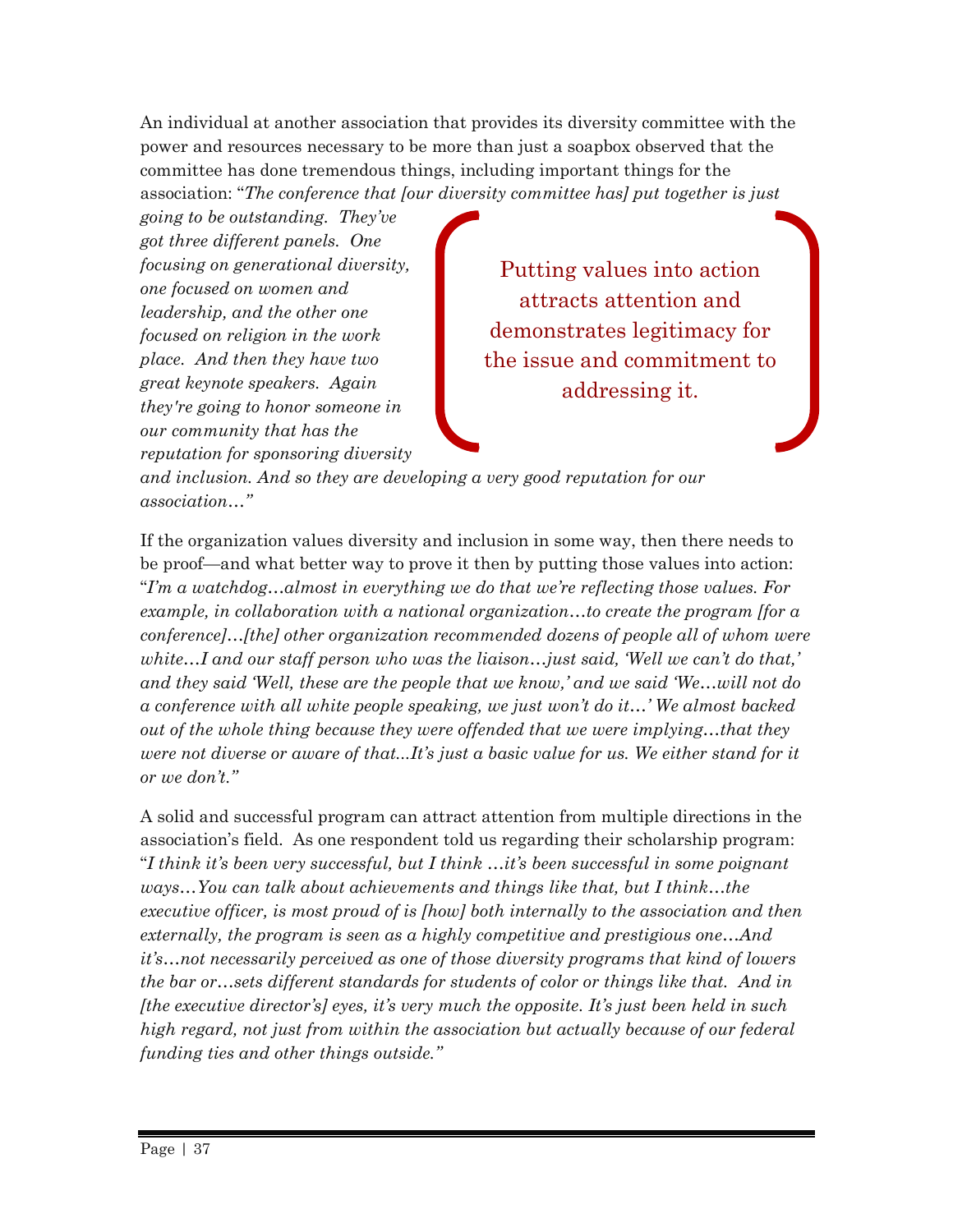Not only did this scholarship program provide external legitimacy in the form of following through on the association's beliefs, it has become a "highly competitive and prestigious" program linked to outside funding. This scholarship program draws some of the top talent in the field away from other associations and toward their own—a result that not only benefits the individual recipients but the organization as a whole.

In sum, on both a structural and individual level, making diversity and inclusion programs work is complex and takes time, resources, and determination. As we have previously discussed, there are many barriers that stand in the way of addressing diversity and inclusion associations. With these examples, however, we hope to have demonstrated that, while difficult, thinking about and implementing programs for diversity and inclusion are not impossible and can be beneficial for organizations.

At a very basic level, thinking about diversity and inclusion means association leaders and members may need to have some difficult conversations. One of our respondents described an interaction at a

Don't avoid difficult conversations about diversity and inclusion.

lunch meeting: "*… Fran said to Amanda, she's like, 'What can I call you …am I supposed to say black or African American?' So we had to have that conversation, and that's a good conversation to have. And Amanda just laughed and was like 'I'm black, you can call me black.' … I just wish more of our members had been involved in that conversation because those are good conversations to have and they're dorky*  and they can be painful. We had some awkward moments there, but you have to have *those conversations. So I think in terms of what's teachable to other organizations is… knowing you're gonna have some awkward moments [and] being willing to have those awkward moments."*

Ultimately, the rewards diversity and inclusion programs provide build outward from the individual member to the larger society —an outcome that is better for everyone: "*Where we seem to have the most success is when we bring it down to a personal level and we get the relationships going. … you might have…some kind of preconceived notion going into it about another race … another country, culture, whatever. [But] working [together] more often than not at the end of it they say… 'he is a good person, she is a good person.' …I don't know that there's any…quick way around life experiences, and the more we can bring different cultures together and have open dialogue, I think that's what's going to tear down the preconceived notions."*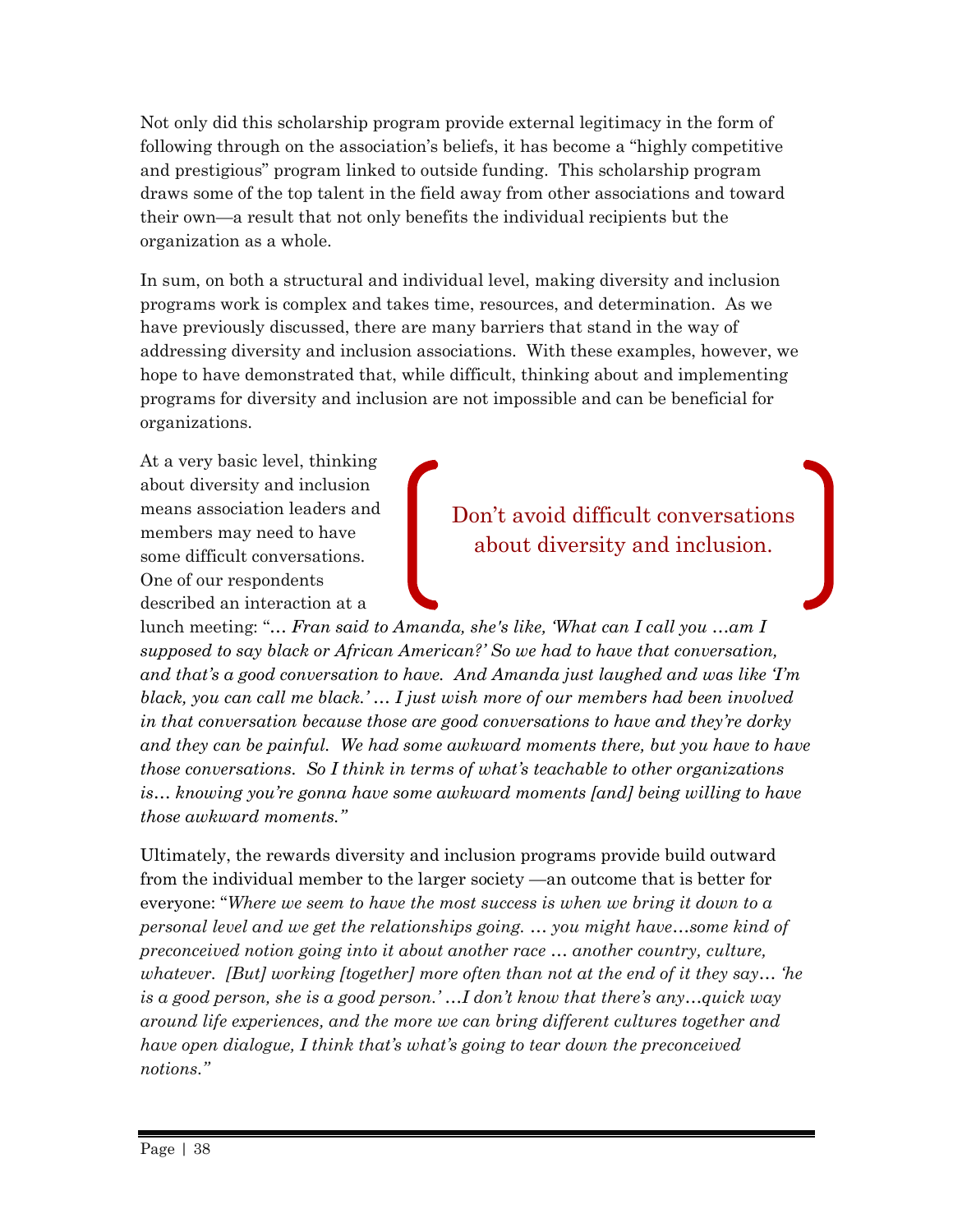### 3E: Case Studies: Associations with Strong Diversity Emphasis

The previous section of this report examines specific diversity and inclusion activities, some successful, others less successful. In this section, we examine four associations in which increasing diversity and inclusion is critical to the organization's identity and activities. From these short case studies, we derive additional lessons to complement those offered in the previous section.

#### **Case 1: Association with Historical Focus on Board Diversity**

One of the associations we studied works with nonprofit leaders statewide. The association's executive director (ED) is motivated and motivates others to work hard

on diversity and inclusion. While she commented on successes and challenges in increasing member and staff diversity, she described in much greater detail her efforts regarding her board. Her reason for emphasizing board diversity is that other associations watch hers as a model; as she put it, "*We are in* 

Continual talent scouting and a system for keeping track of potential candidates can help in finding diverse individuals for leadership positions.

*a fishbowl.*" She wants representation and engagement on the board across racial and ethnic groups, from both women and men, and across the geographic regions of the state. She mentioned the special importance of guiding other associations towards replenishing their nonprofit boards with younger leaders as more senior leaders retire.

The ED presented what we characterize as a diversity-first approach to board openings. She charts race, ethnicity, gender, and age of the remaining board members on a grid. This grid maps out the demographic characteristics of current board members and allows participants in the nomination process to pay special attention to diversity considerations. Having met diversity requirements, the nominating committee can then proceed to other variables of interest to the board, such as knowledge, contacts, and skills. In this way, the whole board orients itself to enhancing board diversity, but especially the nominating committee and the staff who help the nominating committee perform its responsibilities. Knowing that board diversity is such a high priority, the people involved have come to see themselves as talent scouts, looking across the various regions of the state for people who have "*the experience to be really good on our board and also [fit] some of these other characteristics that we're happening to be looking for this year.*"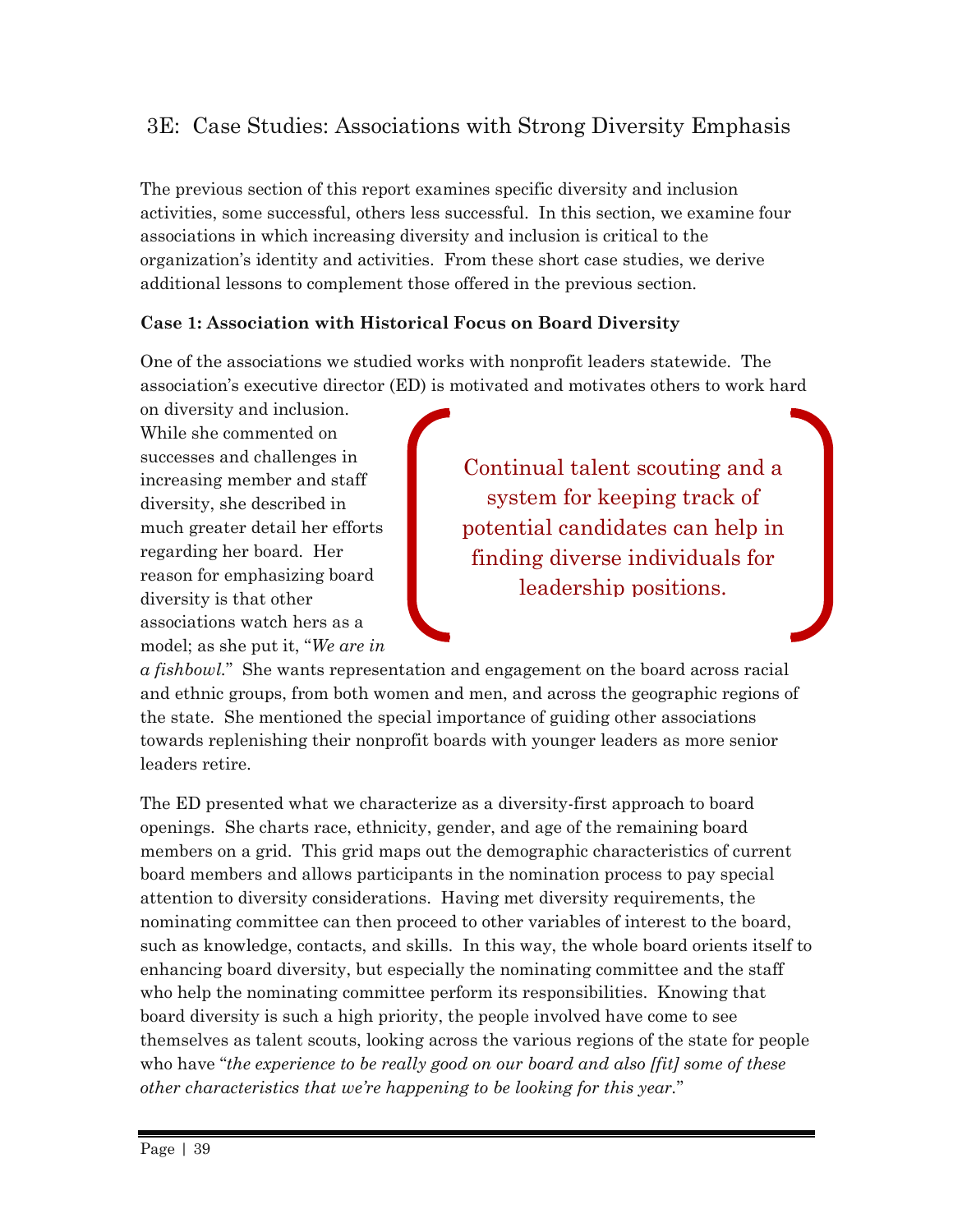The continual talent scouting has led to an ongoing accumulation of possibilities. As the ED explained: "*A week doesn't go by that I don't get an email from a current or former board member that says, 'I met so and so today, [who] might be [a] good future board member' and we keep a file that's huge about those and we also ask them (i.e., the recommender) whatever they know about the person so, …if we're particularly looking for a male from the West, we can go back [and find] that pretty easily."*

The strong emphasis on board diversity in this association brings about an occasional collision with requirements for board member performance. The ED emphasized the commitment her board members make and offered these examples to show that diversity in her association's board is not just about numbers. She recalled three difficult decisions not to renew an African American or a Latino board member who was underperforming, for example, by missing more meetings than allowed. Similarly, she described the difficult decision not to entrust the important nominating committee chairpersonship to a Latino board member who was not well engaged in the board's work but nonetheless requested the appointment. The ED clearly experienced the tension in these examples as emotionally trying and used the word "*hard*" several times in characterizing the resolutions.

The uncompromising focus on board diversity stems from the history of the association. The present ED founded the association eighteen years ago after three years of grant-supported inquiry into the needs of the nonprofit sector. The founding board adopted a statement of the association's core values, which has continued to include diversity. The board is the guardian of the core values. The ED develops strategies and budgets to pursue these values, then seeks board approval. The board holds her accountable for the organization's progress toward its core values. She is evaluated explicitly on the enhancement of diversity and inclusion. Funders reward the association for being diverse with funding commitments. Created with a well-thought-out purpose that included an emphasis on diversity, the association was designed and has since developed with that purpose clearly in mind.

A key lesson from this association is that core values related to diversity and inclusion can be maintained with explicit and consistent attention to and evaluation of them as a first priority. In this association, both the board and executive director have accepted responsibility and developed tools such as talent scouts and a board nomination grid to work toward a diverse board as a model for other organizations. Use of scouts and a grid to evaluate existing and desired board diversity are economical and easy tools for fostering diversity. Not only are they practical, but they can be used symbolically to remind staff and board members that diversity is a core value.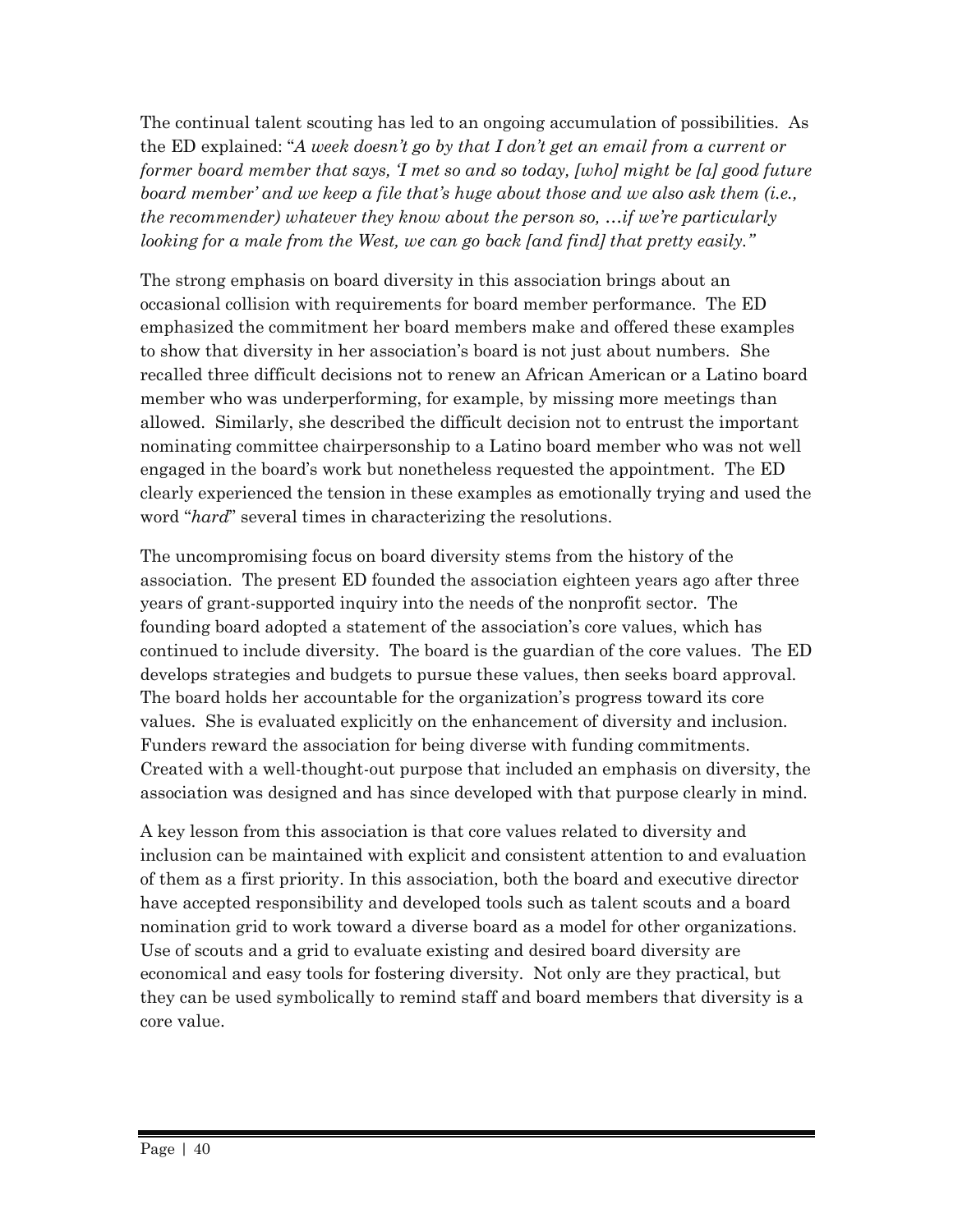#### **Case 2: Association with Mission to Support a Specific Diversity Focus**

In our study, we looked at some associations in which the name suggested a focus on a particular type of diversity. One of these associations stands out for its ability to expand the conception of diversity and inclusion beyond the focus suggested by its name. Similar associations might have names such as the Association of Black Economists or the Society of Women County Executives, explicitly noting the primary market for its members.

The professional association we are highlighting here pursues its mission in four ways. First, it encourages members of the named group to enter a profession in which they used to be very rare and are still far from being well-represented. The association does this primarily through its college and university chapters. Second, it supports members as they face the career challenges of an underrepresented group. The executive irector specified this part of its work as helping its members "*contribute authentically as a (group) and as a (profession)*." She worries that professionals from underrepresented groups may deemphasize either their group or professional identity. Third, the association recognizes the achievements of members in their profession, in the association, and in their communities. The ED sees this third strand of its program as important to the first two strands for its motivational value in the face of what she perceives as this group's tendencies to leave the profession or to hide their professional capabilities. And fourth, the association vigorously pushes an advocacy role in the formulation of public policy. With the backing of the current federal administration, the scope of US antidiscrimination law is being expanded into the realm of education relevant to this association. The association seeks to be the "[*group] diversity power broker*" in the professional domain of which its profession is a key part.

Beyond the clear and systematic focus on the group around which the mission is formed, this association is distinguished by its much broader diversity and inclusion efforts. The ED admits up front, "*we tend to be very white, we tend to be straight, there's not a lot of…disabilities amongst our membership*." She leads the effort to enhance diversity on many dimensions, including race, ethnicity, sexual orientation, language, and disability status. The reason to seek greater diversity in her membership is in part her desire to walk the talk—to follow what her association is arguing: "'*Profession, you will be better if you are inclusive,' so then we take that to heart and say…we will be better if we are inclusive*."

She thinks beyond numbers to focus on authenticity. As she puts it: "*If a woman becomes "a white man in high heels," the value of diversity is lost...The value of diversity to the organization is when you can authentically bring valid business differences that make you look at information a different way or approach things a different way…[Moreover,] if you start to act and think and behave like the*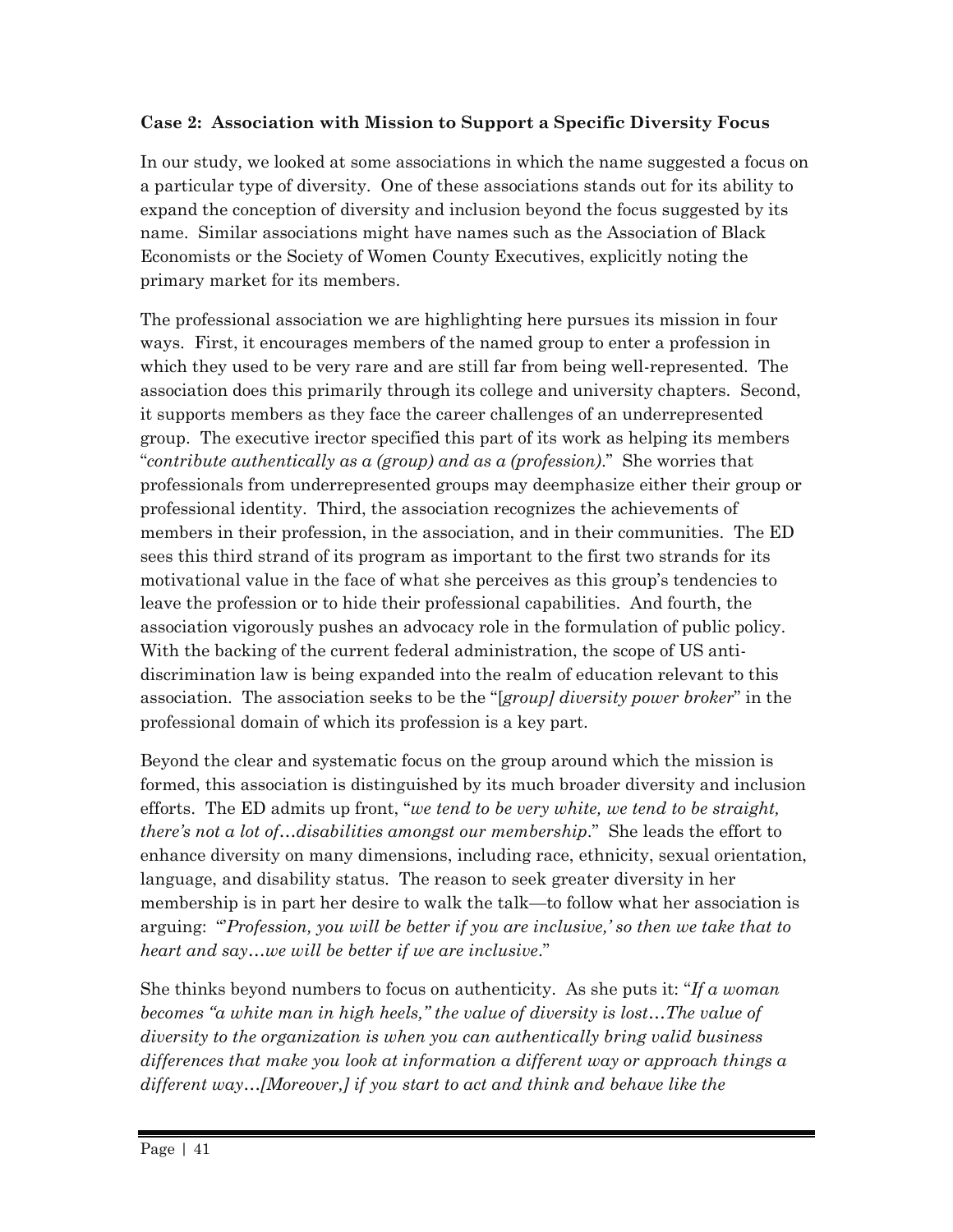#### *majority,…you don't feel authentic to yourself at which point your career isn't as fulfilling…"*

She goes on to argue that the ultimate result of such loss of authenticity can be exit from the profession. Thus, her emphasis on inclusion, which she calls authenticity here, is for the sake of her members, their professional work, and their employers.

The ED reports that she struggles against inertia in order to broaden the conception of diversity and inclusion in her association and related associations. Presidents serve only briefly, so one with a commitment to diversity may quickly be succeeded by one without it. The board tends to be more focused in their evaluations of the ED on financials than diversity and inclusion which are harder to quantify. Other associations with which she cooperates often are content with "*outreach*" programs. While she knows these are important to increase the numbers of those in underrepresented groups, they may not alter the unacknowledged privileges of longstanding majorities. As she puts it, "*It isn't always just…about getting numbers in the door; it's about creating that inclusive environment.*"

One of the concrete steps her association has taken to prioritize diversity and inclusion is to switch away from an association management company that worked well when the association's needs fit the AMC's routine practices, but as the association increasingly catered to the needs of its diverse membership, this company no longer fit within that routine. "*One size does not fit all,*" the ED put it. Now the association handles its own membership services, tailoring them to the needs and preferences of the various segments it tries to attract.

The ED's prioritization of diversity and inclusion has raised her consciousness about cultural differences. In conflict situations, for example, her own white cultural

group, which is the majority, puts "*peace before truth*" as she explained it, but a significant black minority group in the association puts "*truth before peace*." She explains, "*White women. Oh, put it behind you; don't worry about it; …we're just going to forget it. But black women, it's like (pounds desk three times in succession), we're not settled here; what do you mean put it behind us? I want to get to the bottom of this.*" Her

Prioritizing diversity and inclusion can lead to being purposeful in bringing cultural expressions of under-represented groups into the center of association conferences.

own awareness has allowed her to help her association's leaders and members deal more successfully with conflict. Prioritizing diversity and inclusion has also led her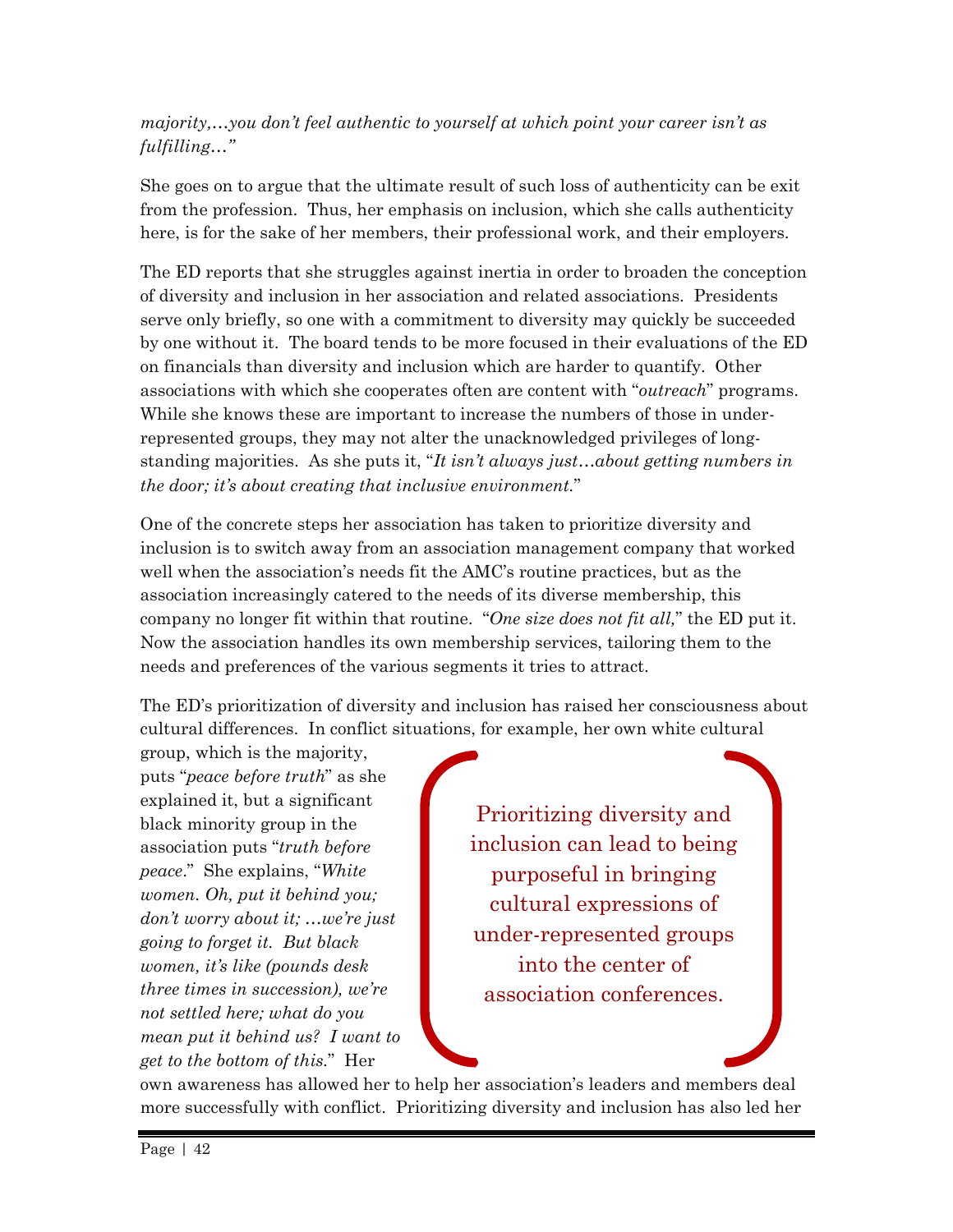to recognize and draw in LGBT members, who have their own small association, but, because LGBT status is often hidden, they and their association are typically ignored. Finally, prioritizing diversity and inclusion has led her to purposefully bring the cultural expressions of underrepresented groups to the center of association activities, for example, by making Latino musical performances the main entertainment of one of the annual conferences, rather than entertainment held on the margin of the conference and, by implication, for a minority audience.

The association faces organizational dilemmas that affect its efforts to enhance diversity and inclusion. It is quite decentralized, operating hundreds of geographic and university chapters. The chapters have plenty of autonomy; indeed, the ED identified one as being a "*renegade*." On the one hand, this autonomy makes possible an upward percolating of good ideas and programs, including some about diversity and inclusion, which the headquarters can then attempt to diffuse widely in the association. On the other hand, the headquarters can have considerable trouble in these diffusion efforts because of limits on its control of the chapters. For example, the ED described an effort to push a carefully developed curriculum on good program evaluation practices out to chapters. Its "*train the trainers*" approach led to distortion of the curriculum by the time it was put into practice at the chapter level. The ED explained this risk as akin to the distortion in the old game of telephone. One solution is to use web seminar technology to shorten the instructional chain. The ED worries, however, that the association is not really big enough to afford very high quality webinars and archiving. In effect, the association

is too big to operate without a headquarters, but too small for the headquarters to be really effective in leading the local chapters. These problems of organizational structure and size are not easily solved short of wholesale restructuring that

Diversity and inclusion initiatives require comfort with change, conflict, and empowering others.

few would be willing to undertake. In her opinion, it is better to become aware of the problems and deal with them as an ongoing tension and balancing act.

A key lesson of this association is to use an explicit diversity mission as a launching pad for expanding attention to diversity and inclusion beyond that in the association's name. The tendency may be to pursue diversity narrowly, but there is opportunity to pursue diversity more broadly. In pursuing a broad understanding of diversity, key strategies are to avoid focusing on numbers versus true authenticity in recognizing, responding to, and celebrating diversity. Associations need to be ready, as this one was, to change management systems when they no longer can address specialized needs and interests. They also need to be comfortable with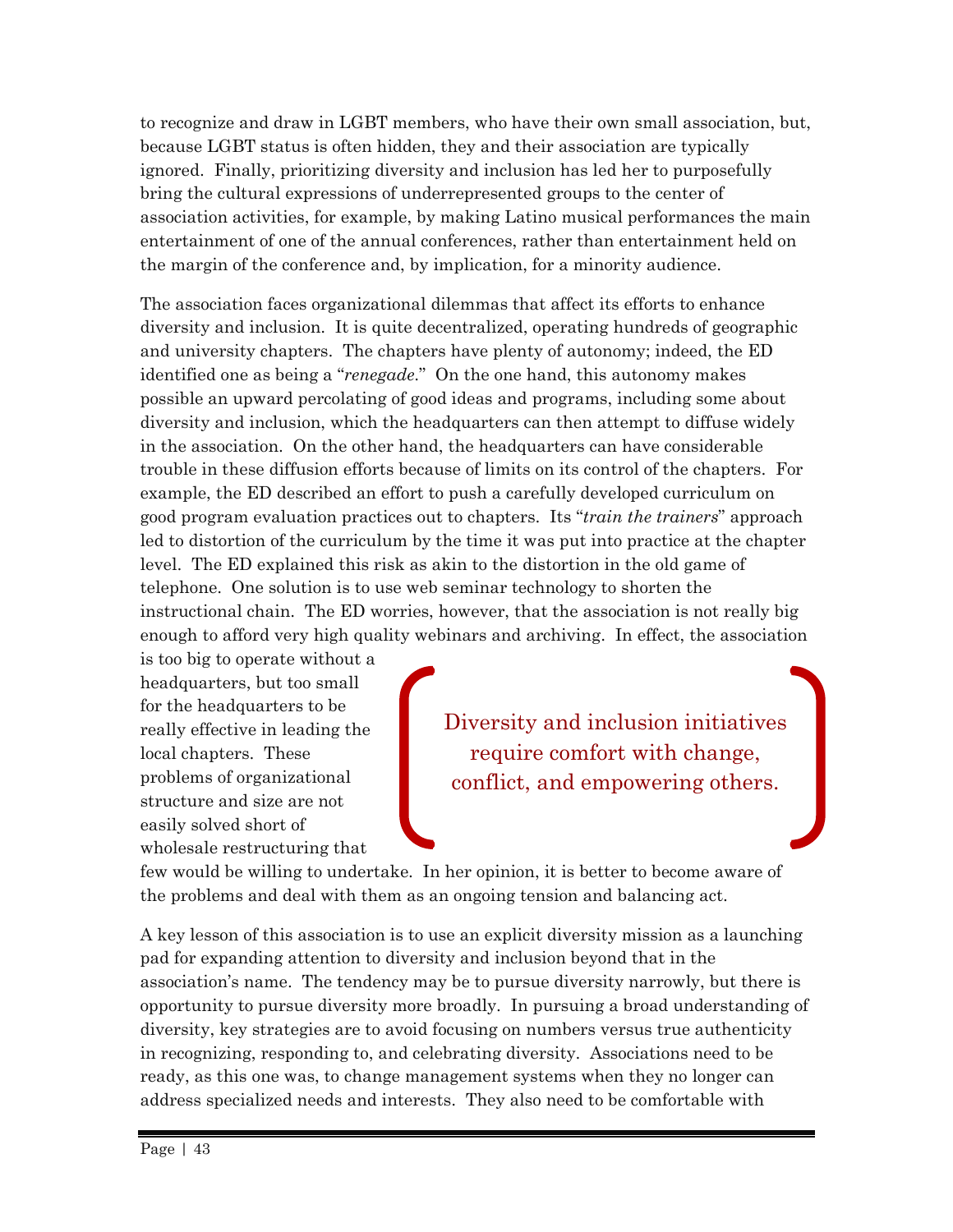conflict and potential diffusion of authority leading to program variations when groups within an association are empowered to express and pursue their needs.

#### **Case 3: Association With Full-Scale Diversity and Inclusion Orientation**

One of the associations we studied had an interesting history that shows how a diversity and inclusion program can grow over time. As this professional association grew, it expanded its attention to diversity—from paying little attention to a fullscale diversity orientation. In its earlier phase, it oriented itself entirely around providing an annual conference and two journals to its members. Today, both volunteer leaders and paid staff are asked to view every decision about every program through a diversity lens. The executive director explained, "*We look at the composition of every committee, every task force, every group that is helping to make*  decisions about the association. And we ask whether or not we have the breadth of *representation there…Our current board is…six or seven of thirteen [that represent a] racial or ethnic minority or international...I think four of the six [nominees for the board] are racial [or] ethnic minorities…And, then, one of our two nominees for president is a racial minority for the coming year*."

The association's emphasis on diversity is not just a question of numeric representation. Diversity and inclusion have become integral to the association's culture. For example, "*today we see less of [special workshops on cultural competence]…you'd see more basically interweaving issues of cultural competence, cultural relevance, diversity…throughout multiple topics within our workshops…it's*  much less siloed...we're getting to the point where it's interwoven into the culture." The ED gave us an example of these deep values in action; she checks possible hotel sites for the annual meeting, walking the floors herself with a stroller to look for

wheel chair accessibility beyond ADA requirement and gender-neutral restrooms for any LGBT members who prefer them.

This far-reaching change in the association began in 2001 with an extensive report, generated with foundation support, which assessed the need for enhancing diversity in the

Fellowship programs for minority college students may require a long-term commitment; it may take years to tell whether the students will enter and succeed in the profession.

association. The report generated various recommendations, ranging from graduate fellowships, to small business development training, to public education campaigns. Most of the recommendations focused on people of color. The ED's comments to us about diversity echoed that focus on race and ethnicity, while also prominently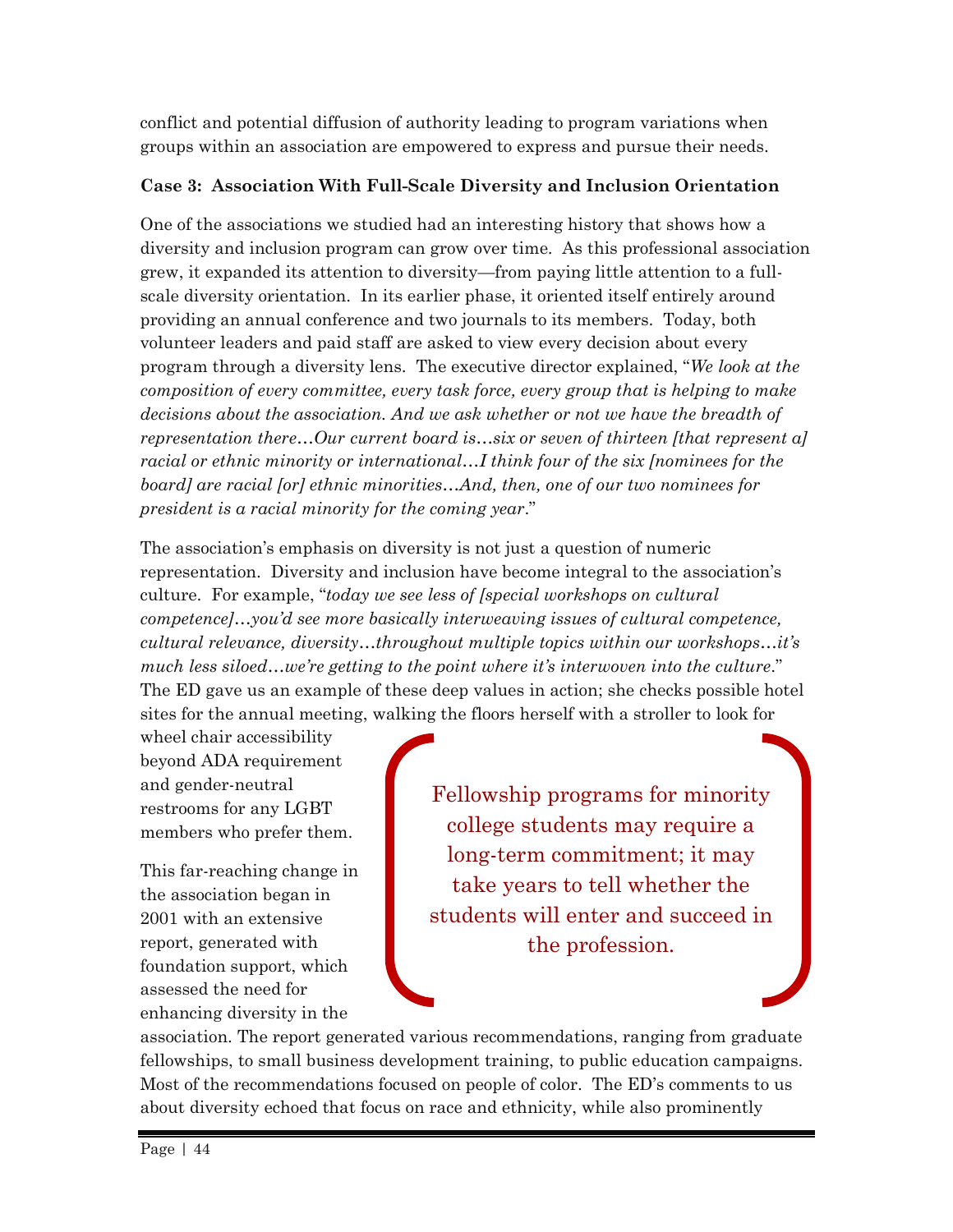mentioning gender, sexual orientation, disability, geography, and professional methodology.

The ED spoke at length about several of the recommendations the association has taken up in the subsequent years, especially ten graduate fellowships the association makes available each year to minority applicants, efforts to entice college students in the profession to join the association through exposure to the annual meeting, and outreach to "*minority serving institutions*" of higher education. All of these involve substantial expense and over the years have come under scrutiny because of it, especially since the services are offered only to part of the membership. However, the graduate fellowship program is now particularly well institutionalized—once three years of funding had been secured, the entire board had turned over, and the program was accepted as simply something the association did. This acceptance is especially notable because it is still too early to tell whether the early cohorts of students of color supported by the fellowship program will actually enter and succeed in the profession.

The strong and pervasive commitment to diversity and inclusion in the association arises in part from the desire to influence practice in the profession from which the members are drawn. According to the ED, the original report writers "*identified diversity as being something that was essential to good conduct as an association but also good conduct as (professionals)*."

Put more formally in the language of the report, their purpose was: "*To address the complexity of needs and expectations concerning (professionals) working across cultures and in diverse communities. The purpose of the Initiative is (1) to improve the quality and effectiveness of (profession) by increasing the number of racially and ethnically diverse (professionals) in the…profession, and (2) to improve the capacity of all (professionals) to work across cultures."*

The association's dedication to improving professional practice by enhancing diversity and cultural awareness can be seen as a continuation of an earlier dedication to improving professional practice via the professionalizing

Standard program development and evaluation practices can be used to measure the effects of diversity and inclusion initiatives.

impact of the journals and annual meetings. Pursuing these recommendations has also served the association's purposes by pulling in a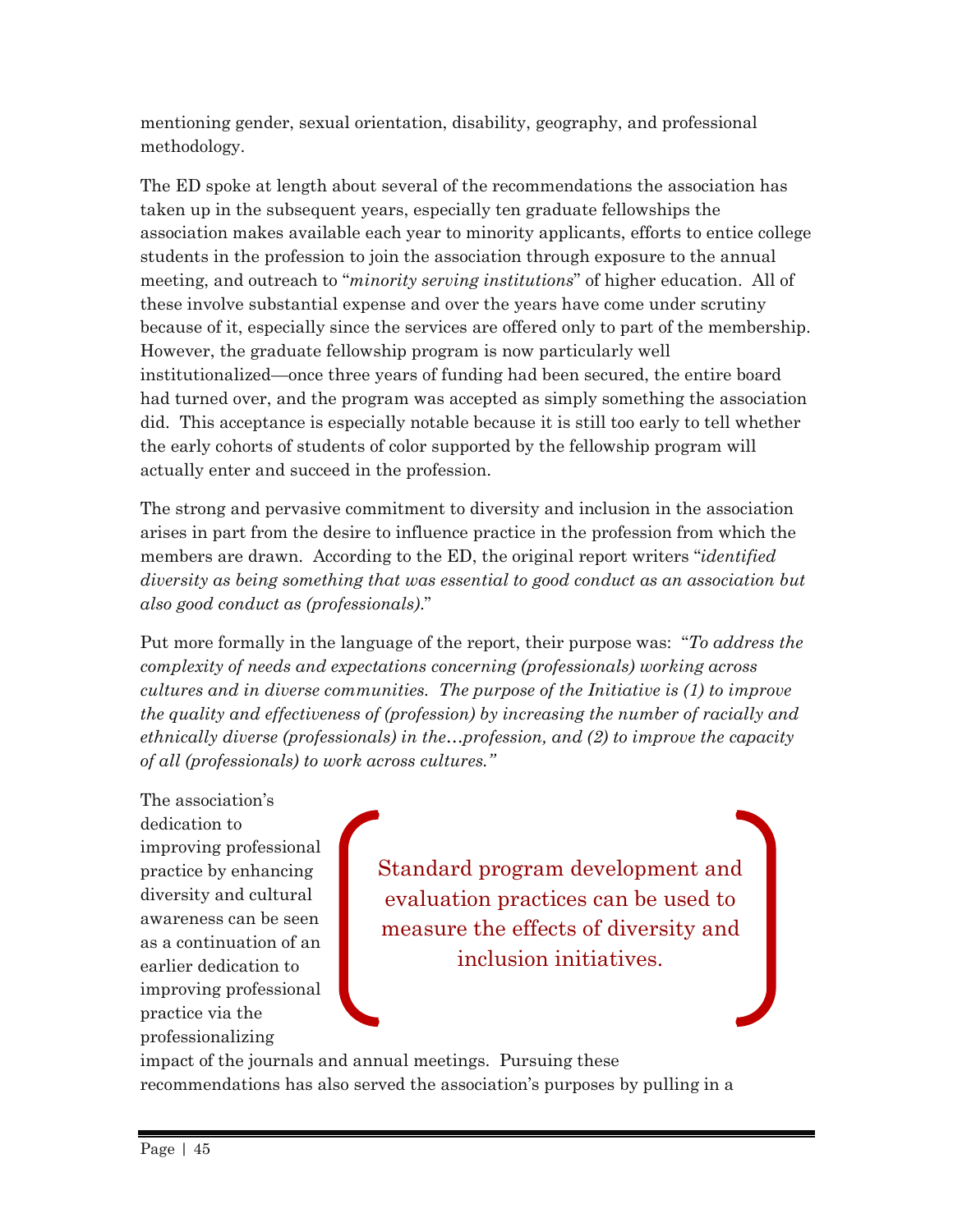diverse range of ideas and allowing the organization to expand into previously uncharted territory by working cross-culturally.

The specific profession organized in the association shapes its approach to diversity and inclusion. This is a profession closely involved in making programmatic efforts work better. Not surprisingly, then, the association has applied the professional approach of its members to its own efforts to enhance diversity and inclusion. It contracts with its members, through an open bidding process, to bring their professional practices to bear on these efforts and on all its programs. In 2007, it did so with regard to the programmatic recommendations in the 2001 report that initiated the association's diversity and inclusion efforts. The 2007 report noted accomplishments and limits to what has been done and took account of quite varied experiences with the diversity and inclusion enhancement efforts. Some experiences have not been positive: some champions have walked away while, short of that, other champions believe accomplishments are not what they could have been; and some who were opposed to the initiative feel open dialog in the association has been hampered. Still, the overall conclusion, shared by the majority of members, is that much has been accomplished. The ED agrees that, on balance, programmatic efforts to enhance diversity and inclusion in the association have succeeded. The ED noted that other associations will bring their own unique strengths to diversity and inclusion enhancement. Many will not have the systematic management approach this association draws from its particular profession.

A key lesson here recalls the very purposeful approach of the association featured in our first case. There, the straightforward history of the association gave the association its unyielding dedication to diversity enhancement. Here, the professional processes of needs assessment, programmatic innovation, and program assessment are responsible for a similar result. Other associations could adopt a similar approach, using standard methods for program development, implementation, and evaluation to encourage diversity and inclusion.

#### **Case 4: Association Focused on Bottom Line Case for Diversity and Inclusion**

We turn now to a regional chapter of a national sport association with both individual and organizational members. The organizational members of the association include schools, parks and recreation departments, club owners, and equipment manufacturers and vendors. In the past, the sport has been played largely by Caucasians and those with high incomes. The executive director pointed out that the number of players in the sport has been declining slowly and with it individual membership in the association, in part because leisure and entertainment options have been expanding. The association has been successful in drawing attention to this issue and treating it as a diversity and inclusion challenge.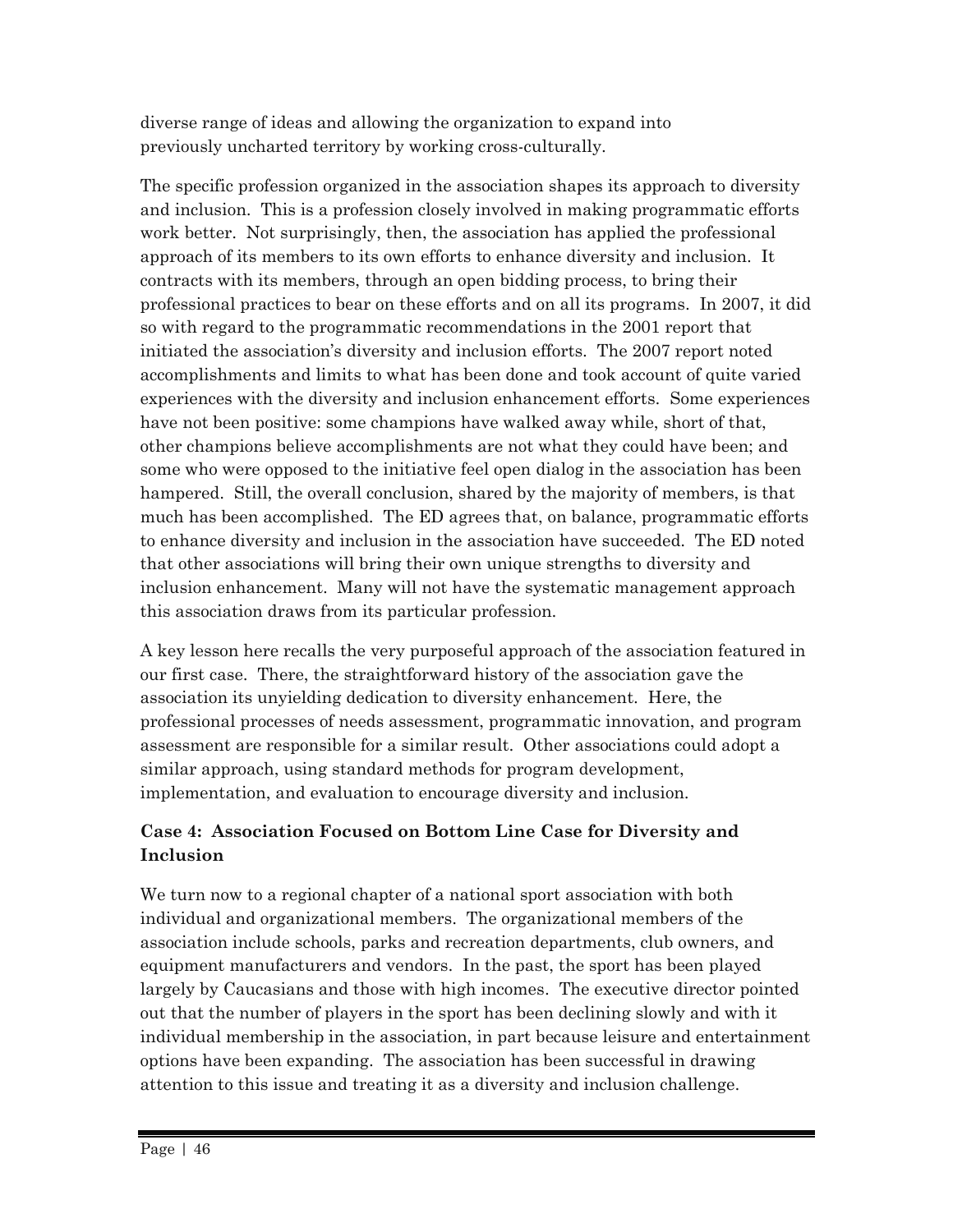The association made its argument for diversity and inclusion directly to organizational members. Once the association showed them the demographics of declining participation in the sport and the spending power of diverse groups, these organizational members were convinced that their own bottom-line numbers, in participation and revenues, could be improved by attempting to attract more diverse participants to the sport. As the ED told us, "*I think that was the tipping point for us…it's not [that] you want to do it because it's the right thing to do, but in order to participate in this marketplace competitively, you have to do it*."

Given that, in this association, the organizational members (not the individual members) vote, convincing the organizational members to focus on diversity and inclusion has resulted in a dramatic change in governance and programs in the association. For instance, the immediate past president is an African American and the vice president (and likely next president) is an openly gay man. Additionally, now the association uses images in its marketing that display diverse groups participating, and the association reaches out to, and spends money with, minorityowned businesses.

The transition has not been completely smooth or as successful as hoped. Latino and Asian participation in the sport, and in the association, has not grown very fast, but it has grown. Longtime volunteers, largely white, have not always been pleased that people of color have been fast tracked into leadership positions and have argued that the newcomers, even those with "*the business background and all the credentials,*" should do "*all the stuff that everybody else did*." Yet, the leadership training the association provides seems, by the ED's standards, to be robust. Indeed, a multicultural participation committee provides opportunities for potential leaders from

underrepresented groups to "*learn the ropes*" and to demonstrate their skills and promise to longtime volunteers. From this committee, "*they start to branch out to other committees,*" and then to leadership positions throughout the association.

Make a case for diversity and inclusion to those with the most power in the association.

A key lesson from this association is to work with the most powerful members of the association and make the case for diversity and inclusion in terms of their own interests. Understanding of the bottom lines of this association's voting members drove this association's diversity and inclusion initiative and continues to support it. Though some members were uncomfortable with the association's fast-tracking of members fitting minority classifications, the association provided leadership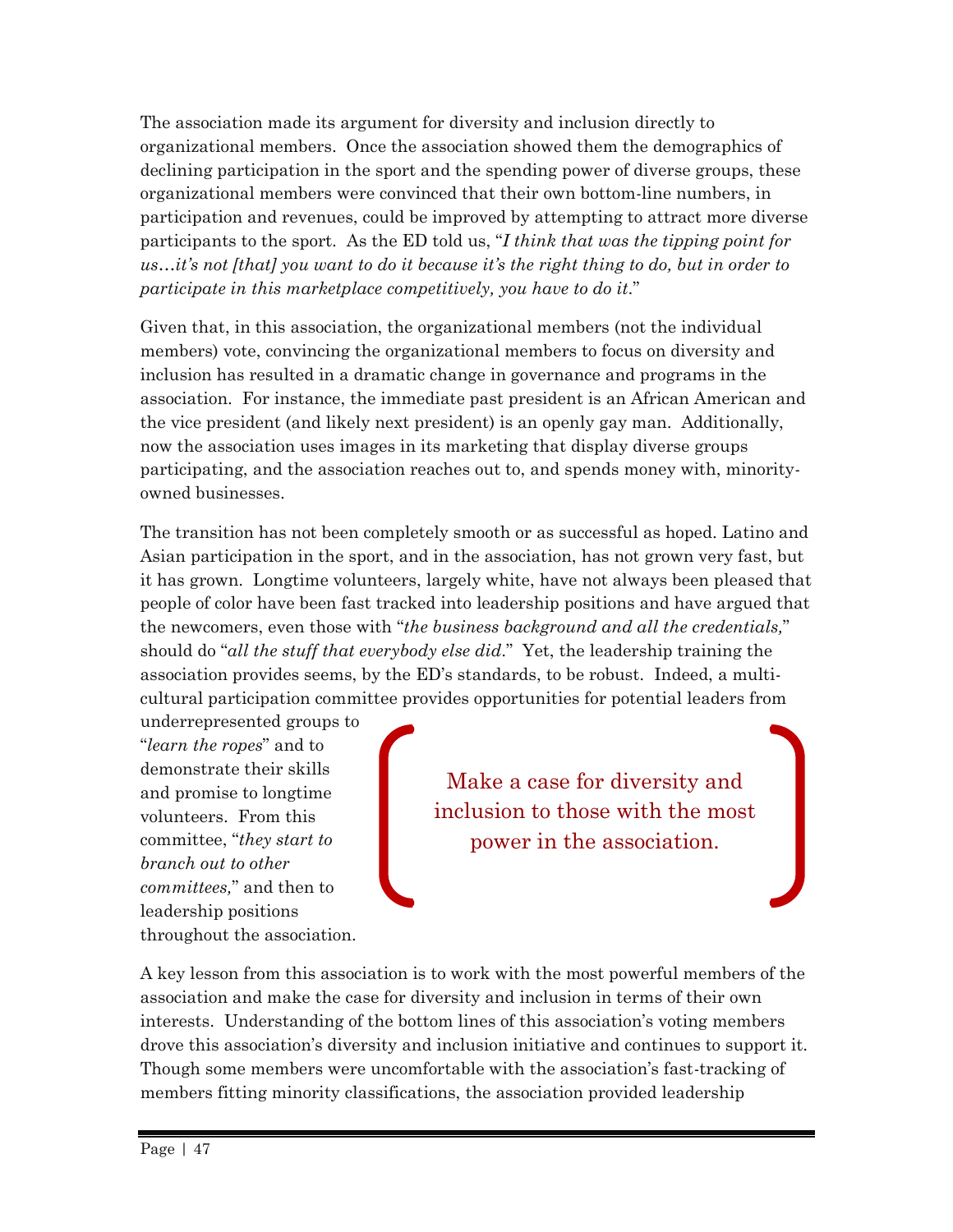training so that the fast-tracked members were well prepared for their responsibilities. Some associations may wish to adopt this association's practice of using a multi-cultural or diversity committee as a leadership training ground for members from minority groups. There is a general understanding in the association that the new fast-tracked leaders are helping to increase the number of members from under-represented groups and that this growth is desirable.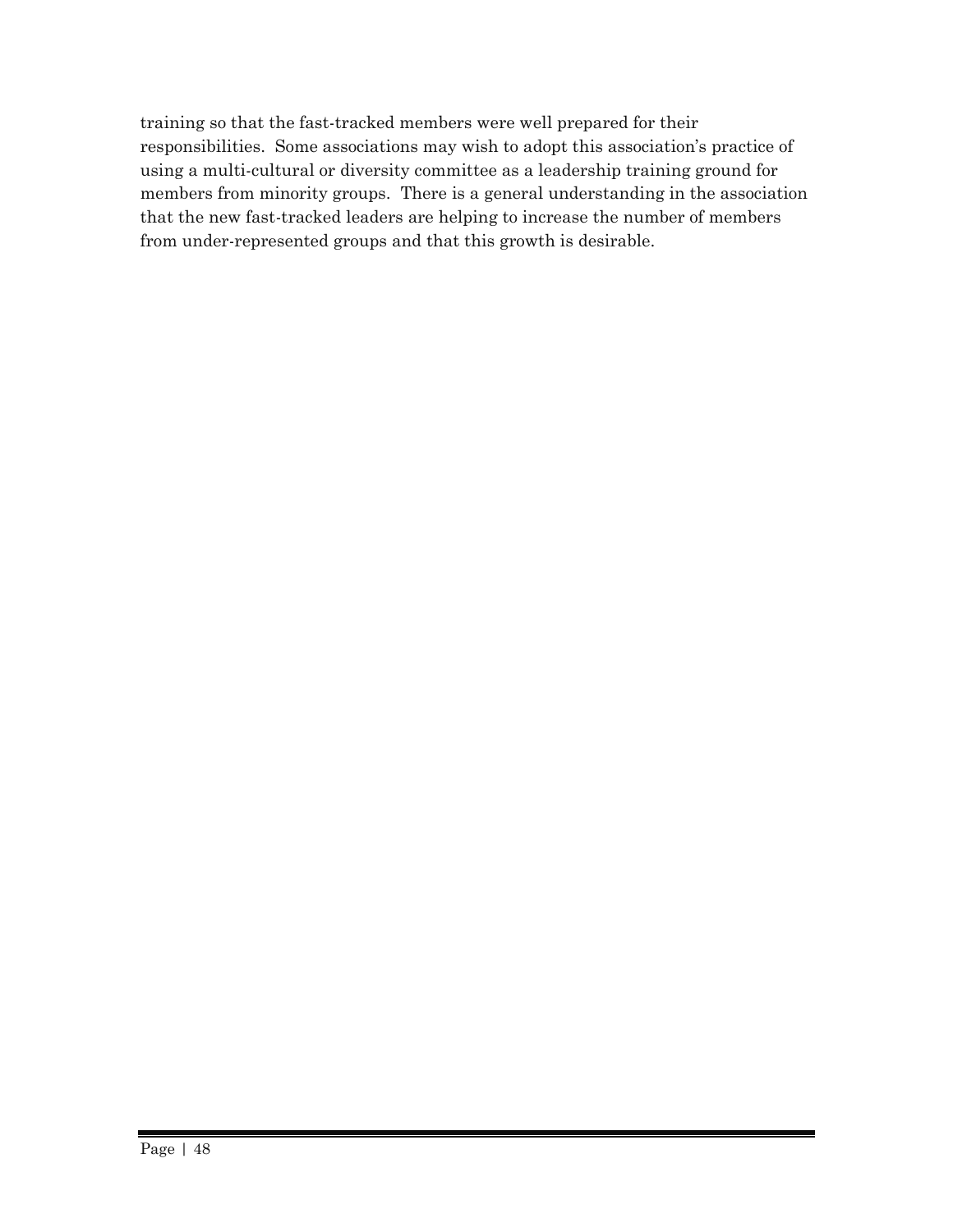### SECTION 4: SUMMARY AND NEXT STEPS

The interviews and focus group revealed many factors that could influence whether or not these ideas are tried and their outcomes if they are tried. These factors include:

- General diversity and inclusion orientation  $\bullet$
- Specific target of initiative(s)  $\bullet$
- Leadership interest and power
- Structural and programmatic support for activity
- Champion(s)
- Demographic characteristics of the profession or industry  $\bullet$
- Expected bottom-line impact
- Time, effort, and financial resources required  $\bullet$
- Fear of being intrusive or domineering
- Fear of excluding some while helping others
- Competing priorities
- Discomfort with conflict
- Majority interests
- Willingness to take ownership of issue
- Data on existing diversity and inclusion
- Lack of patience and need for long term investment  $\bullet$
- Habit and inertia  $\bullet$

Bringing members of underrepresented groups into leadership positions requires proactive methods to overcome fears, habit, inertia, and resistance. There are multiple tools for supporting these efforts. Talent scouts can be used to identify candidates for special attention and involvement. Diversity committees can be launching pads for service on other committees. Training can be used to prepare minority members for leadership roles. Diversity and inclusion can easily be squeezed out as priorities, so explicit and sustained focus is needed.

Continuing focus on diversity and inclusion often requires staff leadership and institutionalization because champions drawn from the membership usually have shorter times in positions of leadership. Staff leaders, however, are under pressures for performance in other domains, so clarity about expectations and accountability for diversity enhancement is very important. Institutionalized methods for evaluating status and progress on diversity and inclusion can be helpful in sustaining commitment to diversity as a core value.

All associations have particular strengths and weaknesses in addressing diversity and inclusion. Unique organizational histories, structures, and cultures can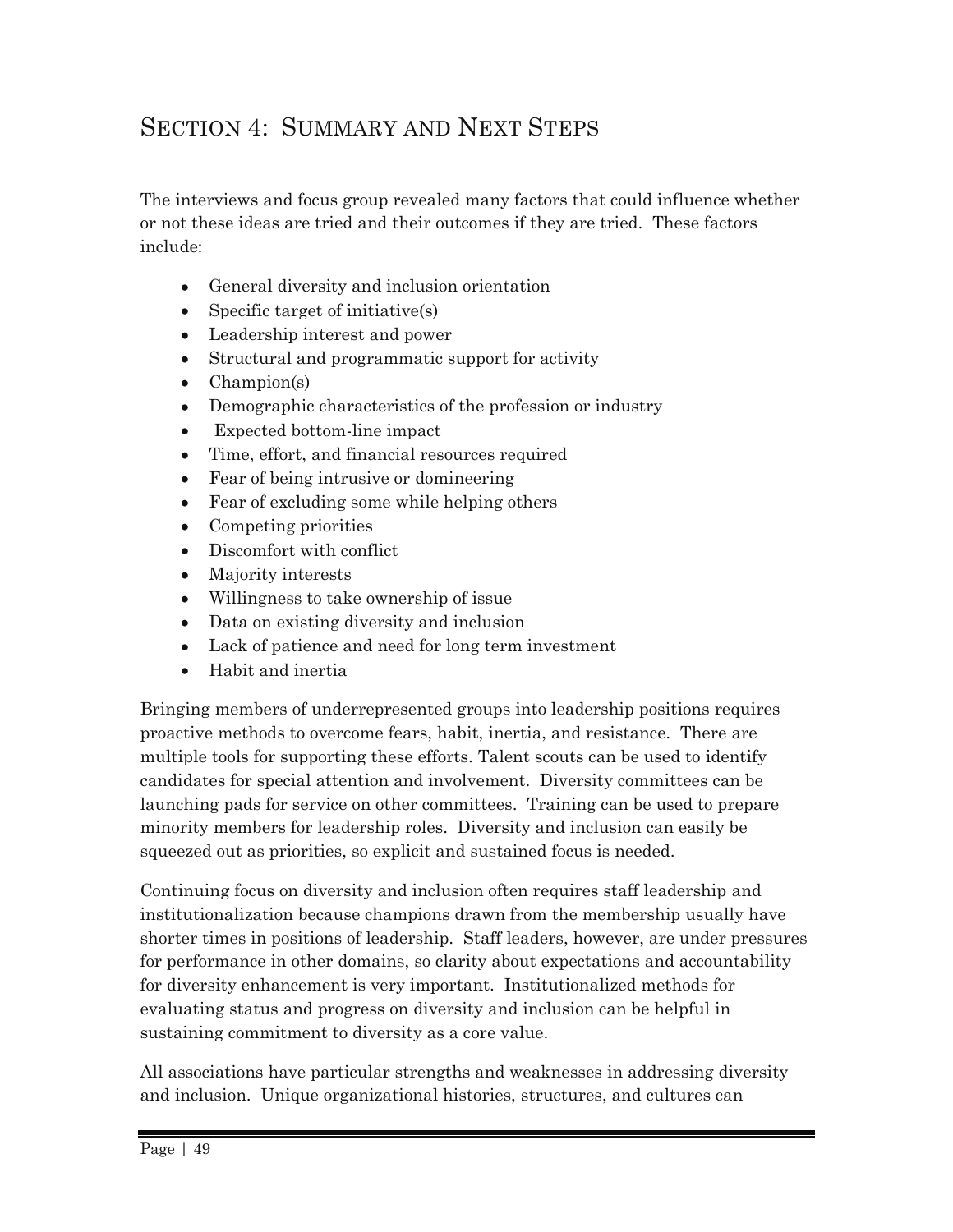influence interest and efforts in enhancing diversity and inclusion. Finding leverage for diversity can be critical. For example, diversity and inclusion champions could call upon a founding vision, bottom line impact, or practice common to the profession or trade. They can find important constituent groups and make customized arguments for diversity and inclusion to them. They may be able to use term limits to wait out detractors and institutionalize activities through recurring budget allocations. They may find innovative ideas emerging from autonomous groups within their association while struggling with efforts to diffuse good practices from the top-down. Alternatively, they may be able to be highly centralized but need to be sensitive to resistance and work harder to gain acceptance for their top-down efforts.

As our four cases illustrate, diversity and inclusion are unlikely to happen without proactive attention. Though the paths may vary across associations, what is critical is an explicit effort, backed by organizational resources. Convincing members that diversity and inclusion enhancement will improve professional practice or financial outcomes can be a productive strategy, as can appeals to core values. Capacity to build a diverse and inclusive association can be strategically drawn from staff, board, the membership as a whole, and partners. Focusing in on one target for diversity, such as the board or a named minority group, can be a springboard for other targets.

#### **Next Steps**

This study demonstrates the value of qualitative research, as well as its limitations. We have been able to delve into the thinking and experiences of staff leaders in membership association. Their reflections on the approach to diversity and inclusion in their associations help us understand a good deal about what they mean, what they intend, how they explain, and what they feel about diversity and inclusion. In addition, we have learned that change with regard to diversity and inclusion usually unfolds incrementally and often starts with a focus on members or boards, but rarely on staff.

Despite our inability to generalize to the association population as a whole, we have learned that diversity and inclusion efforts in the associations we studied vary substantially. We have seen that diversity and inclusion, while widely valued, are much less widely pursued as a focus of association effort. We have heard about many different programmatic efforts to enhance diversity and inclusion; even associations that place little emphasis on diversity and inclusion report some programmatic activity. We have learned, further, that programmatic efforts sometimes have the desired impact but often do not. The reasons are sensitive to the association context in many cases; basically the same program may work in one association and not in another. But one thing is clear, diversity and inclusion can be a central focus of association management, but this usually requires very conscious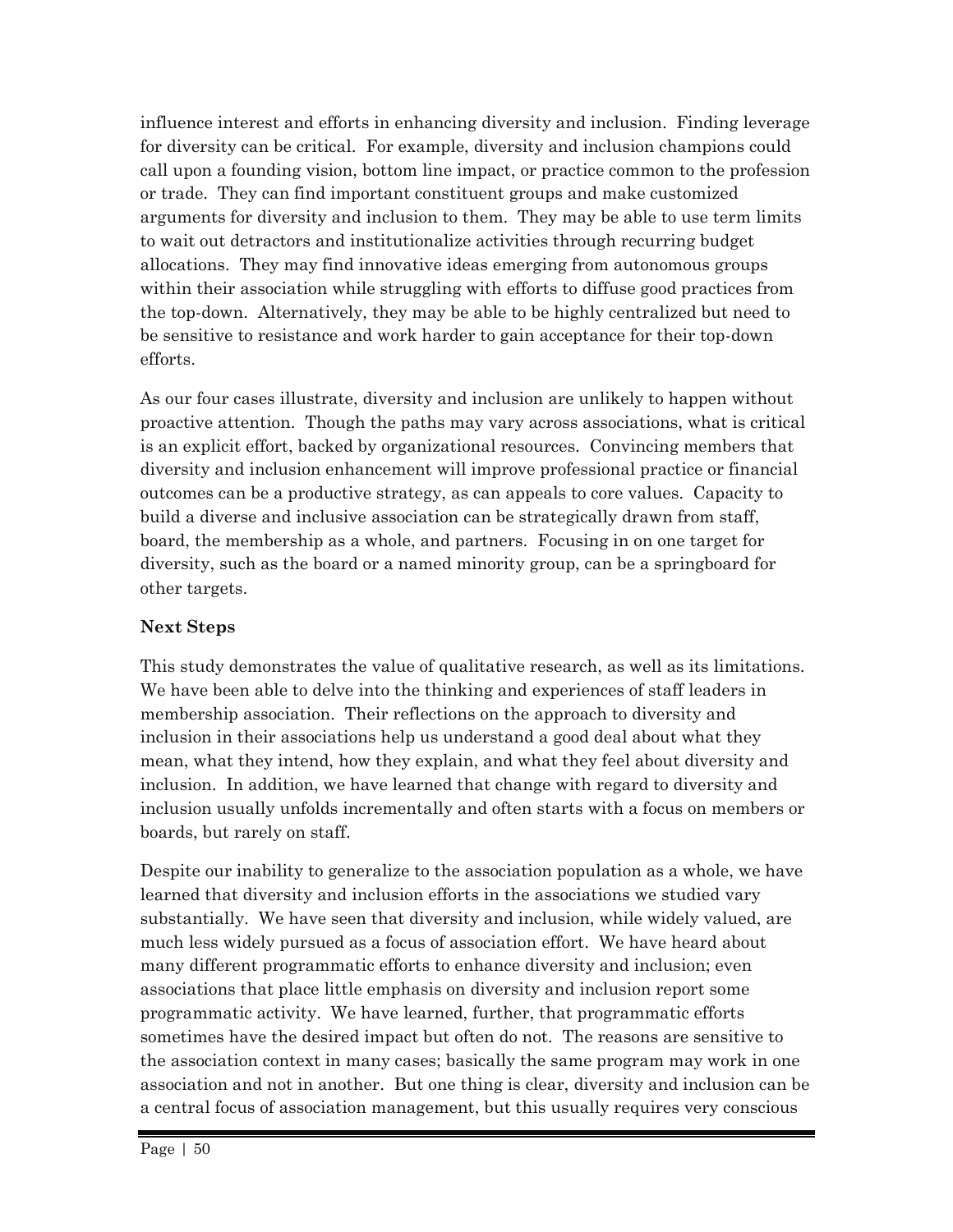and long-term effort by the leadership. Finally, our study allows us to underscore the value of efforts to enhance diversity and inclusion for underrepresented groups and for membership associations.

ASAE's diversity and inclusion research has already accomplished a good deal. Important next steps should focus both on making what we already know available to various audiences and on building new research elements upon the foundation of the work already in place.

#### **Dissemination to Various Audiences**

Findings of this report are likely to be of interest to ASAE members, particularly those that are seeking guidance for diversity and inclusion initiatives. The upcoming Diversity Summit will be one occasion to combine all stages of the ASAE diversity and inclusion research program to date, including: (1) review of literature titled "Diversity and Inclusion in Associations" (July 2008); (2) review of research titled "Review of Past Research Studies: Diversity and Inclusion in Associations" (July 2009); (3) summary of findings from the Workforce and Membership 2020 survey conducted spring 2010 included as an Appendix; and (4) this report on interview-based research. The materials presented at the Diversity Summit may be useful as a white paper publication targeted at ASAE's membership. This publication could showcase the payoffs of multi-method research for advancing association practices regarding diversity and inclusion.

We intend to share findings of this project with scholarly audiences interested in membership associations. The ASAE membership may also be interested in this more academic form of presentation. Jeffrey Leiter and Nick Solebello have already presented "Diversity and Inclusion Programs in Membership Associations" at the November 18-20, 2010 annual meeting of the Association for Research on Nonprofit Organizations and Voluntary Action (ARNOVA). This presentation derives directly from the ASAE-sponsored research reported here, especially Section 4B. They plan to reformulate this presentation as an article suitable for journal publication. The topic is why diversity and inclusion efforts are not generally central in these associations. *Nonprofit and Voluntary Sector Quarterly* (NVSQ), one of the leading journals in the nonprofit studies field, may be an appropriate journal outlet. Other analyses and journal articles based on the interview data may include: (1) the rhetoric of diversity and inclusion in membership associations; (2) champions, internal pressure, external models, external pressure—focusing on whether the impetus for change makes a difference in diversity and inclusion programs, and (3) increasing the success of diversity and inclusion programs: lessons from interviews in membership associations.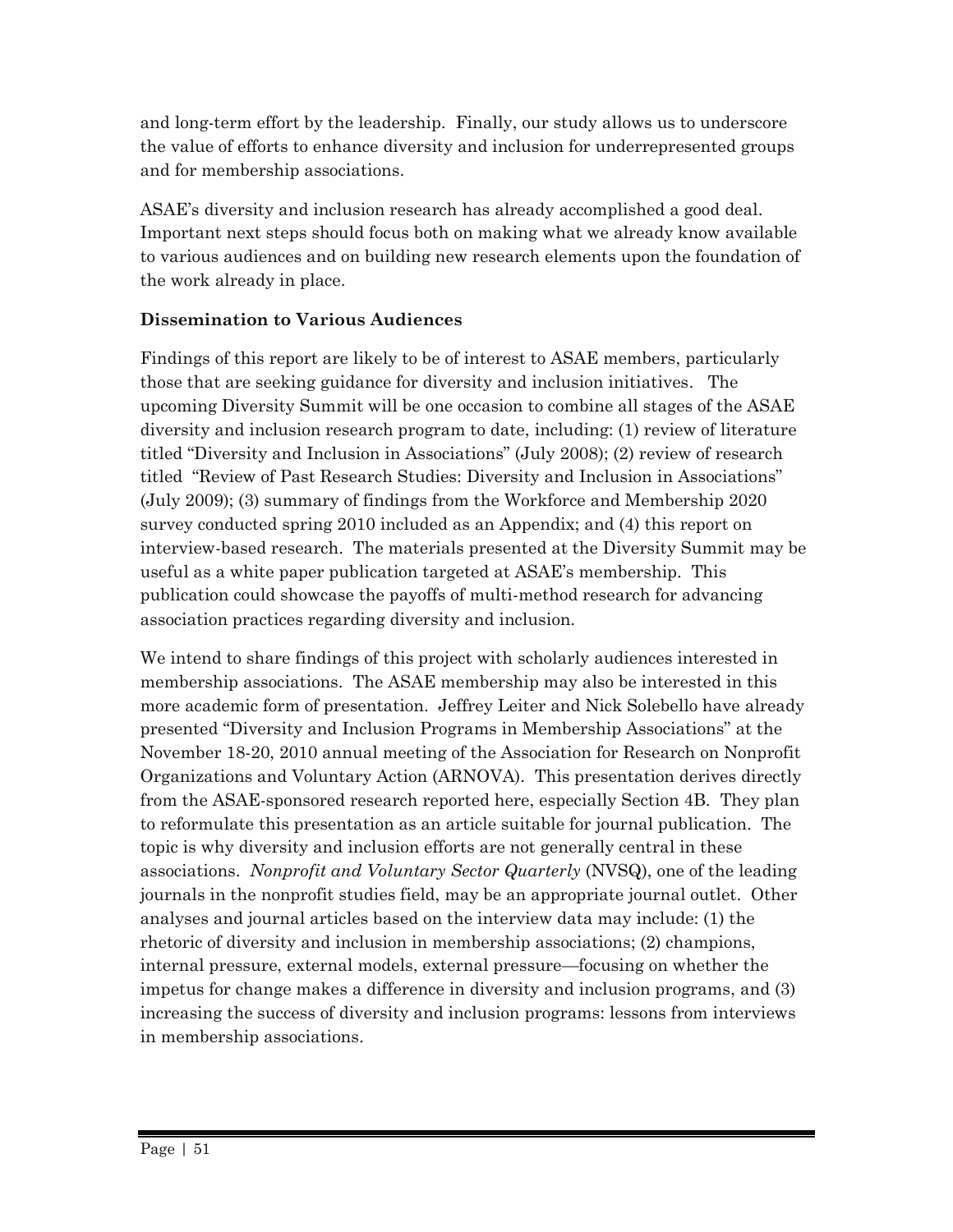#### **Future Research Agenda**

The current interview-based research could be used as a model for a new set of interviews with a less varied set of association respondents. Possible criteria for reducing the heterogeneity of the interviews include restricting selection to associations: (1) with medium-sized staffs; (2) whose names indicate a diversity and inclusion mission (as a fictitious example, the Association for Latino Sculptors); (3) which have hired a Diversity Executive Leadership Program (DELP) graduate; and (4) which have a staff member with a title indicating diversity job responsibilities.

As diversity and inclusion efforts and orientation are likely perceived differently by people in different positions, even within the same association, a new study could pose the same questions to a number of people in each association, including the CEO, the membership director (if there is one), the board chair, the newest board member, a DELP graduate (if there is one), the chair of the diversity committee or close equivalent (if there is one); and a non-board member who joined the organization within the last year. This would allow differences in perception and intention by position to be explored systematically. This study could take either a survey or a depth-interview form, depending on the questions to be asked.

Both written surveys and interviews have their strengths. Both, however, filter information through respondents. An in-depth case study could better capture the actual processes of diversity and inclusion enhancement. In such a study, the researcher would become part of the "scene" over many months. As he or she became an unremarkable part of the day-to-day work and interaction of the association, systematic observation and informal conversation would provide the potential for new insights into changes in the association. Properly trained and supervised, such a case study could be carried out by a social science graduate student.

ASAE's long tradition of survey research could be augmented in two ways for further focus on diversity and inclusion: (1) drawing a representative sample of associations would allow intensive efforts to secure participation from a substantial proportion (50% would be a good target), building confidence that the findings of the survey could be generalized to the association population from which the sample was drawn; and (2) surveying the same association respondents several times over a number of years would allow the tracking of key changes and the understanding of cause and effect, neither of which can be achieved without longitudinal data.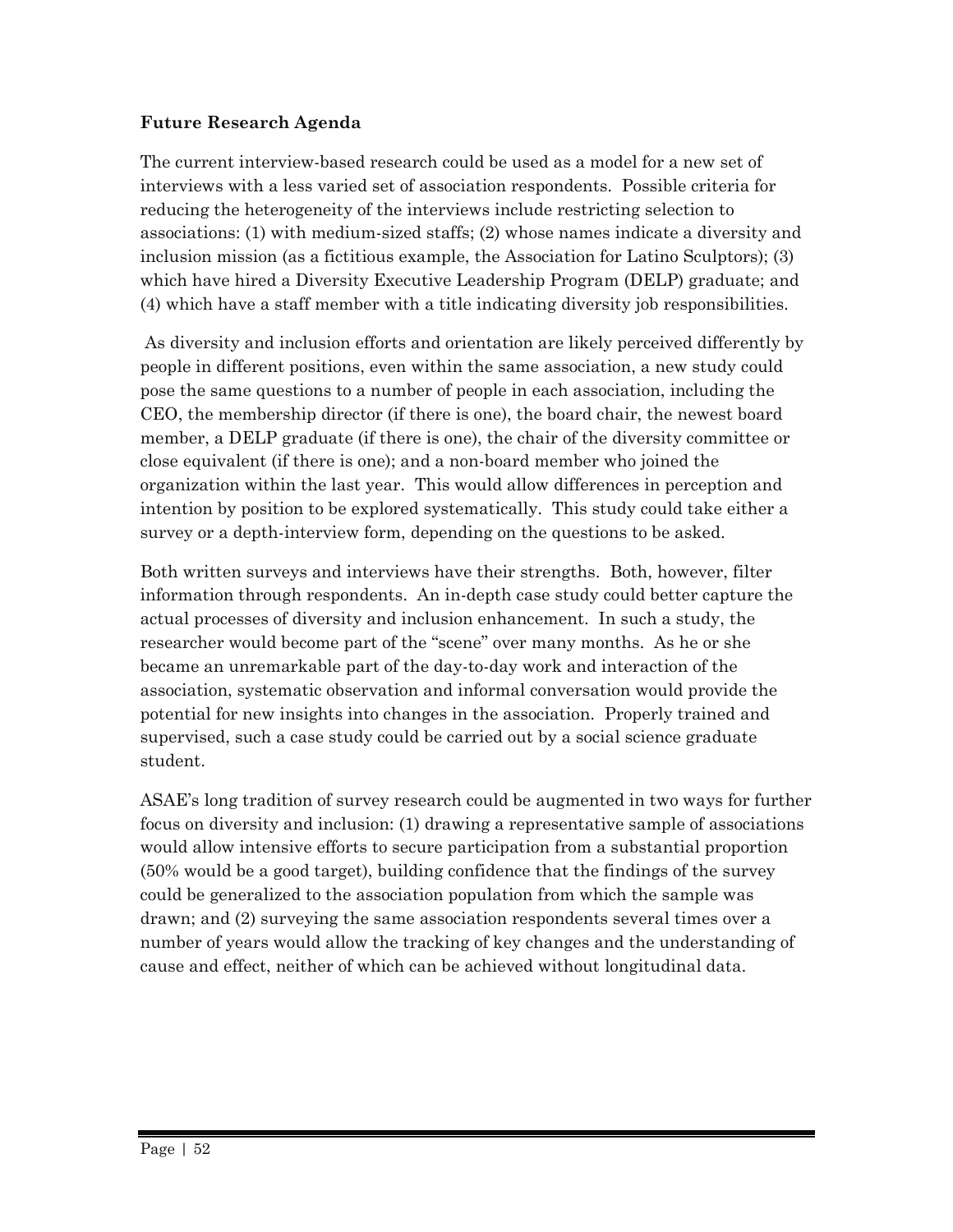### SECTION 5: REFERENCES

Bielby, William T. 2008. "Promoting Racial Diversity at Work." Pp. 53-86 in *Diversity at Work*, edited by A. Brief. Cambridge, England: Cambridge University Press.

Bond, Meg A. 2007. *Workplace Chemistry: Promoting Diversity through Organizational Change*. Lebanon, NH: University Press of New England.

Ely, Robin J. and David A. Thomas. 2001. "Cultural Diversity at Work: The Effects of Diversity Perspectives on Work Group Processes Outcomes." *Administrative Science Quarterly* 46: 229-273.

Kalev, Alexandra, Frank Dobbin, and Erin Kelly. 2006. "Best Practices or Best Guesses? Assessing the Efficacy of Corporate Affirmative Action and Diversity Policies." *American Sociological Review* 71: 589-617.

Knoke, David. 1986. "Associations and Interest Groups." *Annual Review of Sociology* 12: 1-21.

Kulik, Carol T. and Loriann Roberson. 2008. "Diversity Initiative Effectiveness: What Organizations Can (and Cannot) Expect from Diversity Recruitment, Diversity Training, and Formal Mentoring Programs." Pp. 265-317 in *Diversity at Work*, edited by A. Brief. Cambridge, England: Cambridge University Press.

Pitts, David W. and Lois Recascino Wise. 2010. "Workforce Diversity in the New Millennium: Prospects for Research." *Review of Public Personnel Administration* 30(1): 44-69.

Tschirhart, Mary. 2006. "Nonprofit Memberships Associations." Pp. 523-541 in *The Non-Profit Sector: A Research Handbook*, edited by W. Powell and R. Steinberg. New Haven, CT: Yale University Press.

Tschirhart, Mary. 2008. "Diversity and Inclusion in Associations: A Literature Review and Preliminary Recommendations for Research." Report for the American Society of Association Executives & The Center for Association Leadership.

Williams, Katherine Y. and Charles A. O'Reilly, III. 1998. "Demography and Diversity in Organizations: A Review of 40 Years of Research." *Research in Organizational Behavior* 20: 77-140.

Wise, L.R. and Mary Tschirhart. 2000. "Examining Empirical Evidence on Diversity Effects: How Useful is Diversity Research for Public Sector Managers?" *Public Administration Review* 60: 386-394.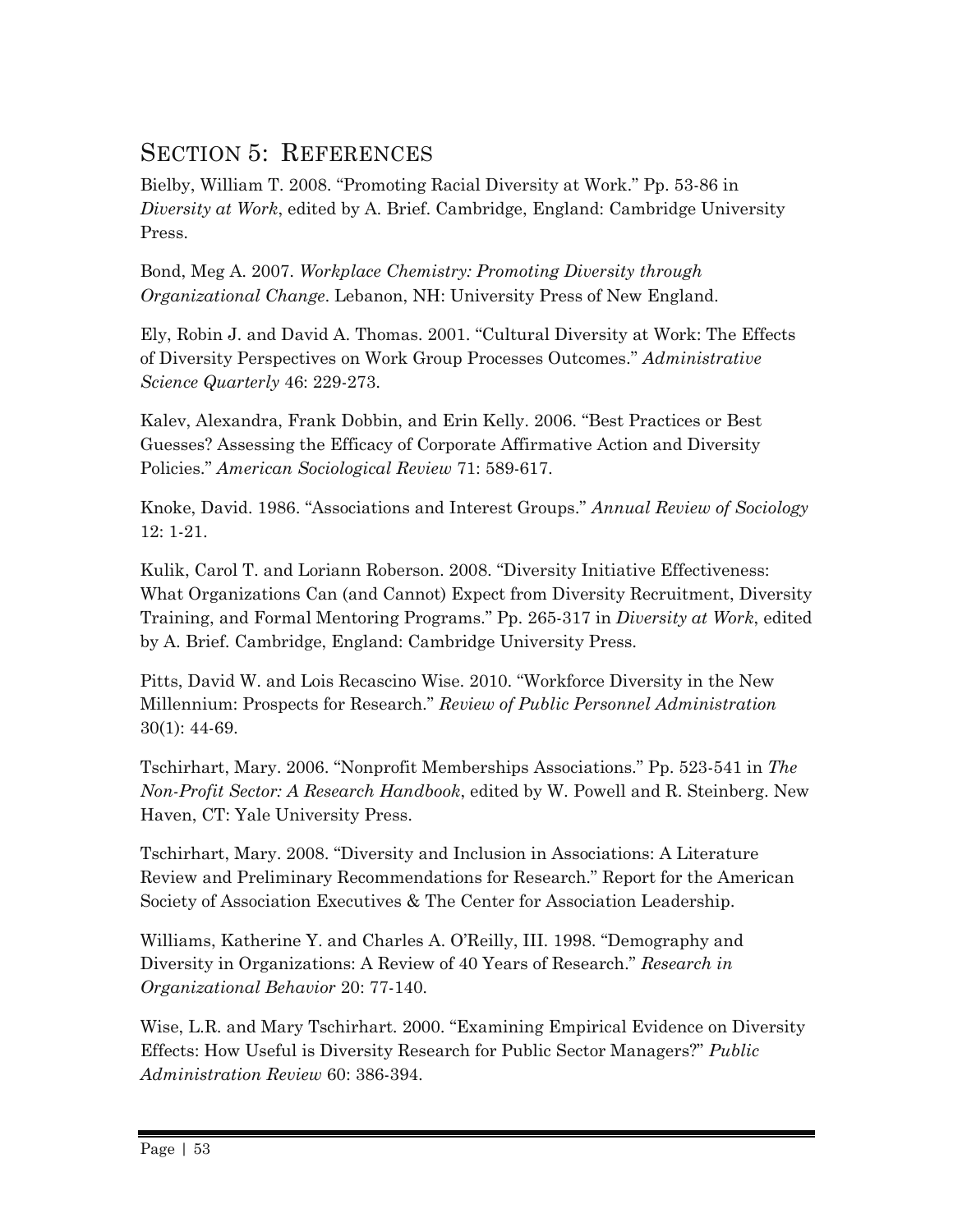### Appendix: Choice of Associations for Interviews

All stages and methods of data collection were approved by the Institutional Review Board at NC State University as involving minimal risk for participants.

We had several goals in selecting associations to interview. We sought contrasts on formalization of personnel and diversity policies and procedures and on association size because previous research has identified these factors as important for success in diversity enhancement efforts. We wanted the associations to be geographically clustered both to limit travel time and expenses for in-person interviews and because we thought a metropolitan area or region might have characteristics that would shape diversity and inclusion efforts by associations in it. We sought mostly professional associations and combination professional/trade associations, but also a small representation of trade associations. We excluded philanthropic/charitable/ foundation type associations. Finally, we wanted to include both associations that described their diversity and inclusion efforts as successful and those that described their efforts as unsuccessful and even a few associations that said they had not tried to enhance diversity and inclusion. We aimed for a total of 20-25 interviews.

We based our selection of associations primarily on data gathered through a survey conducted in March, 2010: The Workforce and Membership 2020. We also used general information from ASAE's member database. ASAE estimates that about one ninth of all U.S. membership associations belonged to ASAE at the time the survey was distributed. About 22,000 staff in these associations belonged to ASAE. The survey was distributed to 5602 of these staff according to the following selection method: all member classes except consultant and suppliers who work for an association management company (AMC). Individuals targeted for the survey were those with a position level of mid-level management and above, who have a job title with the words diversity or inclusion or CEO or have a primary or secondary function of HR or membership. One person per organization was selected using the following priority: 1) diversity job titles; 2) HR primary or secondary function; 3) membership primary or secondary function; 4) CEO position level.

Of the 5602 surveys distributed, 614 qualifying associations did not have an email in ASAE's records, 233 emails requesting a survey response bounced, and 11 were deleted by ASAE because of their "do not e-mail" designation for a total of 858 undelivered surveys. This left 4744 surveys that were successfully delivered. After repeated contacts, 352 associations returned the survey, for a response rate of 7.4%. Because of this low response rate, the survey results cannot be used to generalize to the population of associations to which the survey was distributed. Please see Appendix II for an overview of survey results. Of the 352 survey respondents, 153 agreed to be contacted for follow up. These 153 were our initial pool for selecting interviewees.